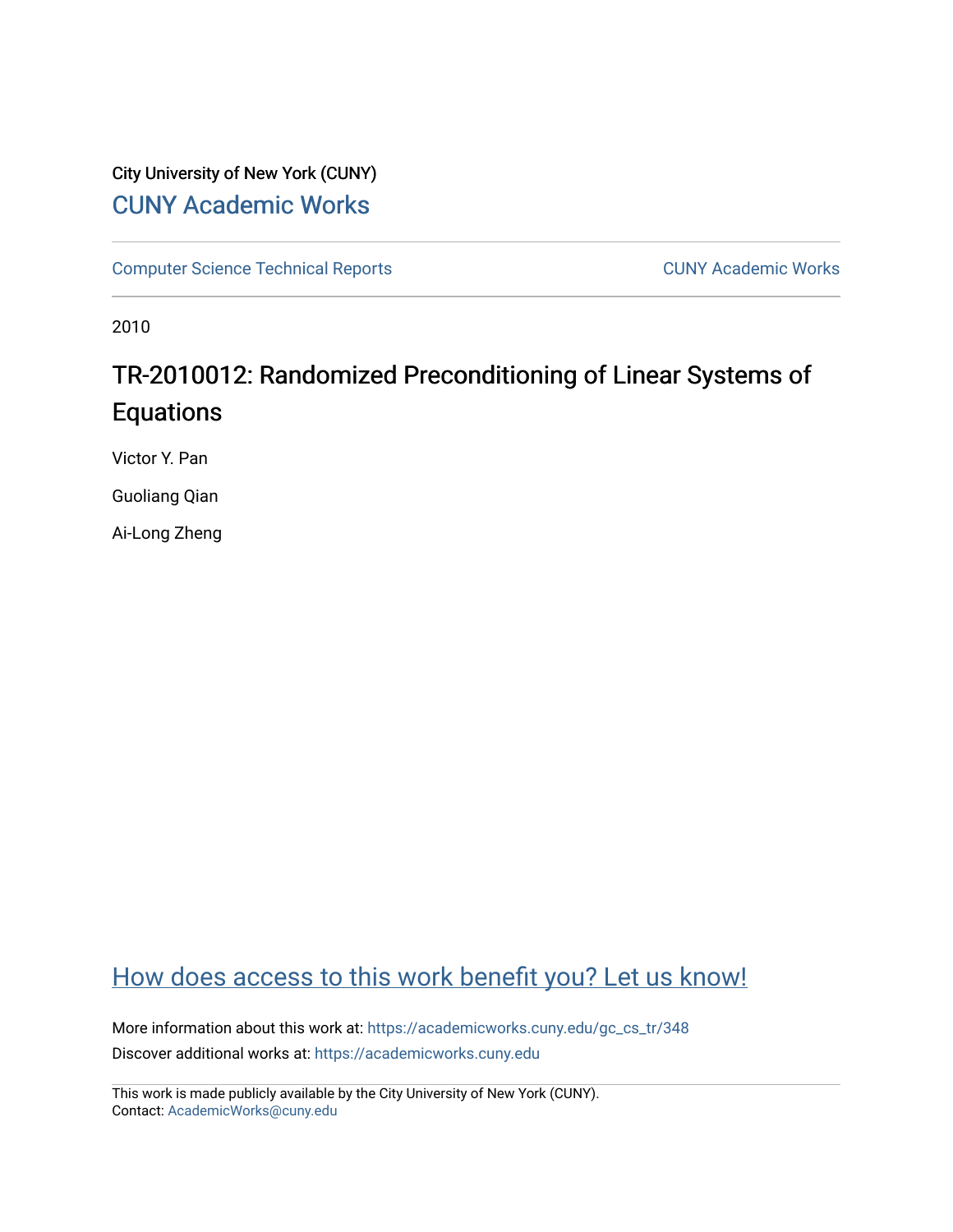# **Randomized Preconditioning of Linear Systems of Equations**

Victor Y. Pan[1*,*2]*,*[*a*] , Guoliang Qian[2]*,*[*b*] , and Ai-Long Zheng[2]*,*[*c*]

[1] Department of Mathematics and Computer Science Lehman College of the City University of New York Bronx, NY 10468 USA [2] Ph.D. Programs in Mathematics and Computer Science The Graduate Center of the City University of New York New York, NY 10036 USA [*a*] victor.pan@lehman.cuny.edu http://comet.lehman.cuny.edu/vpan/ [*b*] gqian@gc.cuny.edu [*c*] azheng-1999@yahoo.com

#### **Abstract**

Effective preconditioners are known for some important but special classes of matrices. In contrast our properly scaled randomized additive preprocessing and augmentation are likely to precondition any  $n \times n$  ill conditioned matrix A that has a small positive numerical nullity  $r \ll n$ , that is lies near a well conditioned matrix  $\overline{A}$  of rank  $n-r$  for a small positive integer *r*. Both our randomized additive preprocessing and augmentation are likely to accelerate by roughly the factor  $n/r$  the customary cubic time solution of a nonsingular linear system  $Ay = b$ of *n* equations with a coefficient matrix *A* from this class. We achieve a similar randomized acceleration of the customary algorithms in the case of sparse or structured (e.g., Toeplitz or multilevel Toeplitz) inputs. Furthermore in the important case where the input matrix has displacement structure of Toeplitz or Hankel type, we avoid randomization and relax the restriction on numerical nullity. Our tests show significant acceleration of the known algorithms also in terms of the CPU time involved. Our preprocessing facilitates some other fundamental matrix computations as well, and our proof of the preconditioning power of our randomized preprocessing can be of independent interest.

**Key Words:** Linear systems of equations, Randomized preconditioning, Toeplitz matrices, Homotopy continuation methods

# **1 Introduction**

## **1.1 Some background: conditioning and preconditioning**

A matrix *A* is ill conditioned (requiring representation with a high precision) where its condition number  $cond(A)$  is large (in the context). Otherwise it is well conditioned, and then one can solve a nonsingular linear system of equations *A***y** = **b** faster and more accurately.

This motivates a popular subject of preconditioning (see [A94], [B02], [G97], and the bibliography therein), where one seeks a map  $A \Longrightarrow C$  such that  $cond(C) \ll cond(A)$  and the solution  $y = A^{-1}b$ is readily expressed via the solution of linear systems of equations with the matrix *C*.

Of course ill conditioned input must still be processed with a high precision, but preconditioning enables us to confine high precision computations to a small fraction of all required flops. (Here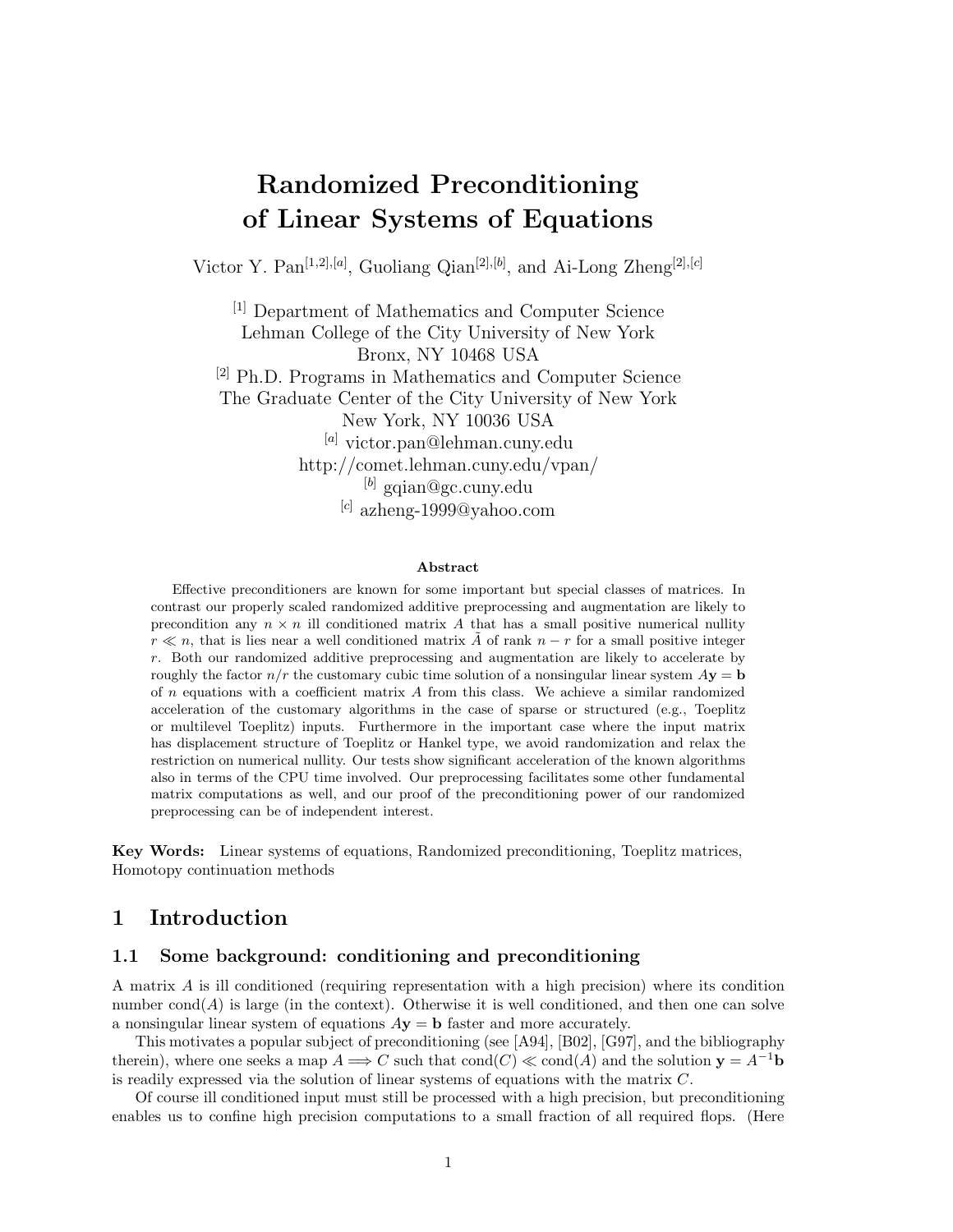and hereafter "flop" stands for "arithmetic operation".) The power of the known preconditioning methods, however, is limited to the important but rather special matrix classes.

This is also true for the effective preprocessing methods directed to convergence acceleration of popular iterative algorithm (such as the Conjugate Gradient and GMRES algorithms) and based on clustering the singular values of the coefficient matrix [A94], [B02], [G97]. (Hereafter we use the abbreviation "CG" for "Conjugate Gradient".)

## **1.2 Randomized preconditioning**

In contrast to the known techniques our randomized preconditioning is expected to work wherever a nonsingular ill conditioned matrix *A* has a small positive numerical nullity *r*, that is has at most *r* singular values that are small relatively to the norm  $||A||$ . Such  $n \times n$  matrices *A* can be also identified as small norm perturbations of nearby singular well conditioned matrices  $\vec{A}$  of rank  $\vec{n} - \vec{r}$ (see more below and in Remark 2.1).

For a matrix *A* in this class we define a random scaled additive preconditioner *P* of rank *r* and prove that with a high probability the matrix  $C = A + P$  is nonsingular and well conditioned (see Theorem 5.3).

This extends the *Smoothed Analysis of conditioning* in [SST06], [ST02] to *randomized preconditioning*. Our proofs can be of independent technical interest. The results have prompted applications to various fundamental matrix computations in [PQ10], [PQZa], and [PQZC].

For a better insight, recall that cond $(A) = \frac{\sigma_1(A)}{\sigma_n(A)}$  where *A* is a nonsingular  $n \times n$  matrix and  $\sigma_j(A)$  denotes its *j*th largest singular value,  $j = 1, \ldots, n$ . We prove that the randomized map  $A \implies C = A + P$  above is likely to produce a matrix *C* with cond(*C*) of the order  $\frac{\sigma_1(A)}{\sigma_{n-r}(A)}$ . The latter ratio is not large precisely for the class of matrices *A* having a numerical nullity at most *r*.

#### **1.3 Accelerated randomized solution of linear systems of equations**

Now suppose that a nonsingular linear system  $A$ **y** = **b** of *n* equations is ill conditioned, but a matrix  $C = A + P$  is nonsingular and well conditioned. Then we can recover the solution **y** =  $A^{-1}$ **b** from the solution of  $r + 1$  auxiliary linear systems with the matrix  $C$  based on the Sherman–Morrison– Woodbury formula [GL96, page 50] (hereafter we refer to it as the *SMW formula*).

To avoid error magnification expected in the case of an ill conditioned input, we can compute highly accurate solutions of these  $r + 1$  linear systems as follows.

#### **Flowchart 1.1. Randomized Solution of a Linear System with Iterative Refinement**

*Assume an n* × *n matrix A having a small positive numerical nullity r and approximate the solution* **y** *of a linear system*  $A$ **y** = **b**.

- 1. Apply additive preprocessing  $A \implies C = A + P$  for a random scaled matrix P of the smallest *rank r such that the matrix C is expected to be nonsingular and well conditioned. (The integer r is equal to the numerical nullity of the matrix A and is generally unknown, but can be computed by means of binary search. Every search step tests whether the matrix*  $C = A + P$  *is nonsingular* and well conditioned for  $P = UV^T$ , a pair of  $n \times q$  random and properly scaled matrices U and *V*, and a candidate integer *q*. At most  $2\lceil \log_2 r \rceil$  tests are expected to be sufficient.)
- *2. Apply a direct algorithm (say Gaussian elimination) in the IEEE standard single or double precision to compute an approximate inverse*  $X \approx C^{-1}$ .
- *3. Employ this inverse as the basis for iterative refinement to compute sufficiently accurate solutions of*  $r + 1$  *auxiliary linear systems of equations with the matrix*  $C$ *.*
- *4. From these accurate auxiliary solutions recover the vector* **y** = *A*−<sup>1</sup>**b** *via the SMW formula.*

Instead of iterative refinement, one can apply other iterative algorithms such as CG or GMRES that involve no approximate inverse (and thus save flops for its computations) but are more sensitive to the success of preconditioning. Instead of binary search one can compute the numerical nullity *r*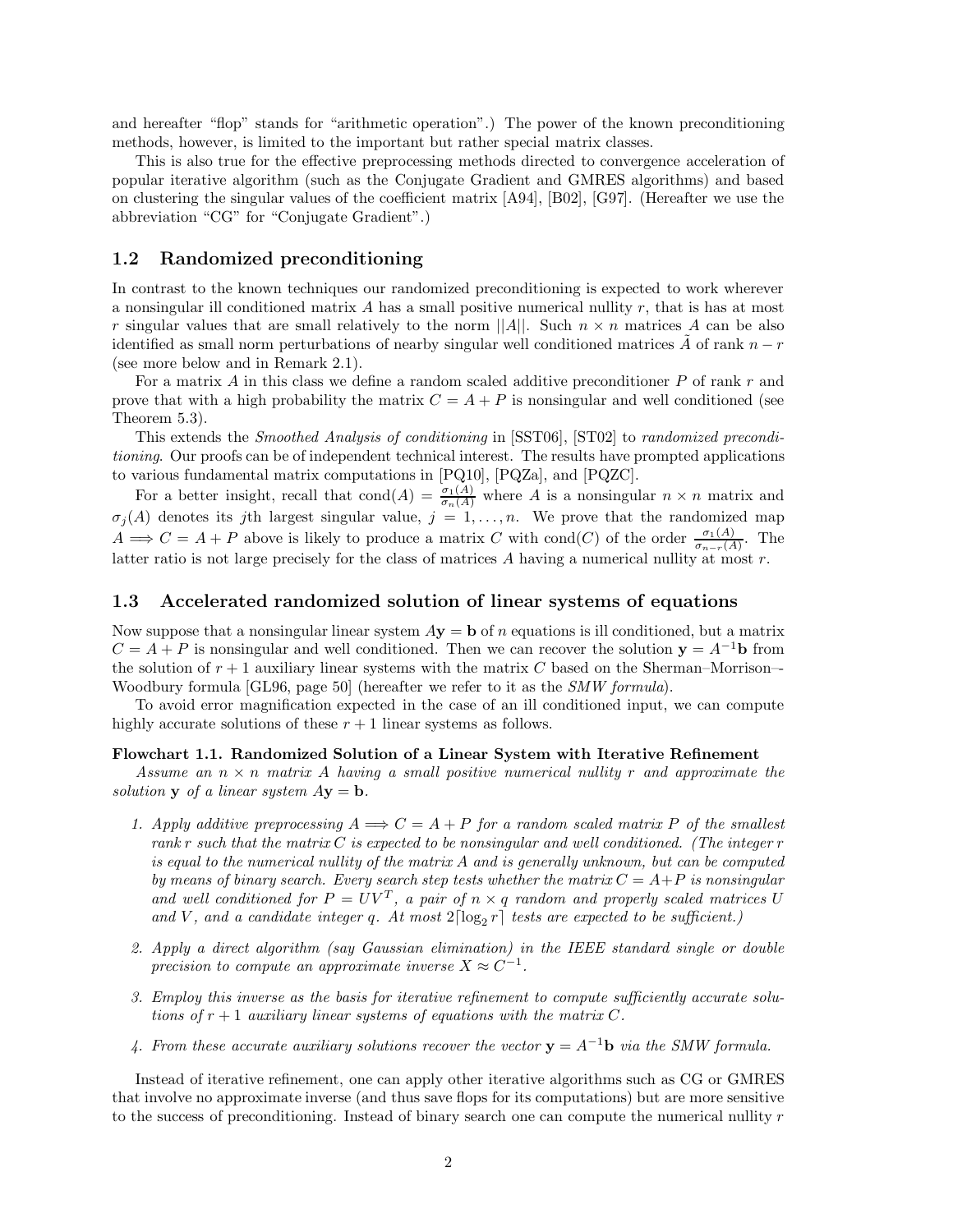in a single aggregation–disaggregation step (see [PGMQ, Section 5], [PQ10, Section 6.3], and [PQa, Section 3.3]).

According to our probabilistic estimates in Section 6.5, our randomized algorithms are likely to run faster by the factor  $\frac{n}{r \log r}$  than the customary algorithms (such as Gaussian elimination) and to reach nearly optimal time (within polylog factors from the information lower bounds) in the case of a small positive integer *r*.

## **1.4 Specializations, variations, testing, and extensions of our algorithms**

If an input matrix *A* (having a small positive numerical nullity) is sparse or structured, we can multiply it by a vector faster. Both customary and our algorithms would run faster by roughly the same factors, and we would yield about the same expected speedup with our algorithms, which would remain nearly optimal (within polylog factors).

In particular  $n \times n$  Toeplitz, Hankel, multilevel Toeplitz, and multilevel Hankel matrices can be multiplied by a vector in  $O(n \log n)$  flops, based on FFT, whereas in applications to algebraic geometric computations multilevel Toeplitz and Hankel matrices are frequently sparse and can be multiplied by vectors in  $O(n)$  flops. (We refer the reader to [BGY80], [BM01], [BMP00], [EP02], [EP10], [MP00], [MPR03], [OOT06], [P98/01], [P01], [VBHK01], and the bibliography therein on computations with these matrices and on some important applications.)

Toeplitz and Hankel (although neither multilevel Toeplitz nor multilevel Hankel) matrices belong to a large and highly important class of matrices with displacement structure. Such a matrix has a small displacement rank and can be represented with displacement generators of a small length *d*  $(d \leq 2$  for Toeplitz and Hankel matrices) [P01]. In the case of such input matrices Flowchart 1.1 can be implemented to support expected acceleration of the customary algorithms by the factor  $\frac{n}{d \log r}$ (see Section 6.6); furthermore we can apply the alternative homotopy continuation techniques, which require no randomization and accelerate the customary algorithms by the factor  $n/\log^2 n$  with no restriction on numerical nullity of the input.

Some variations enable us to expand and accentuate the power of our algorithms. (a) We can apply augmentation, which is closely linked to additive preprocessing and has similar preconditioning power (cf. Theorem 3.2), but can most perfectly preserve matrix structure. (b) Effective algorithms for a linear system *A***y** = **b** can rely on solving an auxiliary homogeneous linear system or computing a basis for the null space of a nearby singular matrix  $A \approx A$  (see Section 10). (c) In the case of a nonsinglar input having a small numerical rank it can be effective to employ our dual variation (3.6) of the SMW formula. (d) In the case of structured inputs, we can combine our techniques with Newton's iteration for matrix inversion to yield some additional speedup (see Remark 8.2) and Sections 6.3 and 9). Furthermore some empirical observations promise substantial progress in applications to Toeplitz and possibly other structured matrices (see the end of Section 9).

The results of our extensive tests (the contribution of the second and third authors) are in good accordance with our theoretical estimates. Our outputs are as accurate as in the case of the customary algorithms, but we outperform these algorithms in terms of the CPU time even in the case of Toeplitz and Hankel inputs (see Table 12.6). Some results of our experiments may be of independent interest, e.g., the demonstration that random Toeplitz matrices tend to be well conditioned.

We focus on preconditioning power of our randomized preprocesing, but the same techniques are expected to regularize symbolic computations in any field, that is to avoid dealing with singular and rank deficient matrices (see Corollaries 4.1, 4.2, 4.4, and 5.2).

Our methods have been extended to a number of fundamental matrix and polynomial computations (see some pointers in Section 12).

#### **1.5 Organization of the paper**

We devote the next section to some definitions and basic facts. In Section 3 we present the SMW formula, additive preprocessing, and augmentation. In Sections 4 and 5 we prove that our randomized preprocessing is expected to be preconditioning. In Section 6 we cover extended iterative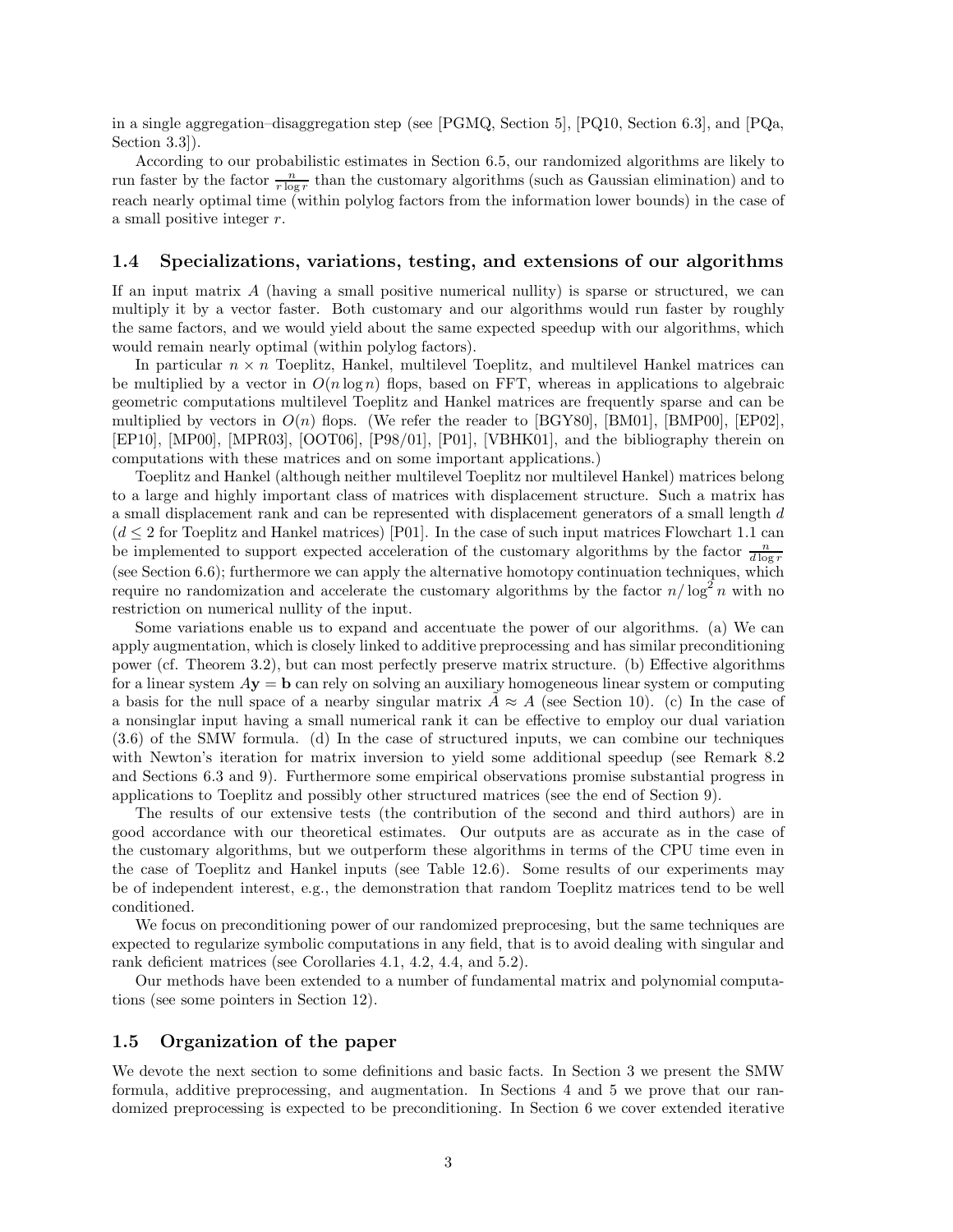refinement and the CG algorithm and estimate the overall randomized complexity of our solution of general, sparse and structured linear systems of equations. In Section 7 we specialize application of our randomized augmentation to a Toeplitz linear system. In Section 8 we present our deterministic continuation algorithm for structured inputs. In Section 9 we briefly recall Newton's iteration for the inversion of structured matrices and propose its heuristic acceleration. Section 10 covers some effective algorithms for linear systems of equations that reduce this task to some computations in null spaces. In Section 11 we present the results of our numerical tests. In Section 12 we give some pointers to various extensions of our methods.

In *selective reading* aimed at the algorithms rather than their formal support, the reader can skip the probability estimates and their proofs. In this case right after Section 3 one can read the short paragraph following the proof of Theorem 5.3 and then go to Sections 6–11, skipping the rest of Sections 4 and 5 and the respective parts of Section 2.

# **2 Some definitions and basic facts on matrix computations**

### **2.1 Some basic definitions**

We use and extend the customary definitions in [GL96], [H02], [S98] on matrix computations.

 $\mathbb C$  (resp.  $\mathbb R$ ) is the field of complex (resp. real) numbers.

A flop is an arithmetic operation with these numbers.

 $A<sup>T</sup>$  and  $A<sup>H</sup>$  denote the transpose and the Hermitian transpose of an  $m \times n$  matrix *A*, respectively  $(A^H = A^T$  for a real matrix *A*),

A matrix *A* is Hermitian if  $A = A^H$ . A matrix  $A = B^H B$  is Hermitian positive definite if *B* is a nonsingular matrix.

 $A^{(k)}$  denotes its  $k \times k$  leading (that is northwestern) block submatrix.

A matrix (possibly rectangular) is strongly nonsingular if so are all its leading blocks.

 $(B_1, \ldots, B_k) = (B_j)_{j=1}^k$  is a  $1 \times k$  block matrix with blocks  $B_1, \ldots, B_k$ .

 $\text{diag}(B_1,\ldots,B_k) = \text{diag}(B_j)_{j=1}^k$  is a  $k \times k$  block diagonal matrix with diagonal blocks  $B_1,\ldots,B_k$ . *I<sub>n</sub>* is the  $n \times n$  identity matrix  $(\mathbf{e}_j)_{j=1}^n = (\mathbf{e}_1, \ldots, \mathbf{e}_n)$ ,

 $O_{k,l}$  is the  $k \times l$  matrix filled with zeros.  $\mathbf{0}_k$  is the vector  $O_{k,1}$ .

We drop the subscripts and write *I*, *O*, and **0** where the size of the matrix or vector is not important or is defined by the context.

### **2.2 Range, null space, rank, nullity, and nmbs**

 $\mathcal{R}(A)$  denotes the range of the matrix A, that is the linear space  $\{z : z = Ax\}$  generated by its columns,  $\mathcal{N}(A)$  its null space  $\{v : Av = 0\}, \rho = \text{rank } A = \dim \mathcal{R}(A)$  its rank, and nul  $A = \dim \mathcal{N}(A)$ its nullity. **v** is its null vector if  $A$ **v** = **0**.

Suppose a matrix *B* has full column rank and  $\mathcal{R}(B) = \mathcal{N}(A)$ . Then we call *B* a *null matrix basis* or a *nmb* for a matrix *A* and write  $B = \text{nmb}(A)$ .

The left nullity, the left null space, left null vectors, and left nmbs of a matrix *A* are said to be the nullity, the null space, null vectors, and nmbs of the Hermitian transpose matrix  $A<sup>H</sup>$ , respectively.

#### **2.3 Orthogonalization, norms, and SVD**

A matrix  $X = A^{(I)}$  is a left (resp. right) inverse of a matrix A if  $XA = I$  (resp.  $AX = I$ ).  $A^{(I)} = A^{-1}$  for a nonsingular matrix *A*.

A matrix *U* is unitary or orthonormal if  $U^H U = I$ . Formally this definition covers  $m \times n$ rectangular matrices *U* for  $m \leq n$  but we only use it for square matrices *U*.

QR factorization *A* = *QR* of a matrix *A* into the product of a unitary matrix *Q* and an upper triangular matrix  $R$  is unique if the R-factor  $R$  is a square matrix with positive diagonal entries [GL96, Theorem 5.2.2]. In this case we write  $Q = Q(A)$  and  $R = R(A)$ .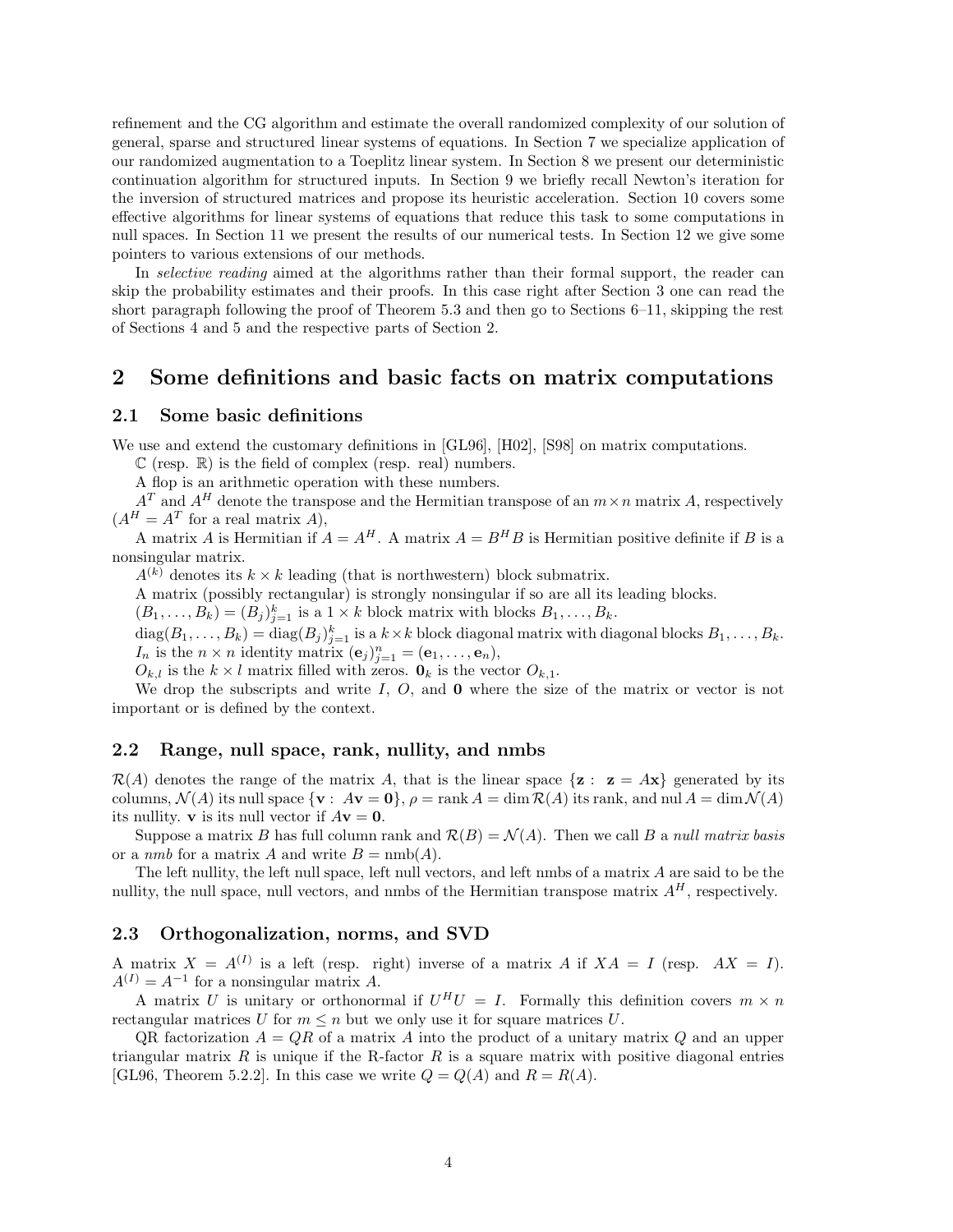$||A||_h$  is the *h*-norm,  $h = 1, 2, \infty$ , and  $||A||_F = \sqrt{\sum_{i,j=1}^{m,n} |a_{i,j}|^2}$  is the Frobenius norm of a matrix  $A = (a_{i,j})_{i,j=1}^{m,n}$ . We write  $||A||_2 = ||A||$  and recall that

$$
\max_{i,j=1}^{m,n} |a_{i,j}| \le ||A|| = ||A^H|| \le \sqrt{mn} \max_{i,j=1}^{m,n} |a_{i,j}|, ||A|| \le ||A||_F \le \sqrt{n} ||A||. \tag{2.1}
$$

 $A = S_A \Sigma_A T_A^H$  is an SVD or full SVD of an  $m \times n$  matrix A of a rank  $\rho$  provided  $S_A S_A^H = S_A^H S_A =$  $I_m$ ,  $T_A T_A^H = T_A^{\hat{H}} T_A = I_n$ ,  $\Sigma_A = \text{diag}(\hat{\Sigma}_A, O_{m-\rho,n-\rho}),$   $\hat{\Sigma}_A = \text{diag}(\sigma_j(A))_{j=1}^{\rho},$   $\sigma_j = \sigma_j(A) = \sigma_j(A^H)$ is the *j*th largest singular value of a matrix *A*. These values have the minimax characterization

$$
\sigma_j = \max_{\dim(\mathbb{S}) = j} \quad \min_{\mathbf{x} \in \mathbb{S}, \ |\mathbf{x}\| = 1} \quad ||A\mathbf{x}||, \ j = 1, \dots, \rho,
$$
\n(2.2)

where S denotes linear spaces [GL96, Theorem 8.6.1]. They turn into zero,  $\sigma_j = 0$ , where  $j > \rho$ . It follows that  $\sigma_j(A)$  is the distance from the matrix *A* to the nearest matrix of a rank *j* − 1 for  $j = 1, \ldots, \rho + 1$  and

$$
\sigma_1 = \max_{||\mathbf{x}||=1} ||A\mathbf{x}|| = ||A||, \quad \sigma_n = \min_{||\mathbf{x}||=1} ||A\mathbf{x}||.
$$
 (2.3)

If  $\sigma_q > \sigma_{q+1}$ , so that  $q \leq \rho$ , then the first *q* columns of the matrices  $S_A$  and  $T_A$  generate the leading left and right singular spaces  $\mathbb{S}_{A}^{(q)} = \mathcal{R}(S_A(I_q, O_{q,m-q})^T)$  and  $\mathbb{T}_{A}^{(q)} = \mathcal{R}(T_A(I_q, O_{q,n-q})^T)$ , respectively, associated with the *q* largest singular values of the matrix *A*. The orthogonal complements  $\mathbb{S}_{A,m-q}$  and  $\mathbb{T}_{A,n-q}$  of these singular spaces are the left and right trailing singular spaces associated with the remaining (smallest) singular values of the matrix *A*.

 $\Sigma_A^+ = \text{diag}((\hat{\Sigma}_A)^{-1}, O_{n-\rho,m-\rho})$  and  $A^+ = T_A \Sigma_A^+ S_A^H$  are the Moore–Penrose generalized (or pseudo) inverses of the matrices  $\Sigma_A$  and A, respectively.  $A^+$  is a left or right inverse of a matrix A of full rank.  $A^+=A^{-1}$  for a nonsingular matrix *A*.  $||A^+||=1/\sigma_{\rho}(A)$  for a matrix *A* of rank  $\rho$ .

# **2.4 Condition number, perturbation norm bounds, and numerical nullity**

Hereafter the concepts "large", "small", "near", "closely approximate", "ill conditioned" and "well conditioned" are quantified in the context.

For two positive parameters a and b we write  $a \gg b$  and  $b \ll a$  if the ratio  $a/b$  is large and write  $a \approx b$  if the ratio is close to one or if  $b = 0$  and |*a*| is small. For two matrices *A* and *B* we write  $A \approx B$  if  $||A - B|| \ll ||A||$ .

cond $(A) = \frac{\sigma_1(A)}{\sigma_\rho(A)} = ||A|| \, ||A^+||$  is the condition number of a matrix *A* of a rank *ρ*. Such a matrix is *ill conditioned* if  $\sigma_1(A) \gg \sigma_\rho(A)$  and is *well conditioned* otherwise. See [D83], [GL96, Sections 2.3.2, 2.3.3, 3.5.4, 12.5] [H02, Chapter 15], and [S98, Section 5.3] on effective estimation of norms and condition numbers. cond $(A) = ||A|| ||A^{-1}||$  for a nonsingular matrix A.

The next theorem bounds the output perturbation norm of the solution of a linear system of equations via its input perturbation norms and the condition number cond(*A*). As the bound  $\epsilon$  on the input perturbation norm converges to zero, the bound on the output perturbation norm has the order of  $2\epsilon \text{cond}(A)$ .

**Theorem 2.1.** *(See [H02, Section 7.1, page 121].) Let*  $A\mathbf{y} = \mathbf{b}$  and  $(A + \Delta(A))\tilde{\mathbf{y}} = \mathbf{b} + \Delta(\mathbf{b})$  for a *pair of nonsingular matrices A and*  $A + \Delta(A)$  *and two vectors* **b** *and*  $\Delta(b)$  *such that*  $||\Delta(A)|| \leq \epsilon ||A||$ *,*  $||\Delta(\mathbf{b})|| \leq \epsilon ||\mathbf{b}||$  *for*  $\epsilon \text{cond}(A) < 1$ *. Then*  $\frac{||(\tilde{\mathbf{y}} - \mathbf{y})||}{||\tilde{\mathbf{y}}||} \leq 2\epsilon \frac{\text{cond}(A)}{1 - \epsilon \text{cond}(A)}$ *.* 

Backward analysis of rounding errors extends this result as follows (cf., e.g., [GL96, Section 3.4.6], [H02, Theorems 19.5], [S98, Theorem 3.4.9]).

**Corollary 2.1.** *Gaussian elimination with pivoting uses*  $\frac{2}{3}n^3 + O(n^2)$  *flops with rounding to a precision p to produce an approximate solution*  $\tilde{y}$  *to a nonsingular linear system*  $A$ **y** = **b** *of n equations and an approximate inverse*  $X \approx A^{-1}$  *such that*  $\frac{\|\tilde{\mathbf{y}} - \mathbf{y}\|}{\|\mathbf{y}\|} = O(2^{-p}n^2 \text{ cond}(A, \mathbf{b}))$  *and*  $\frac{||X-A^{-1}||}{||A^{-1}||} = O(2^{-p}n^2 \text{cond}(A))$  *as*  $p \to \infty$ *.*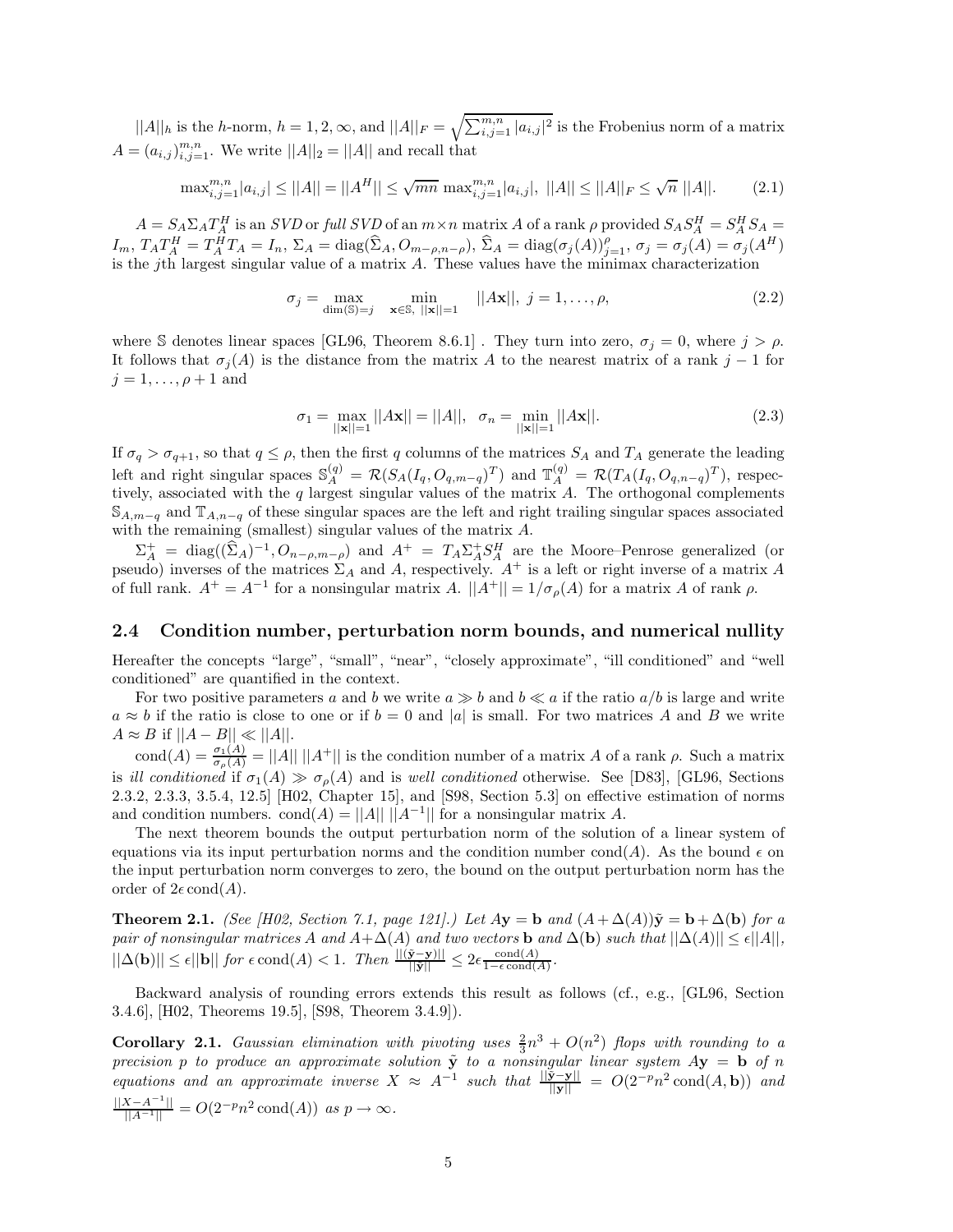Now suppose an  $n \times n$  matrix  $\tilde{A}$  has a rank  $\rho$  and nullity  $r = n - \rho$ . If such a matrix is well conditioned, then all its sufficiently close neighbours A have numerical rank  $\rho$  and numerical nullity *r*, that is have exactly *r* singular values that are small relative to the norm  $||\vec{A}||$  (even though almost all of these neiboughrs have rank *n* and nullity zero). The minimax characterization implies that, conversely, every  $n \times n$  matrix A having a positive numerical nullity r is close to a well conditioned singular matrix  $\tilde{A}$  of rank  $n-r$ . The range  $\mathcal{R}(\tilde{A})$  (resp. null space  $\mathcal{N}(\tilde{A})$ ) of the latter matrix approximates the leading (resp. *trailing*) singular space  $\mathbb{T}_A^{(n-r)}$  (resp.  $\mathbb{T}_{A,r}$ ) of the former matrix associated with its  $n - r$  largest (resp. *r* smallest) singular values.

*r* is also the left numerical nullity of a matrix *A*, whose left leading (resp. trailing) singular space  $\mathbb{S}_{A}^{(n-r)}$  (resp.  $\mathbb{S}_{A,r}$ ), associated with its *n* − *r* largest (resp. *r* smallest) singular values, is approximated by the range (resp. null space) of the matrix  $\tilde{A}^H$ .

**Remark 2.1.** *Unlike the nullity and the rank, numerical nullity and numerical rank are not well defined for a large class of ill conditioned matrices, in particular for all matrices A having nested clusters of small singular values but also for the matrix class represented by a*  $1000 \times 1000$  *matrix A with singular values*  $\sigma_j(A) = 2^{1000-j}$ ,  $j = 1, 2, ..., 1000$ .

# **3 The SMW formula, additive preprocessing, and augmentation**

**Theorem 3.1.** *Suppose*  $A \in \mathbb{C}^{n \times n}$ ,  $U, V \in \mathbb{C}^{n \times r}$ , the matrix  $C = A + UV^H$  is nonsingular,  $G = I_r - V^H C^{-1} U$ , and  $0 \le r \le n$ . (The matrix G is called Gauss transform and Schur complement *[GL96].) Then we have factorizations*

$$
\begin{pmatrix}\nC & U \\
V^H & I_r\n\end{pmatrix} = \begin{pmatrix}\nI_n & U \\
O_{r,n} & I_r\n\end{pmatrix} \begin{pmatrix}\nA & O_{n,r} \\
O_{r,n} & I_r\n\end{pmatrix} \begin{pmatrix}\nI_n & O_{n,r} \\
V^H & I_r\n\end{pmatrix}
$$
\n(3.1)

*and*

$$
\begin{pmatrix} C & U \\ V^H & I_r \end{pmatrix} = \begin{pmatrix} I_n & O_{n,r} \\ V^H C^{-1} & I_r \end{pmatrix} \begin{pmatrix} C & O_{n,r} \\ O_{r,n} & G \end{pmatrix} \begin{pmatrix} I_n & C^{-1}U \\ O_{r,n} & I_r \end{pmatrix}.
$$
 (3.2)

*Furthermore if the matrix A is nonsingular, then so is the matrix G, and we have the SMW formula*  $A^{-1} = (C - UV^H)^{-1} = C^{-1} + C^{-1}UG^{-1}V^H C^{-1}.$ 

*Proof.* The claimed factorizations and nonsigularity are readily verified. The SMW formula (cf. [GL96, page 50], [S98, Corollary 4.3.2]) follows if we invert factorization (3.1). 口

We have the straightforward bound

$$
||G|| \le ||V|| \, ||C^{-1}|| \, ||U|| + 1. \tag{3.3}
$$

Furthermore, by inverting factorization (3.2) we obtain that

$$
||G^{-1}|| \le \max\{||A^{-1}||, 1\} (||V|| \, ||C^{-1}|| + 1) (||U|| \, ||C^{-1}|| + 1) (||U|| + 1) (||V|| + 1). \tag{3.4}
$$

Post-multiply the SMW formula by a vector **b** and obtain  $A^{-1}$ **b** =  $C^{-1}$ **b** +  $C^{-1}UG^{-1}V^HC^{-1}$ **b** for  $G = I_r - V^H C^{-1} U$ . Substitute  $W_U = C^{-1} U$  and  $\mathbf{w_b} = C^{-1} \mathbf{b}$  and obtain  $A^{-1} \mathbf{b} = \mathbf{w_b} +$  $W_U G^{-1} V^H \mathbf{w_b}$  for  $G = I_r - V^H W_U$ . This reduces the solution of the linear system  $A\mathbf{y} = \mathbf{b}$ essentially to the solution of the matrix equation  $CWU = U$  and the linear system  $C\mathbf{w}_b = \mathbf{b}$ , computing the above matrix *G*, and its inversion.

We can combine the equations  $CW_U = U$  and  $C\mathbf{w_b} = \mathbf{b}$  into the single matrix equation

$$
CW = (U, \mathbf{b}) \text{ for } W = (W_U, W_{\mathbf{b}}). \tag{3.5}
$$

By applying the SMW formula to the matrix  $A^{-1}$  and a pair of matrices  $U_-, V_- \in \mathbb{C}^{n \times q}$  for  $0 \leq q \leq n$ , we obtain the *dual SMW formula* 

$$
A^{-1} = (C_{-})^{-1} - U_{-}V_{-}^{H} \text{ for } C_{-} = A - AU_{-}H^{-1}V_{-}^{H}A \text{ and } H = I_{q} + V_{-}^{H}AU_{-}
$$
(3.6)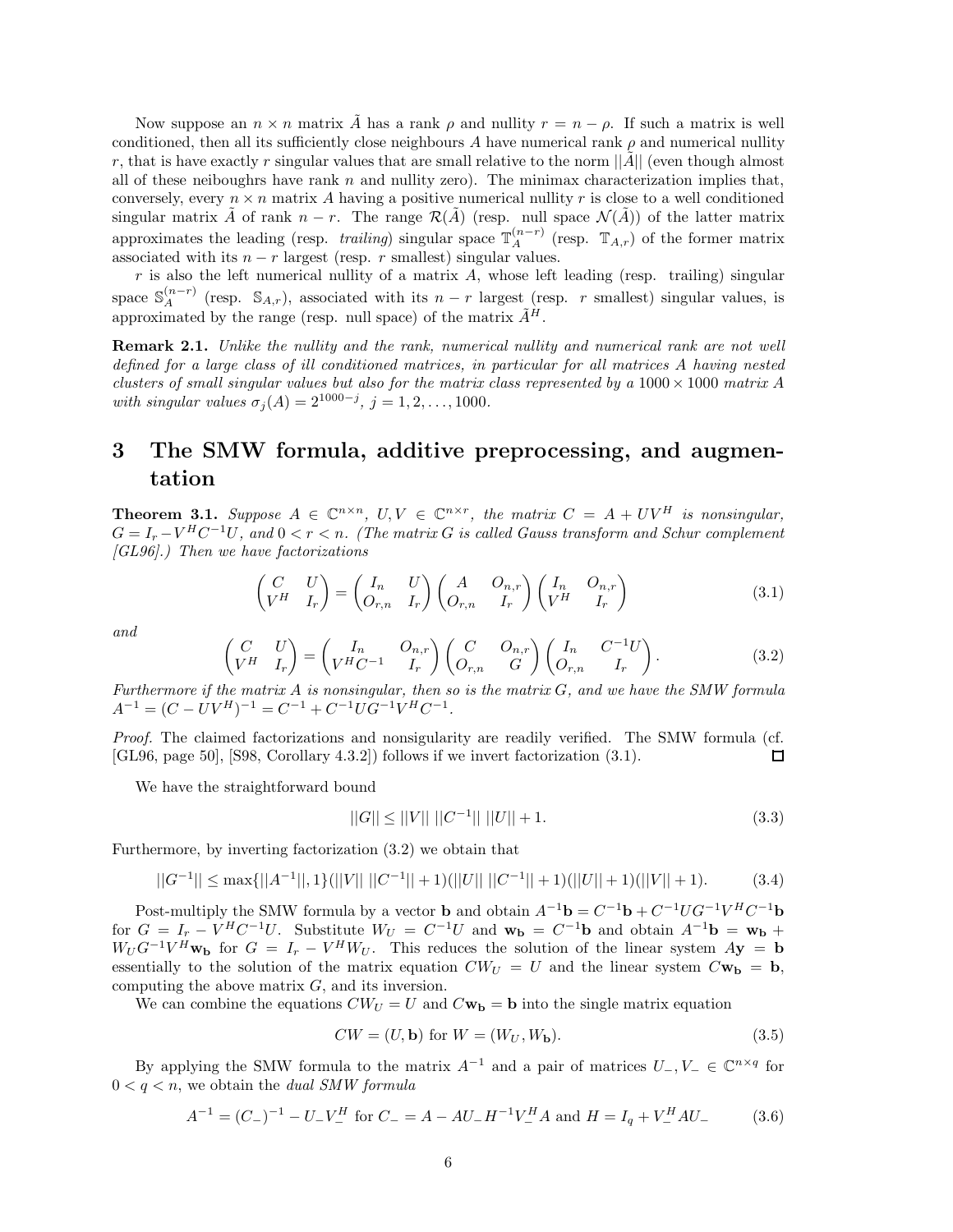provided that *H* and  $(C_$ <sup>−1</sup> are nonsingular matrices.

Both SMW and dual SMW formulae can be extended to the case of rectangular matrices *A* [PQ10]. In the case of square matrices *A* they have the following determinantal versions,

$$
\det A = (\det C) \det G = (\det C_{-}) \det H. \tag{3.7}
$$

To deduce the former equation equate the right hand sides of equations (3.1) and (3.2) and recall that the determinant of a unit triangular matrix equals one. Apply this equation in (3.6) to the expression  $(C_-)^{-1} = A^{-1} - U_- V_-^H$  replacing  $C = A + UV^H$  and obtain the latter equation in (3.7).<br>In Section 5 we prove that additive preprocessing  $A \Longrightarrow C = A + UV^H$  is expected to decrease

the condition number cond  $A = \frac{\sigma_1(A)}{\sigma_n(A)}$  to the level of  $\frac{\sigma_1(A)}{\sigma_{n-r}(A)}$  (that is cond *C* is expected to be at this level) provided  $U$  and  $V$  are  $n \times r$  Gaussian random matrices with the mean zero and a variance of the order  $||A||^2$ , so that the map  $A \implies C$  is expected to precondition an  $n \times n$  matrix A if  $\frac{\sigma_1(A)}{\sigma_n(A)} \gg \frac{\sigma_1(A)}{\sigma_{n-r}(A)}$ .

These properties are extended to the southeastern augmentation  $A \implies K = \begin{pmatrix} A & U \\ W V A & W \end{pmatrix}$  $W V^H$  *W*  $\overline{ }$ where  $W \in \mathbb{C}^{r \times r}$ ,  $U, V \in \mathbb{C}^{n \times r}$ ,  $K \in \mathbb{C}^{(n+r) \times (n+r)}$ , the matrix *A* is nonsingular, *U*, *V*, and *W* are random scaled matrices, and  $0 < r < n$ . The extension can be proved directly [PQa] or via linking augmentation to additive preprocessing in the following simple factorizations or the alternative factorizations in [PQ10], [PQa].

**Theorem 3.2.** *Suppose*  $K = \begin{pmatrix} A & -U \ WVH & W \end{pmatrix}$  $W V^H$  *W*  $\left\{ \in \mathbb{C}^{(m+r)\times(n+r)}, W \in \mathbb{C}^{r\times r} \text{ is a nonsingular matrix,} \right\}$  $C = A + UV^H$ . Then  $K = \text{diag}(I_m, W)\hat{U} \text{diag}(C, I_r)\hat{V}$ , for  $\hat{U} = \begin{pmatrix} I_m & -U_m \\ O_{mm} & I_m \end{pmatrix}$  $O_{r,m}$  *I<sub>r</sub>*  $\left( \begin{array}{c} 0 \end{array} \right), \ \bar{U} \ = \ \hat{U}^{-1} \ =$  $\int I_m U$ *Or,m I<sup>r</sup>*  $\hat{V} = \begin{pmatrix} I_n & O_{n,r} \\ V^H & I_r \end{pmatrix}$  $V^H$  *I<sub>r</sub>*  $\left( \begin{array}{cc} \n\cdot & \n\overline{V} = \widehat{V}^{-1} = \begin{pmatrix} I_n & O_{n,r} \\ -V^H & I_n \end{pmatrix} \right)$  $-V^H$  *I<sub>r</sub> . Moreover if the matrices C and K*  $\alpha$  *are square and nonsingular, then we have*  $K^{-1} = \overline{V}$  diag( $C^{-1}, I_r$ ) $\overline{U}$  diag( $I_m, W^{-1}$ ) and consequently  $C^{-1} = (I_n, O_{n,r})K^{-1}$  diag $(I_m, W)(I_m, O_{m,r})^T$ .

One can similarly employ the northwestern augmentation

$$
A \Longrightarrow \begin{pmatrix} W & WV^H \\ -U & A \end{pmatrix} = \begin{pmatrix} O_{r,m} & I_r \\ I_m & O_{m,r} \end{pmatrix} K \begin{pmatrix} O_{n,r} & I_n \\ I_r & O_{r,n} \end{pmatrix}
$$
(3.8)

as well as northeastern and southwestern augmentations.

In [PQa] the preconditioning property is proved for the more general class of augmentations  $K = \begin{pmatrix} A & U \\ VH & W \end{pmatrix}$  $V^H$  *W* where  $U \in \mathbb{C}^{m \times r}$ ,  $V \in \mathbb{C}^{n \times r}$ , and  $W \in \mathbb{C}^{r \times r}$  are scaled random matrices. In this case if  $m = n$ , then we have

$$
\det K = (\det A) \det (W - V^H A^{-1} U). \tag{3.9}
$$

Our next theorem employs additive preprocessing to compute some matrix bases for the null space and the left null space of a singular matrix  $\tilde{A}$  with a nullity  $r$ . In virtue of Theorem 3.2 we can apply augmentation instead of additive preprocessing. Theorem 3.4 extends these results to approximate the right and left trailing (resp. leading) singular spaces  $\mathbb{T}_{A,r}$  and  $\mathbb{S}_{A,r}$  (resp.  $\mathbb{T}_{A}^{(q)}$  and  $\mathbb{S}_{A}^{(q)}$  associated with the  $r = n - q$  smallest (resp. *q* largest) singular values of an  $n \times n$  nonsingular matrix  $A \approx \tilde{A}$  that has a positive numerical nullity *r* (cf. Section 2.4).

**Theorem 3.3.** Assume that  $\tilde{C} = \tilde{A} + UV^H$ ,  $\tilde{A}, \tilde{C} \in \mathbb{C}^{n \times n}$ ,  $n > r > 0$ ,  $r = \text{null } \tilde{A} = n - \text{rank } \tilde{A}$ ,  $U, V \in \mathbb{C}^{n \times r}$ , and the matrix  $\tilde{C}$  is nonsingular. Then the matrix  $\tilde{C}^{-1}U$  is a nmb( $\tilde{A}$ ), whereas the  $matrix \tilde{C}^{-H}V$  *is a left* nmb( $\tilde{A}$ )*.* 

*Proof.* See [PQ10, Theorem 3.1], where the theorem is deduced in the more general case of rectangular input matrices *A*. □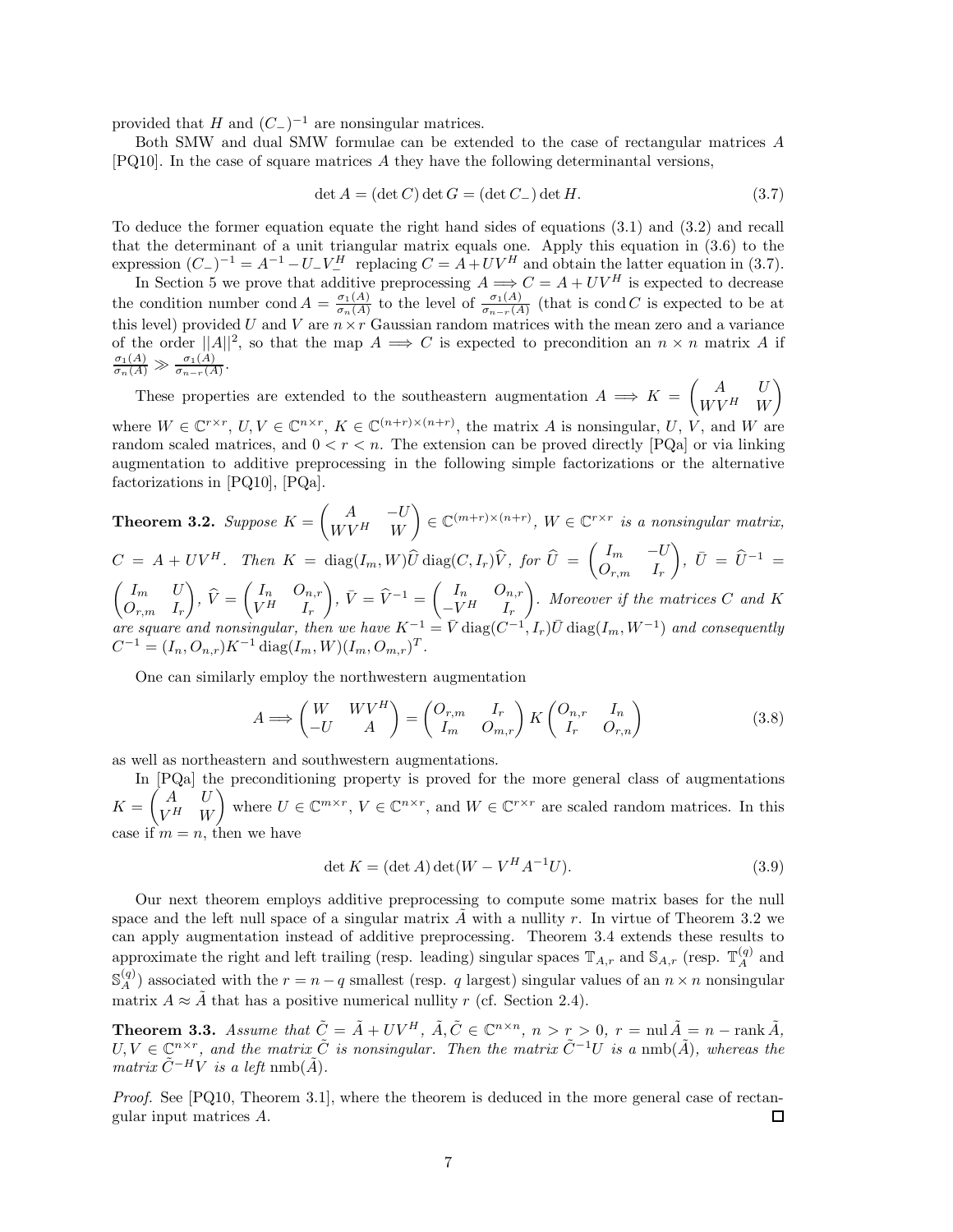**Theorem 3.4.** *(a) Assume that an*  $n \times n$  *nonsingular matrix A has a numerical nullity r (that*) *is the ratio*  $\sigma_1(A)/\sigma_{n-r+1}(A)$  *is large, but the ratio*  $\sigma_1(A)/\sigma_{n-r}(A)$  *is not large),*  $n > r > 0$ , *U* and *V* are  $n \times r$  matrices, and the matrix  $C = A + UV^H$  is nonsingular. Then there exist a scalar c independent of A, U, V, n and r and two matrices  $B_U$  and  $B_V$  such that  $\mathcal{R}(B_U) = \mathbb{T}_{A,r}$ ,  $\mathcal{R}(B_V) = \mathbb{S}_{A,r}$ ,  $||C^{-1}U - B_U|| \le c\sigma_{n-r+1}(A)||B_U||$ , and  $||C^{-H}V - B_V|| \le c\sigma_{n-r+1}(A)||B_V||$ . *(b)* Furthermore suppose  $U_-\$  and  $V_-\$  are  $n \times q$  matrices for  $q = n - r$  and the matrix  $(C_-)^{-1} =$  $A^{-1} + U - V^H$  is nonsingular. Then there exist two matrices  $B_{U-}$  and  $B_{V-}$  and a scalar  $c-$  in-

dependent of A, U<sub>-1</sub>, V<sub>-1</sub>, n and q such that  $\mathcal{R}(B_{U_{-}}) = \mathbb{T}_{A}^{(q)}$ ,  $\mathcal{R}(B_{V_{-}}) = \mathbb{S}_{A}^{(q)}$ ,  $||C_{-}U_{-} - B_{U_{-}}|| \leq$  $c = \sigma_{n-q+1}(A)||B_{U-}||$ , and  $||C_{-}^H V_- - B_{V-}|| \leq c = \sigma_{n-q+1}(A)||B_{V-}||$ .

*Proof.* See [PQ10, Section 7].

$$
\qquad \qquad \Box
$$

Part (a) (resp. (b)) of the theorem shows that  $\mathcal{R}(C^{-1}U) \approx \mathbb{T}_{A,r}$  and  $\mathcal{R}(C^{-H}V) \approx \mathbb{S}_{A,r}$  (resp.  $\mathcal{R}(C-U_{-}) \approx \mathbb{T}_{A}^{(q)}$  and  $\mathcal{R}(C_{-}^{H}V_{-}) \approx \mathbb{S}_{A}^{(q)}$ , that is, the linear spaces  $\mathcal{R}(C^{-1}U)$  and  $\mathcal{R}(C^{-H}V)$  (resp.  $\mathcal{R}(C-U-)$  and  $\mathcal{R}(C_{-}^{H}V-)$ ) approximate the right and left trailing (resp. leading) singular spaces associated with the *r* smallest (resp. *q* largest) singular values of the matrix *A*.

# **4 Auxiliary results for proving regularization and preconditioning power of randomized preprocesing**

## **4.1 Singular values of submatrices and matrix products**

The two following theorems are used in the proofs of Theorems 4.6 and 4.7, which are the basis for proving our estimates for randomized preconditioning in Theorem 5.3, which implies regularization and preconditioning power of our randomized preprocessing, specified in Corollary 5.2 and Remark 5.1. Theorem 4.1 follows from the minimax characterization (2.2). Theorem 4.2 bounds the rank and condition number of a matrix product *AB* in terms of the ranks and condition numbers of the matrices *A* and *B*.

**Theorem 4.1.** Fix two positive integers p and q and assume that  $A_0$  is a  $p \times q$  submatrix of a *matrix A. Then*  $\sigma_j(A) \geq \sigma_j(A_0)$  *for*  $j = 1, 2, \ldots, \min\{p, q\}.$ 

**Theorem 4.2.** *Let*  $A \in \mathbb{C}^{m \times r}$  *and*  $B \in \mathbb{C}^{r \times n}$  *and write*  $r_A = \text{rank } A$ *,*  $r_B = \text{rank } B$ *,*  $r_- =$  $\min\{r_A, r_B\}$  and  $r_+ = \max\{r_A, r_B\}$ . Let  $r_+ = r$ . (In particular this holds if at least one of the matrices A and B is nonsingular.) Then rank  $(AB) = r_-, \sigma_{r_-}(AB) \geq \sigma_{r_A}(A)\sigma_{r_B}(B)$  and  $\text{cond}(AB) \leq (\text{cond}(A)) \text{cond}(B)$ .

*Proof.* Let  $M = S_M \Sigma_M T_M^H$  be the full SVD where  $\Sigma_M = \text{diag}(\widehat{\Sigma}_M, O_{s,t}), \widehat{\Sigma}_M = \text{diag}(\sigma_j(M))_{j=1}^{r_M}$  for  $M = A$ ,  $s = m - r_A$ ,  $t = r - r_A$  as well as for  $M = B$ ,  $s = r - r_B$ ,  $t = n - r_B$ . Let the matrix  $\widehat{A} \in \mathbb{C}^{r_A \times r}$  (resp.  $\widehat{B}^H \in \mathbb{C}^{r_B \times r}$ ) be obtained by deleting the zero rows of the matrix  $\Sigma_A T_A^H = S_A^H A$ (resp.  $\Sigma_B^T S_B^H = T_B^H B^H$ ), so that  $\widehat{A}\widehat{B} \in \mathbb{C}^{r_A \times r_B}$ . This pruning keeps all singular values (and therefore the ranks) of the matrices  $A$ ,  $B$ , and  $AB$  intact. Clearly  $\widehat{A}$  and  $\widehat{B}$  are full rank matrices. Furthermore the equation  $r_{+} = r$  implies that at least one of the matrices  $\hat{A}$  and  $\hat{B}$  is nonsingular and the product *AB* has full rank  $r_$  = rank(*AB*).

Suppose  $r_A = r$ . Then  $m \ge r_A = r_+ = r \ge r_B$ . Minimax characterization (2.2) implies that  $\sigma_{r}(\widehat{A}\widehat{B}) = ||\widehat{A}\widehat{B}x||$  for some vector **x** such that  $||x|| = 1$ . We have  $\widehat{B}x \neq 0$  because  $\widehat{B} \in$  $\mathbb{C}^{r \times r_B}$ . Write  $\mathbf{y} = \hat{B}\mathbf{x}/\|\hat{B}\mathbf{x}\|$ ,  $\sigma_A = \|\hat{A}\mathbf{y}\|$ , and  $\sigma_B = \|\hat{B}\mathbf{x}\|$ , and obtain that  $\sigma_{r}(\hat{A}\hat{B}) = \sigma_A \sigma_B$ . Since  $\hat{A} \in \mathbb{C}^{r_A \times r} = \mathbb{C}^{r_A \times r_A}$ , we can apply equation (2.3) for  $A = \hat{A}$  and  $n = r_A$  to obtain that  $\sigma_{r_A}(\widehat{A}) = \min_{\|\mathbf{z}\| = 1} ||\widehat{A}\mathbf{z}||$ . Consequently  $\sigma_{r_A}(\widehat{A}) = \sigma_{r_A}(A) \leq \sigma_A$ . Likewise  $\widehat{B} \in \mathbb{C}^{r \times r_B}$ , and so we can apply equation (2.3) for  $A = \widehat{B}$  and  $n = r_B$  to obtain that  $\sigma_{r_B}(\widehat{B}) = \min_{\vert |\mathbf{z}||=1} \vert \vert \widehat{B} \mathbf{z} \vert \vert$ . Therefore  $\sigma_{r_B}(\widehat{B}) = \sigma_{r_B}(B) \leq \sigma_B$ . It follows that  $\sigma_{r_A}(AB) = \sigma_{r_A}(AB) = \sigma_{A}\sigma_B \geq \sigma_{r_A}(A)\sigma_{r_B}(B)$ .

If  $r_A < r_+ = r = r_B$ , then the same argument shows that  $\sigma_{r_-}(AB) = \sigma_{r_-}(B^H A^H) \ge$  $\sigma_{r_A}(B^H)\sigma_{r_B}(A^H) = \sigma_{r_A}(A)\sigma_{r_B}(B).$ 口

It follows that  $cond(AB) \leq (cond(A)) cond(B)$  because  $||AB|| \leq ||A|| ||B||$ .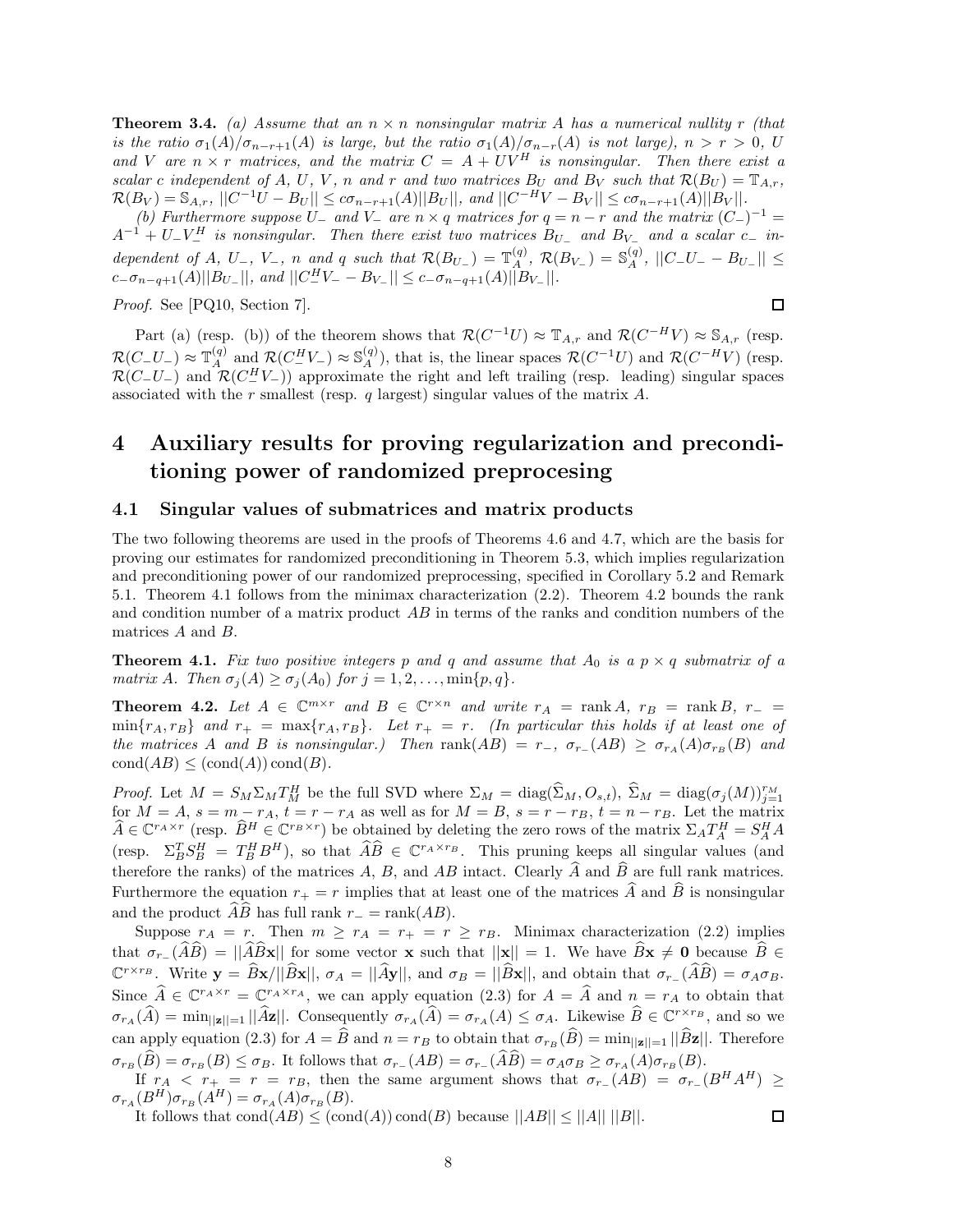**Remark 4.1.** cond(*AB*) *can be arbitrarily large even for*  $m \times r$  *submatrices*  $A^H$  *and*  $B$  *of*  $m \times m$ *unitary matrices if*  $m > r$ .

# **4.2 Random sampling and random matrices**

|∆| is the cardinality of a set ∆ in any fixed ring. *Random sampling* of elements from a set ∆ is their selection from this set at random and independently of each other. A matrix is *random* if its entries are randomly sampled from a fixed set ∆. Random sampling is *uniform* if it is done under the uniform probability distribution on the set  $\Delta$ .

Recall that the total degree of a multivariate monomial is the sum of its degrees in all its variables. The total degree of a polynomial is the maximal total degree of its monomials.

**Lemma 4.1.** *[DL78], [S80], [Z79]. For a set*  $\Delta$  *of cardinality*  $|\Delta|$  *(in any fixed ring), let a polynomial in m variables have a total degree d, and let it not vanish identically on this set. Then the polynomial vanishes in at most*  $d|\Delta|^{m-1}$  *points.* 

Lemma 4.1 implies that a fixed nonvanishing polynomial vanishes with a probablity converging to zero if the values of its variables are sampled under any reasonable probability distribution on the set  $\Delta$  whose cardinality converges to infinity. Under the uniform probability distribution the probability is estimated most readily.

**Corollary 4.1.** *Under the assumptions of Lemma 4.1 let the values of the variables of the polynomial be randomly and uniformly sampled from the set* ∆*. Then the polynomial vanishes with a probability at most*  $\frac{d}{|\Delta|}$ *.* 

**Corollary 4.2.** Let the entries of an  $m \times n$  matrix have been randomly and uniformly sampled *from a finite set*  $\Delta$  *of cardinality*  $|\Delta|$  *(in any fixed ring). Let*  $l = \min\{m, n\}$ *. Then (a) every*  $k \times k$ *submatrix M for*  $k \leq l$  *is singular with a probability at least*  $1 - k/|\Delta|$  *and (b) is strongly nonsingular with a probability at least*  $1 - \sum_{i=1}^{k} i/|\Delta| = 1 - (k+1)k/(2|\Delta|)$ *. Furthermore (c) if the submatrix M is indeed nonsingular, any entry of its inverse is nonzero with a probability at least*  $1 - (k - 1)/|\Delta|$ *.* 

*Proof.* The claimed bounds hold for generic matrices. The singularity of a  $k \times k$  matrix means that its determinant vanishes, but the determinant is a polynomial of the total degree *k* in the entries. This implies parts (a) and consequently (b). Part (c) follows because a fixed entry of the inverse vanishes if and only if the respective entry of the adjoint vanishes, but the latter entry is (up to sign)  $a \, k \times k$  subdeterminant of the input *M*, and so it is a polynomial of degree  $k-1$  in its entries.  $\Box$ 

**Definition 4.1.**  $F_X(y) =$  *Probability*{ $X \leq y$ } *for a real random variable X is the* cumulative distribution function (CDF) of X evaluated at y.  $F_A(y) = F_{\sigma_l(A)}(y)$  for an  $m \times n$  matrix A and an *integer*  $l = \min\{m, n\}$ . A matrix (resp. vector) is a Gaussian random matrix (resp. vector) with a *mean*  $\mu$  and a variance  $\sigma^2$  if it is filled with independent Gaussian random variables, all having the *same mean*  $\mu$  *and variance*  $\sigma^2$ *. If*  $\mu = 0$  *and*  $\sigma^2 = 1$ *, this is a* standard Gaussian random matrix *(resp. vector).*  $F_{\mu,\sigma}(y) = \frac{1}{\sigma\sqrt{2\pi}} \int_{-\infty}^{y} \exp(-\frac{(x-\mu)^2}{2\sigma^2}) dx$  is the CDF for a Gaussian random variable *with a mean*  $\mu$  *and a variance*  $\sigma^2$ *.* 

### **4.3 Conditioning of random matrices and randomized matrix products**

Gaussian random matrices (cf. Definition 4.1) tend to be well conditioned [D88], [E88], and even perturbations by such a matrix *A* is expected to make a matrix *M* well conditioned if the norms ||*A*|| and ||*M*|| have the same order [SST06], [ST02]. Let us recall some relevant results beginning with a lower bound on the probability that  $||A|| \leq y$  for a scalar *y* and a Gaussian random matrix *A*. This can be viewed as a probabilistic upper bound on the norm of a Gaussian random matrix *A*.

**Theorem 4.3.** *(See [DS01, Theorem II.7].) Suppose*  $A \in \mathbb{R}^{n \times n}$  *is a Gaussian random matrix with mean zero and a variance*  $\sigma^2$ . Then  $F_{\vert A \vert \vert}(y) \geq 1 - \exp(-x^2/2)$  for  $x = y/\sigma - 2\sqrt{n} \geq 0$ .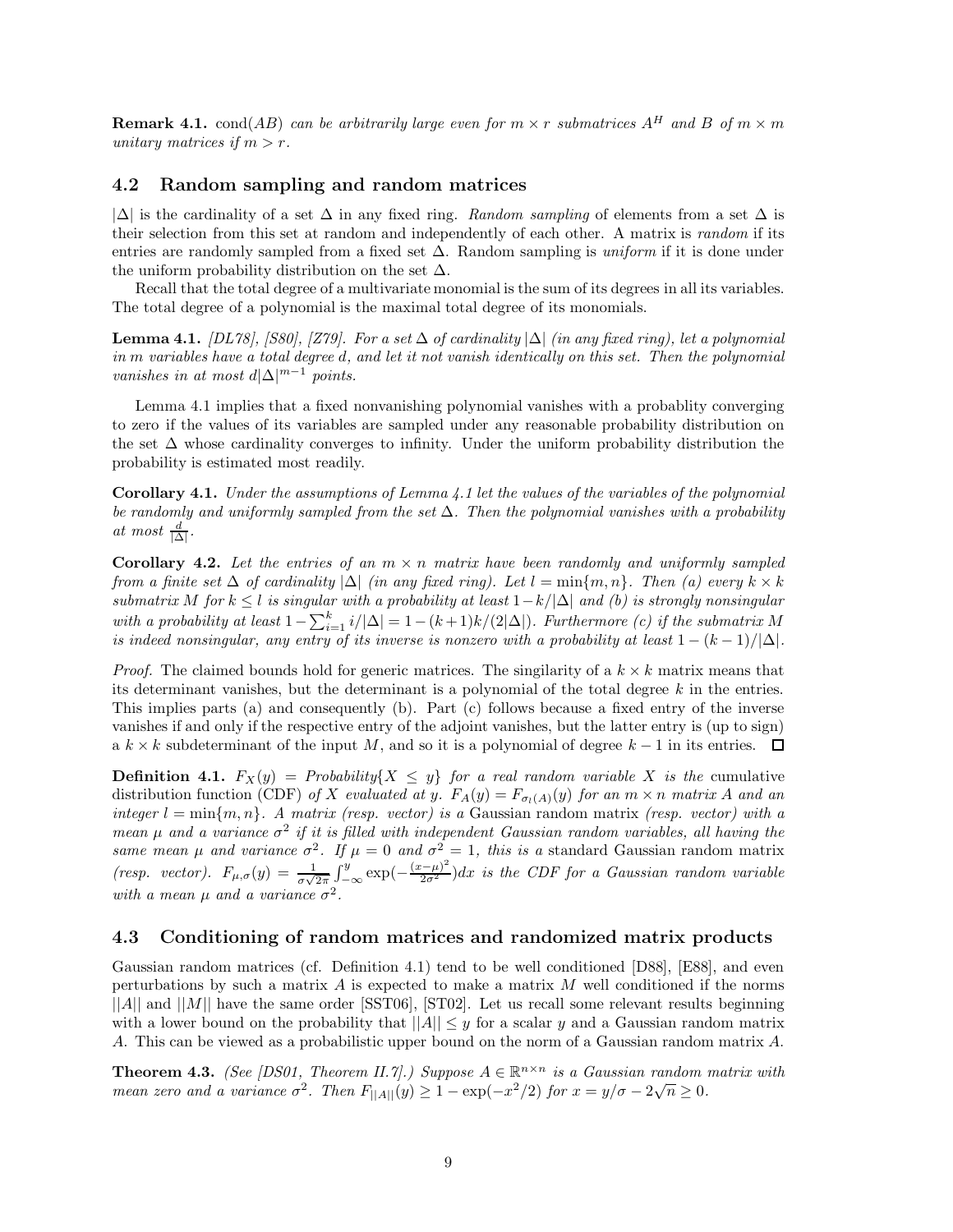Next we recall an upper bound on the probability that the smallest singular value of a matrix  $W = A + M$  is less than a scalar *y* (for a Gaussian random matrix *A*). This can be viewed as a probabilistic lower bound on the smallest singular value of the matrix *W*.

**Theorem 4.4.** *(See [SST06, Theorem 3.3].) Suppose*  $M \in \mathbb{R}^{m \times n}$ ,  $\overline{U} \in \mathbb{R}^{m \times m}$ , and  $\overline{V} \in \mathbb{R}^{n \times n}$ *are three fixed matrices,*  $\overline{U}$  *and*  $\overline{V}$  *are unitary matrices,*  $A \in \mathbb{R}^{m \times n}$  *is a Gaussian random matrix independent of the matrix M* and having mean zero and a variance  $\sigma^2$ ,  $W = \overline{U}(A + M)\overline{V}$ ,  $l =$  $m$ aepenaent of the matrix  $M$  and having mean  $z \in \min\{m, n\}$ , and  $y \geq 0$ . Then  $F_W(y) \leq 2.35 \ y \sqrt{l/\sigma}$ .

Now we recall a lower bound on the probability that the condition number  $\text{cond}(W)$  is at most *y*, which can be viewed as a probabilistic upper bound on the condition number cond( $W$ ).

**Theorem 4.5.** *(See [SST06, Theorem 3.1].) Under the assumptions of Theorem 4.4, let*  $||M|| \leq \sqrt{l}$ *. Then*  $F_{\text{cond}(W)}(y) \geq 1 - (14.1 + 4.7\sqrt{(2 \ln y)/n})n/(y\sigma)$  *for all*  $y \geq 1$ *.* 

On further improvement of this bound by the factor of  $\sqrt{\log n}$ , see [W04].

Next we extend the estimates of Theorem 4.4 to yield probabilistic lower bounds on the smallest singular values of the products of fixed and random matrices.

**Theorem 4.6.** *Suppose*  $G \in \mathbb{R}^{q \times m}$  *and*  $H \in \mathbb{R}^{n \times r}$  *are two fixed matrices,*  $r_G = \text{rank } G = m$ *,*  $r_H = \text{rank } H = n$ , a random matrix  $W \in \mathbb{R}^{m \times n}$  has full rank with probability one, and  $y \geq 0$ . Then  $f(x)$   $F_{GW}(y) \leq F_W(y/\sigma_{r_G}(G))$ , whereas (b)  $F_{WH}(y) \leq F_W(y/\sigma_{r_G}(H))$ .

*Proof.* At first suppose  $m \leq n$ . Apply Theorem 4.2 for  $A = G$ ,  $B = W$ , and consequently for  $r_A = r_G = m$  and  $r_B = r_W = r_+ = n$ . Obtain that rank(*GW*) = rank  $G = \text{rank } W = m$ ,  $\sigma_m(GW) \geq \sigma_m(G)\sigma_m(W)$ , and so Probability { $\sigma_m(GW) \leq y$ } ≥ Probability { $\sigma_m(G)\sigma_m(W) \leq y$ } for all positive *y*. Here *G* is a fixed matrix, *W* is a random matrix, and therefore Probability  ${\sigma_m(G) \sigma_m(W) \leq y}$  =Probability  ${\sigma_m(W) \leq y/\sigma_m(G)}$ . Substitute this equation into the previous bound and deduce part (a) of the theorem.

Now apply Theorem 4.2 for  $A = W$ ,  $B = H$ , and conseqently for  $r_A = r_W = m$  and  $r_B = r_H =$  $r_{+} = n$  and obtain that rank $(HW) = \text{rank } W = m$ , rank  $H = n$ ,  $\sigma_{m}(WH) \geq \sigma_{m}(W)\sigma_{n}(H)$ , and so Probability  $\{\sigma_m(WH) \leq y\} \geq$  Probability  $\{\sigma_m(W)\sigma_m(H) \leq y\}$  for all positive *y*. Here *H* is a fixed matrix, *W* is a random matrix, and therefore Probability  ${\sigma_m(W)\sigma_m(H) \leq y}$  = Probability  ${\sigma_m(W) \leq y/\sigma_m(H)}$ . Substitute this equation into the previous bound and deduce part (b) of the theorem.

To extend the theorem to the case of  $m > n$ , apply the above proof to the matrices  $G<sup>T</sup>$ ,  $H<sup>T</sup>$ , and  $W<sup>T</sup>$  replacing *H*, *G*, and *W*, respectively.  $\Box$ 

In view of Remark 4.1, we cannot merely drop the above assumptions that  $r_G = m$  and  $r_H = n$ , but the next theorem (employing Theorem 4.6) circumvents the problem.

**Theorem 4.7.** Suppose  $G \in \mathbb{R}^{r_G \times m}$ ,  $H \in \mathbb{R}^{n \times r_H}$ , rank  $G = r_G < m$ , rank  $H = r_H < n$ ,  $y \ge 0$ , and *the assumptions of Theorem 4.4 hold for the matrix*  $X \in \mathbb{R}^{m \times n}$  *replacing*  $W$ *, so that in particular*  $l = \min\{m, n\}$ . Then (a)  $F_{GX}(y) \leq 2.35y\sqrt{l}/(\sigma_{rG}(G)\sigma)$  and (b)  $F_{XH}(y) \leq 2.35y\sqrt{l}/(\sigma_{rH}(H)\sigma)$ .

*Proof.* Let  $\bar{G}$  maximize the value  $\sigma_{rG}(\bar{G})$  among all  $r_G \times r_G$  submatrices  $\bar{G}$  of the matrix *G*. Clearly  $\sigma_{r_G}(\bar{G}) > 0$ , and so the matrix  $\bar{G}$  is nonsingular. Write  $G = \bar{G}(G_1, I_{r_G})P$ ,  $X^T = (X_1^T, \bar{X}^T)P$ , and  $GX = \overline{G}(A + M)$  where P is an  $m \times m$  permutation matrix,  $M = G_1X_1$ , and  $A = \overline{X}$ . The matrix  $A + M = G_1 X_1 + \overline{X}$  has full rank with probability one because X and consequently  $\overline{X}$  are Gaussian random matrices. Now observe that the assumptions of Theorem 4.6 hold where  $G = \overline{G}$ ,  $W = A + M$ , and *m* is replaced by *r<sub>G</sub>*. Deduce that  $F_{GX}(y) \leq F_{A+M}(y/\sigma_{rG}(\bar{G}))$ . Obtain part (a) of Theorem 4.7 by combining this estimate with the bounds  $F_{A+M}(y) \leq 2.35y\sqrt{l}/\sigma$  (implied by Theorem 4.4) and  $\sigma_{r_G}(G) \leq \sigma_{r_G}(G)$  (implied by Theorem 4.1). Obtain part (b) of Theorem 4.7 by applying its part (a) to the matrices  $X^T$ ,  $H^T$ , and  $(XH)^T$  replacing the matrices *X*, *G*, and *GX*, respectively. П

The three following corollaries show the power of Theorems 4.4 and 4.7 but are not used in this paper.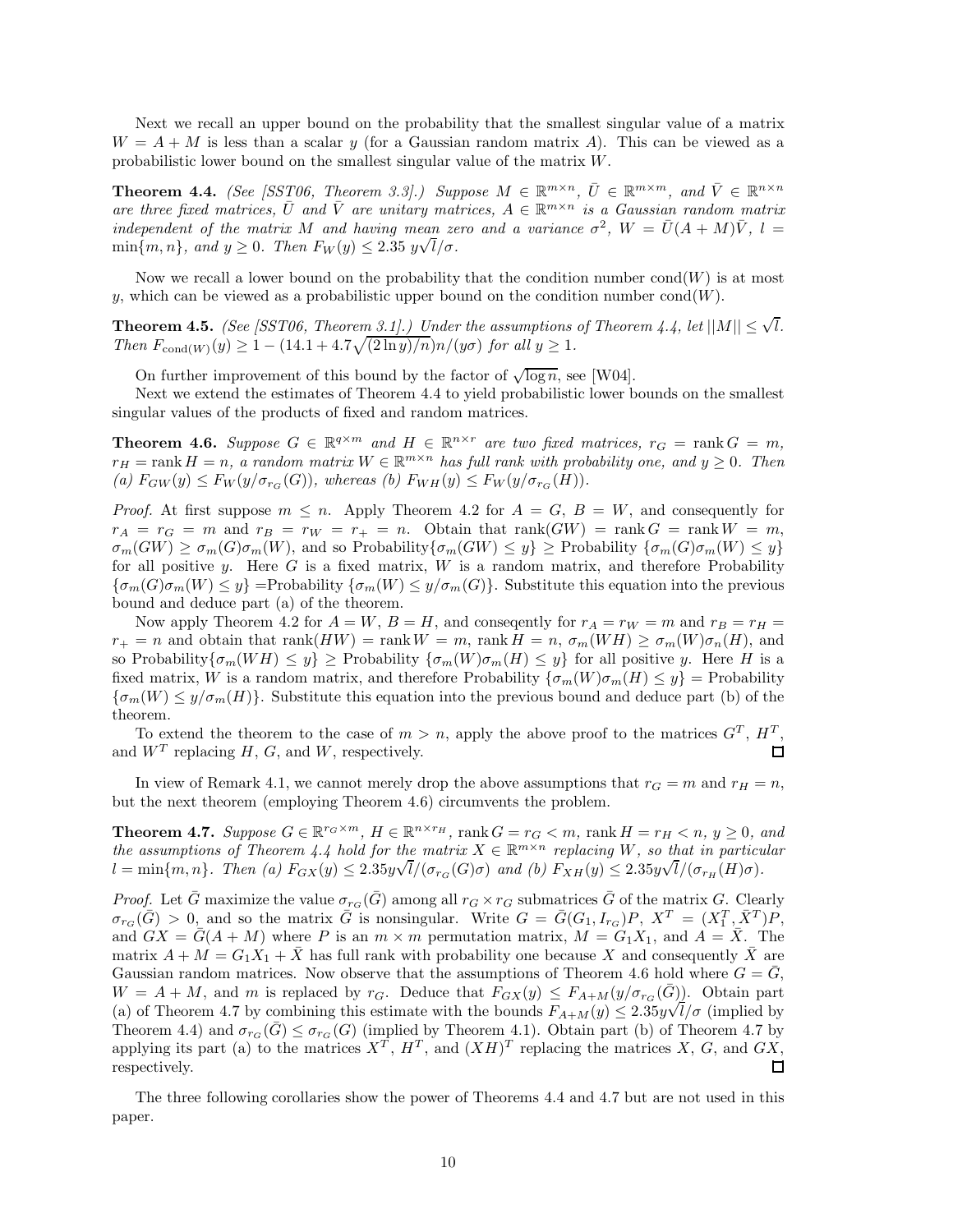**Corollary 4.3.** Suppose  $k, m$ , and  $n$  are integers,  $1 \leq k \leq n \leq m$ ,  $G$ ,  $H^T \in \mathbb{R}^{m \times n}$ , rank  $G =$ rank  $H = n$ ,  $X \in \mathbb{R}^{n \times n}$  *is a standard Gaussian random matrix with a mean*  $\mu$  *and a variance*  $\sigma$ *, and*  $y \geq 0$ *. Then* √ √

(a) 
$$
F_{(GX)^{(k)}}(y) \le 2.35y\sqrt{k}/(\sigma_k((I_k, O_{k,m-k})G)\sigma) \le 2.35y\sqrt{k}/(\sigma_n(G)\sigma)
$$
 and  
(b)  $F_{(XH)^{(k)}}(y) \le 2.35y\sqrt{k}/(\sigma_n(H\begin{pmatrix}I_k\\O_{m-k,k}\end{pmatrix})\sigma) \le 2.35y\sqrt{k}/(\sigma_n(H)\sigma)$ .

**Corollary 4.4.** *Under the assumptions of Corollary 4.3 let*  $\sigma \neq 0$ . Then with probability one the *matrices GX and XH are strongly nonsingular.*

**Corollary 4.5.** *Under the assumptions of Corollary 4.3 choose two scalars y* and *z* such that  $y > 0$  $\cot \theta$  and  $z \geq 2\sigma \sqrt{n}$ . Then

(a)  $F_{\text{cond}(GX)}(||G||yz) \geq 2 - \exp(\frac{(z-2\sigma\sqrt{n})^2}{2\sigma^2}) - 2.35y\sqrt{k}/(\sigma_n(G)\sigma)$  for  $k = \text{rank}(GX)$  and

(b) 
$$
F_{\text{cond}(XH)}(||H||yz) \ge 2 - \exp(\frac{(z-2\sigma\sqrt{n})^2}{2\sigma^2}) - 2.35y\sqrt{k}/(\sigma_n(H)\sigma)
$$
 for  $k = \text{rank}(XH)$ .

*Proof.* Combine Theorem 4.3 for  $y = z$  and part (a) of Corollary 4.3 to obtain  $F_{\vert\vert X\vert/\sigma_k((GX)^{(k)})}(yz) \ge$  $2 - \exp\left(\frac{(z-2\sigma\sqrt{n})^2}{2\sigma^2}\right) - 2.35y\sqrt{k}/(\sigma_n(G)\sigma)$ . Recall that  $\sigma_k((GX)^{(k)}) \leq \sigma_k(GX)$  in virtue of Theorem 4.1 and that  $||(GX)^{(k)}|| \le ||GX|| \le ||G|| ||X||$  and deduce part (a) of Corollary 4.5. Part (b) is proved similarly.

# **5 Randomized additive preprocessing is expected to be preconditioning**

Suppose  $A \in \mathbb{C}^{n \times n}$ ,  $U, V \in \mathbb{C}^{n \times r}$ , the matrices *A* and  $C = A + UV^H$  are nonsingular, and  $0 < r < n$ . (We can assume that  $\det A \neq 0$  and the matrices *U* and *V* have entries randomly and uniformly sampled from a set of a large cardinality in any fixed ring. Then Lemma 4.1 implies that  $\det C \neq 0$ with a high probability.)

Our goal is to employ the results of the previous section to prove that additive preprocessing  $A \Longrightarrow C = A + UV^H$  is expected to improve conditioning for quite a general class of ill conditioned matrices *A* assuming Gaussian random auxiliary matrices *U* and *V* with a variance of the order  $||A||^2$ . We first reduce the study of ill conditioned (that is nearly singular) input matrix A to the case of a nearby singular matrix  $\tilde{A}$  and then use its SVD and some factorizations of the auxiliary matrices.

Proceeding orderly, let  $A = A + E$  be the matrix of a rank  $\rho = n - r$  obtained by zeroing the singular values  $\sigma_j(A)$  for  $j > n - r$  in the SVD  $A = S\Sigma T^H$ , so that  $||E|| = \sigma_{n-r+1}(A)$ . Write  $C = A + UV^H$  and  $\tilde{C} = \tilde{A} + UV^H = C + E$ , assume that the matrices *C* and  $\tilde{C}$  are nonsingular and recall that  $\text{cond}(\tilde{C}) \leq \frac{1+\delta}{1-\delta \text{cond}(C)} \text{cond}(C)$  where  $\delta = \frac{||E||}{||C||}$  and  $\delta \text{cond}(C) < 1$  [GL96, Section 5.5.5]. Next assume that the value  $\delta$  is small, write  $\tilde{C} = \tilde{A} + UV^H$ , and in the rest of this section estimate the ratio  $\frac{\text{cond}(\tilde{C})}{\text{cond}(\tilde{A})} = \frac{\sigma_{n-r}(\tilde{A})}{\sigma_1(\tilde{A})}$  cond $(\tilde{C})$ , which closely approximates the ratio  $\frac{\sigma_{n-r}(A)}{\sigma_1(A)}$  cond $(C)$ . Furthermore, to simplify the notation we drop the character "tilde" and write  $A$  and  $C$  instead of  $\tilde{A}$  and  $\tilde{C}$  assuming that rank  $A = n - r$  and  $C = A + UV^H$ 

The following results are readily verified.

**Theorem 5.1.** *Let*  $A = S\Sigma T^H$  *be full SVD of an*  $n \times n$  *matrix*  $A$  *of a rank*  $\rho$  *where*  $\rho \leq n$ ,  $S$  *and* T are unitary matrices, S,  $T \in \mathbb{C}^{n \times n}$ ,  $\Sigma = \text{diag}(\Sigma_A, O_{r,r})$  is an  $n \times n$  diagonal matrix,  $r = n - \rho$ , and  $\Sigma_A = \text{diag}(\sigma_j)_{j=1}^{\rho}$  *is the*  $\rho \times \rho$  *diagonal matrix of the positive singular values of the matrix* A. *Suppose*  $U \in \mathbb{C}^{n \times r}$ ,  $V \in \mathbb{C}^{n \times r}$ , and let the  $n \times n$  matrix  $C = A + UV^H$  be nonsingular. Write

$$
S^{H}U = \begin{pmatrix} U_{\rho} \\ U_{r} \end{pmatrix}, T^{H}V = \begin{pmatrix} V_{\rho} \\ V_{r} \end{pmatrix}, R_{U} = \begin{pmatrix} I_{\rho} & U_{\rho} \\ O & U_{r} \end{pmatrix}, R_{V} = \begin{pmatrix} I_{\rho} & V_{\rho} \\ O & V_{r} \end{pmatrix}
$$

where  $U_r$  and  $V_r$  are nonsingular  $r \times r$  matrices. Then  $R_U \Sigma R_V^H = \Sigma$ ,  $R_U \text{diag}(O_{\rho,\rho},I_r)R_V^H =$  $S^HUV^HT$ *, so that* 

$$
C = SR_U \operatorname{diag}(\Sigma_A, I_r) R_V^H T^H. \tag{5.1}
$$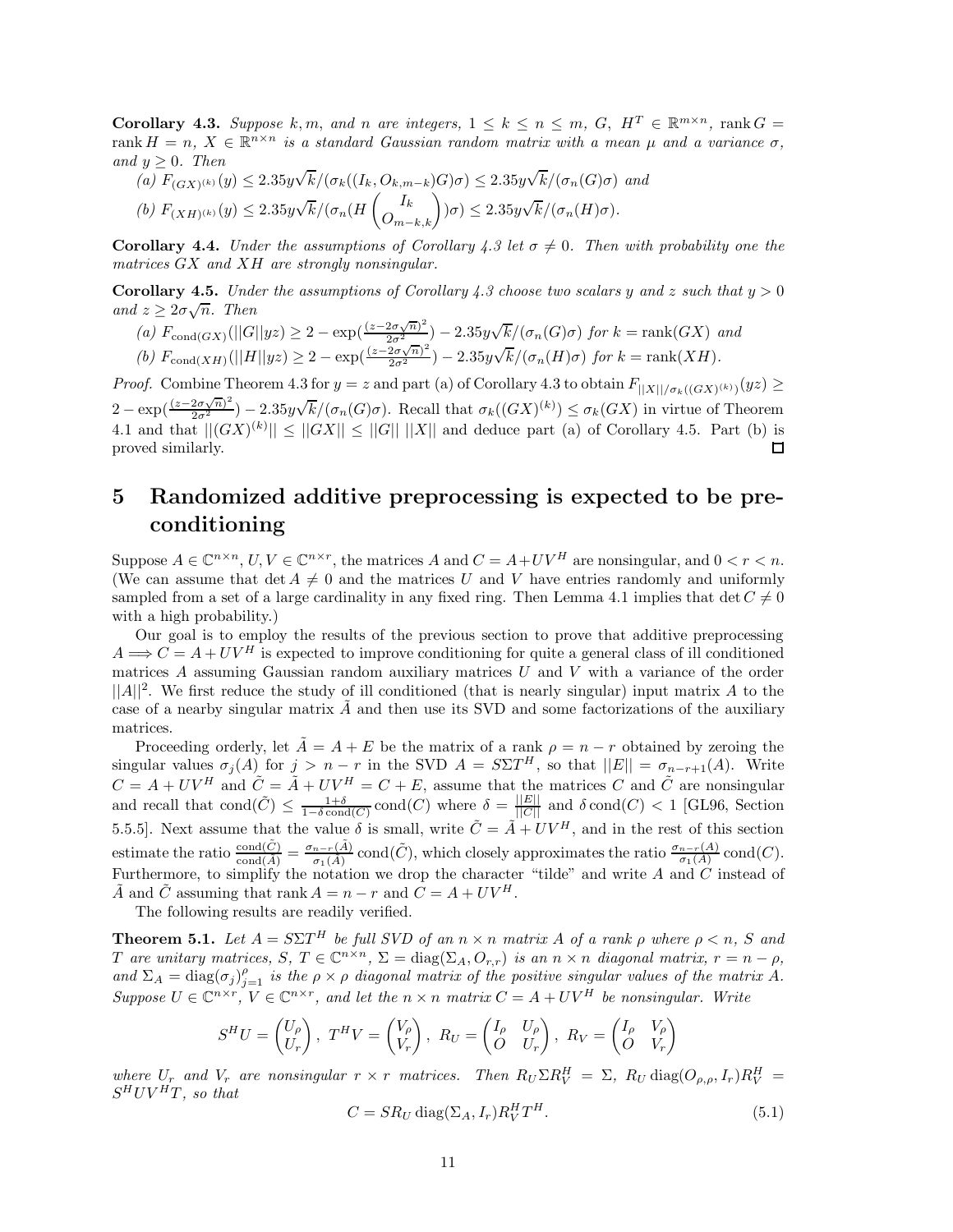**Corollary 5.1.** Write  $\gamma = \frac{||UV^H||}{||A||}$ ,  $q = ||R_U|| ||R_V||$  and  $p = ||R_U^{-1}|| ||R_V^{-1}||$ . Suppose  $\sigma_{n-r}(A) \leq$  $1 \leq \sigma_1(A)$ . Then under the assumptions of Theorem 5.1 we have  $\frac{1}{q} \max\{|1-\gamma|, \frac{1}{p}\} \leq \frac{\text{cond}(C)}{\text{cond}(A)} \leq$ *p* min{ $1 + \gamma, q$ *}*.

**Theorem 5.2.** *Under the assumptions of Corollary 5.1, we have*

$$
\max\{1, ||U||, ||V||, ||U|| \, ||V||\} \le q \le \sqrt{(1 + ||U||^2)(1 + ||V||^2)},
$$
  

$$
1 \le p^2 \le (1 + (1 + ||U||^2) ||U_r^{-1}||^2)(1 + (1 + ||V||^2) ||V_r^{-1}||^2).
$$

*Proof.* Combine the equations  $R_U^{-1}$  =  $(I_{\rho} - U_{\rho} U_{r}^{-1})$  $\dot{O}$  *U<sub>r</sub>*<sup>-1</sup>  $\Big)$  and  $R_V^{-1}$  =  $(I_{\rho} - V_{\rho}V_{r}^{-1})$  $\dot{O}$  *V*<sub>r</sub><sup>-1</sup>  $\overline{ }$ with the bounds  $\max\{||X||, ||Y||\} \le ||(X, Y)|| \le \sqrt{||X||^2 + ||Y||^2}$ , which hold for all matrices  $(X, Y)$ .

We can readily bound the parameters  $\gamma$  and  $q$  from above and below by properly scaling the matrices *A*, *U* and *V*, e.g.,  $\frac{||C||}{||A||} \leq 2$  for  $||A|| = ||UV^H||$ . It remains to supply probabilistic upper bounds on the norms  $||U_r^{-1}|| = \frac{1}{\sigma_r(U_r)}$  and  $||V_r^{-1}|| = \frac{1}{\sigma_r(V_r)}$  and consequently on the product  $p = ||R_U^{-1}|| \t ||R_V^{-1}|| \ge \frac{||C^{-1}||}{||A^+||} = \frac{\sigma_{n-r}(A)}{\sigma_n(C)}$  for a pair of random matrices U and V. To deduce the latter inequality, invert matrix equation (5.1) and obtain that  $C^{-1} = TR_V^{-H} \text{diag}(\Sigma_A^{-1}, I_r)R_U^{-1}S^H$ ,  $\int \text{d}x \, dx \, dx \, dx \, dx \, dx$   $\int |C^{-1}|| \, d\mathbf{x} \, dx \, dx \, dx$   $\int |C^{-1}|| \, d\mathbf{x} \, dx \, dx$   $\int |C^{-1}|| \, d\mathbf{x} \, dx \, dx$   $\int |C^{-1}|| \, d\mathbf{x} \, dx \, dx$   $\int |C^{-1}|| \, d\mathbf{x} \, dx$  $|| \text{diag}(\Sigma_A^{-1}, I_r)|| = 1/\sigma_{n-r}(A) = ||A^+||$  (recall that  $\sigma_{n-r}(A) \leq 1$  by assumption), and obtain the claimed upper bound on *p*.

**Theorem 5.3.** Let  $U$ ,  $V$ ,  $U_r$ , and  $V_r$  denote the four matrices in Theorem 5.1, suppose  $m = n$  and Theorem 4.7 holds (a) for  $r_G = r$ ,  $G = (O, I_r)S^H$ ,  $X = U$  (in this case  $GX = U_r$ ), and  $\tilde{U} = O$  as well as (b) for  $r_G = r$ ,  $m = n$ ,  $G = (O, I_r)T^H$ ,  $X = V$  (in this case  $GX = V_r$ ), and  $\tilde{V} = O$ . Then details (b) for  $G = 1$ ,  $m = n$ ,  $G = (O, I_r)I$ ,  $A = V$  (the this case  $G A = V_r$ ), and  $V = O$ . The <br>(a)  $F_{U_r}(y) \le 2.35 \ y\sqrt{r}/\sigma$  and (b)  $F_{V_r}(y) \le 2.35 \ y\sqrt{r}/\sigma$ , respectively, for  $F_A(y)$  in Definition 4.1.

*Proof.* Apply part (a) of Theorem 4.7 for  $r_G = r$ ,  $G = (O, I_r)S^H$ ,  $X = U$ , and  $\tilde{U} = O$  to obtain *Froot.* Apply part (a) of Theorem 4.7 for  $r_G = r$ ,  $G = (O, I_r)S$ ,  $A = O$ , and  $O = O$  to obtain<br>that  $F_{U_r}(y) \leq 2.35y\sqrt{r}/(\sigma_r((O, I_r)S^H)\sigma)$ . Then apply part (a) of Theorem 4.7 for  $r_G = r$ ,  $m = n$ , chat  $FU_r(y) \le 2.35y\sqrt{r/(v_r(v, t_r))}$  (b). Then apply part (a) or Theorem 4.1 for  $tG = t$ ,  $m = n$ ,<br>  $G = (O, I_r)T^H$ ,  $X = V$ , and  $\tilde{V} = O$  to obtain that  $F_{V_r}(y) \le 2.35y\sqrt{r}/(\sigma_r((O, I_r)T^H)\sigma)$ . Observe that  $\sigma_r((O, I_r)S^H) = \sigma_r((O, I_r)T^H) = 1$  because  $S^H$  and  $T^H$  are unitary matrices. Substitute these equations into the above bounds on  $F_{U_r}(y)$  and  $F_{V_r}(y)$ , and obtain both parts (a) and (b) of Theorem 5.3. П

**Corollary 5.2.** *Under the assumptions of Theorem 5.3 the matrix C is singular with the probability zero.*

*Proof.* Theorem 5.3 implies that the matrices  $U_r$  and  $V_r$  are singular with probability zero. Therefore the corollary follows from equation (5.1). ◻

One can readily deduce from Corollary 4.2 that the matrix *C* is likely to be nonsingular where the entries of the matrices *U* and *V* have been sampled randomly and uniformly from a set of a large cardinality in any ring.

Theorems 5.2 and 5.3 and Corollaries 5.1 and 5.2 together imply that under the assumed randomization and scaling, the matrix *C* is expected to be nonsingular and to have the condition number of the order  $\sigma_1(A)/\sigma_{n-r}(A)$ , versus cond $(A) = \sigma_1(A)/\sigma_n(A)$ .

**Remark 5.1.** *Assume standard Gaussian random matrices U and V and a matrix A scaled so that its norm is neither large nor small. Then also the*  $k \times k$  *leading principal blocks*  $C^{(k)}$  *of the matrix*  $C$  *for all*  $k$ *,*  $k = 1, \ldots, n$ *, are expected to have condition numbers of the order at most*  $\sigma_1(A)/\sigma_{n-r}(A)$ . To deduce this property (having algorithmic applications in [PQZa]) first write  $C^{(k)} = (I_k, O)C(I_k, O)^T = (I_k, O)A(I_k, O)^T + U_kV_k^H = A^{(k)} + U_kV_k^H$  where  $U_k = (I_k, O)U$  and  $V_k = (I_k, O)V$ . Then write  $\rho_k = \text{rank } A^{(k)}$ ,  $k' = k - \rho_k$ ,  $U_{k'} = U_k (I_{k'}, O)^T$ ,  $V_{k'} = V_k (I_{k'}, O)^T$ ,  $U_k = U_{k'} + W_k$ ,  $V_k = V_{k'} + Z_k$ , and  $C'_k = A^{(k)} + U_{k'}V_{k'}^T$ . Next extend factorization (5.1) and other *results of this section from the matrix pair*  $\{A, C\}$  *to the matrix pair*  $\{A^{(k)}, C'_{k}\}$ *. Finally deduce that the transition*  $C'_k \longrightarrow C$ *, that is addition of the random scaled matrix*  $W_k Z_k^H$  *to the matrix*  $C'_k$ *, has only limited impact on the condition number* cond  $C'_{k}$  (*cf.* [W07, Section 4, case 3]).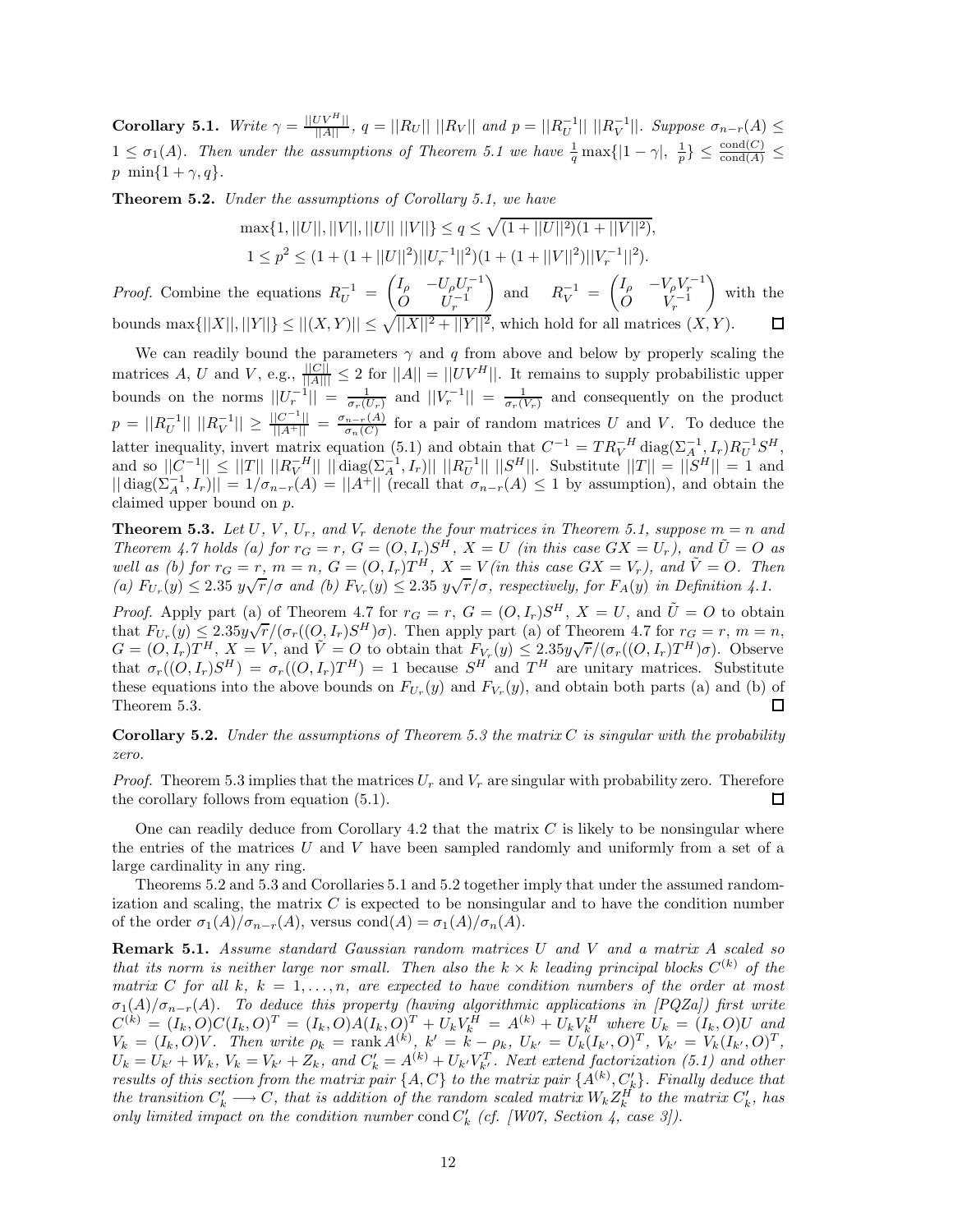**Remark 5.2.** We can preserve the regularization and preconditioning power of the map  $A \implies C$ *even where we choose*  $U = aV$  *for a nonzero scalar a and thus generate fewer random parameters. The choice of a* = 1 *should be avoided where the matrix K is Hermitian positive definite because augmentation*  $A \Longrightarrow K = \begin{pmatrix} A & U \\ II & \mathbf{H} \end{pmatrix}$  $U^H$  *W*  $\overline{ }$ *has no preconditioning power. Indeed in this case the augmentation cannot decrease the condition number due to the Interlacing Property of the eigenvalues of Hermitian matrices [GL96, Theorem 8.1.7] (cf. Remark 8.4).*

**Remark 5.3.** Our map  $A \implies C$  is expected to produce a well conditioned matrix  $C$  provided that *the ratio*  $\frac{\sigma_1(A)}{\sigma_{n-r}(A)}$  *is not large, but such a ratio is large only for matrices A lying near an algebraic variety of matrices M of dimension r such that*  $\sigma_{n-r}(M) = 0$ *. Such a variety includes no matrices where*  $r = n - 1$  *and only a narrow class of matrices A even where*  $r = 1$ *.* 

Finally apply our analysis in this section to the dual additive preprocessing  $A^{-1} \implies (C_{-})^{-1} =$  $A^{-1} + U_{-}V_{-}^{\hat{H}}$ , where  $C_{-} = A - AU_{-}H^{-1}V_{-}^{\hat{H}}A$ ,  $U_{-}$ ,  $V_{-} \in \mathbb{C}^{n \times q}$ , and  $H = I_{q} + V_{-}^{\hat{H}}AU_{-}$  (see (3.6)). Deduce that the condition number cond *C*<sub>−</sub> is expected to have the order  $\sigma_1(A)/\sigma_{n-q}(A)$  provided *U*<sup>−</sup> and *V*<sup>−</sup> are standard Gaussian random matrices and the matrix *A* has been scaled so that the norm  $||A^{-1}||$  is neither large nor small. To define such scaling we need a crude estimate for the norm ||*A*−<sup>1</sup>||; we can obtain it at a low cost, e.g., by applying the randomized algorithm in [D83].

# **6 Iterative refinement, Conjugate Gradient (CG) algorithm, and complexity estimates**

The SMW formula reduces the solution of the original nonsingular linear system  $Ay = b$  to  $r + 1$ auxiliary linear systems of the form  $C**w**<sub>i</sub> = **u**<sub>i</sub>$ ,  $i = 0, 1, ..., r$ , or equivalently to the matrix equation  $CW = U_0$  for  $U, V \in \mathbb{C}^{n \times r}$ ,  $C = A + UV^H$ , and  $U_0 = (U, \mathbf{b})$  (cf. (3.5)). For a nonsingular  $n \times n$ matrix *A* having a small positive numerical nullity *r* and for two scaled  $n \times r$  Gaussian random matrices  $U$  and  $V$  we can expect that the matrix  $C$  is nonsingular and well conditioned, in virtue of Theorem 5.3. For such a matrix *C*, we can solve the above equations efficiently by applying some iterative algorithms. In this section we cover two such algorithms and compare their estimated convergence rate and computational cost.

### **6.1 Extended iterative refinement and its linear convergence**

Given a well conditioned matrix *C*, we can readily compute its approximate inverse  $X \approx C^{-1}$  and an approximate solution  $\tilde{\mathbf{w}} = X\mathbf{u}$  to a linear system  $C\mathbf{w} = \mathbf{u}$  (see Corollary 2.1). We can also readily compute the residual vector  $\mathbf{u} - \tilde{\mathbf{u}} = \mathbf{u} - C\tilde{\mathbf{w}}$  and thus reduce our task to approximating the error vector  $\mathbf{w} - \tilde{\mathbf{w}}$  that satisfies the linear system  $C(\mathbf{w} - \tilde{\mathbf{w}}) = \mathbf{u} - \tilde{\mathbf{u}}$ . Recursively we arrive at the classical iterative refinement. By performing sufficiently many its loops, we can refine the solution as much as we wish.

Next we extend this algorithm to yield an accurate solution of a matrix equation  $CW = U_0$ .

**Algorithm 6.1. Extended iterative refinement.** *Assume two integers n and r, such that* 0 *< r*  $\lt$  *n, and three input matrices*  $C \in \mathbb{C}^{n \times n}$ *,*  $U_0 \in \mathbb{C}^{n \times (r+1)}$ *, and*  $X \in \mathbb{C}^{n \times n}$  *such that*  $||I - CX|| \lt 1$ *, which implies that the matrices C and X are nonsingular ([GL96, Lemma 2.3.3], [S98, Theorem 1.4.18]). Fix an integer k >* 0 *and recursively, with no errors, compute the matrices*

$$
W_i \iff XU_i = C^{-1}U_i - E_i \text{ and}
$$
  

$$
U_{i+1} \iff U_i - CW_i
$$

*for*  $i = 0, 1, \ldots, k - 1$ *. Output the matrix*  $U_k$ *. Compute and output the matrix* 

$$
\bar{W}_k = W_0 + \cdots + W_k.
$$

**Theorem 6.1.**  $C\overline{W}_k = U_0 - CE_k$ .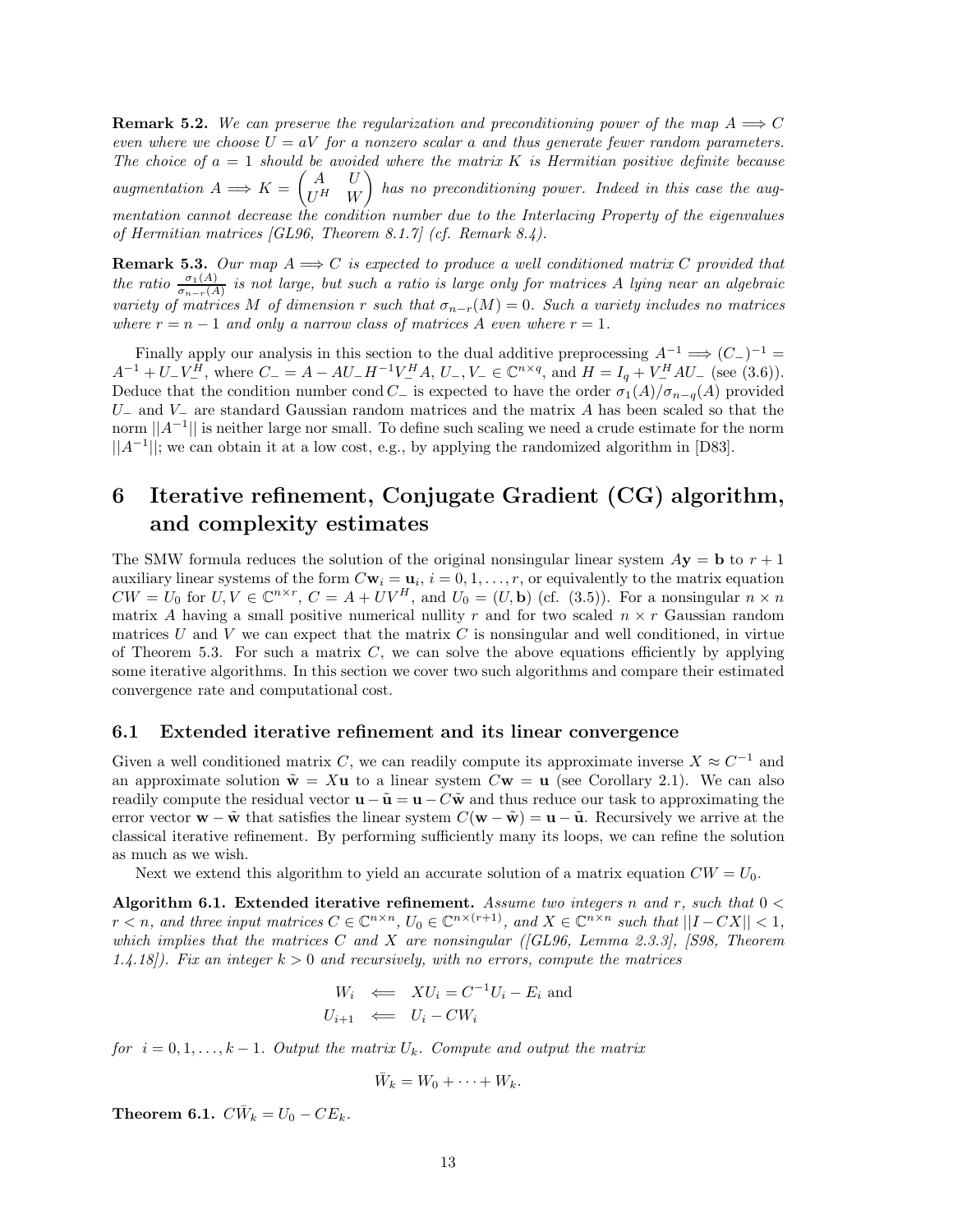*Proof.* Recall that  $CW_i = U_i - U_{i+1}$ ,  $i = 0, 1, \ldots, k-1$ . Sum in *i* and obtain that  $C(W_0 + \cdots +$  $W_{k-1}$ ) =  $U_0 - U_k$ . Substitute  $U_k = CW_k + CE_k$  and  $\bar{W}_k = W_0 + \cdots + W_k$ . ◻

**Theorem 6.2.**  $U_{i+1} = (I - CX)U_i = (I - CX)^{i+1}U_0$  *for*  $i = 0, 1, \ldots$ 

*Proof.* Substitute  $W_i = XU_i$  into the matrix equation  $U_{i+1} = U_i - CW_i$  and obtain that  $U_{i+1} =$  $(I - CX)U_i$ . Recursively obtain that  $U_{i+1} = (I - CX)^{i+1}U_0$ . 口

**Theorem 6.3.**  $U_{i+1} = CE_i$  *for all i.* 

*Proof.* Pre-multiply the matrix equation  $C^{-1}U_i - W_i = E_i$  by *C* and add the resulting equation to the matrix equation  $U_{i+1} - U_i + CW_i = 0$ . □

**Corollary 6.1.**  $U_0 - C\overline{W}_k = U_{k+1}$ , and so  $C^{-1}U_0 - \overline{W}_k = C^{-1}U_{k+1} = E_k$ .

**Corollary 6.2.** *We have*

$$
||U_0 - C\bar{W}_k|| = ||U_{k+1}|| \le ||I - CX||^{k+1}||U_0||
$$

*and*

$$
||C^{-1}U_0 - \bar{W}_k|| = ||C^{-1}U_{k+1}|| \le ||I - CX||^{k+1}||C^{-1}|| \ ||U_0||.
$$

Corollary 6.1 shows that the matrix  $U_{k+1}$  is the residual of the approximation of the solution  $W = C^{-1}U_0$  to the matrix equation  $CW = U_0$  by the matrix  $\bar{W}_k$ , whereas  $C^{-1}U_{k+1}$  is the error matrix of this approximation. Corollary 6.2 bounds the respective residual and error norms.

It follows that the approximations  $\bar{W}_k$  converge to the solution as  $k \to \infty$  with linear rate provided  $||I - CX|| = \theta < 1$  and the computations are performed with no errors (e.g., by using the fast advanced algorithms for accurate computation of sums and products in [DH03], [LDB02], [PMQR09], and the references therein).

In the next subsection we estimate that these error-free computations only need to use a reasonably bounded constant precision *p*, except for the stage of computing the sum  $W_0 + \cdots + W_k$ , which occupies precision of the order *kp*. We can, however, represent the sum implicitly, by the summands  $W_i = XU_i$ ,  $i = 0, 1, \ldots, k$ , each computed with rounding to a fixed precision in  $O(p)$ .

Furthermore we can relax the requirement of performing multiplications  $XU_i$  error-free as long as the computed products equal  $X_i U_i$  where  $||I - CX_i|| \leq \theta < 1$  for a fixed constant  $\theta$  and for all *i*.

Finally let us comment on the computation of the approximate inverse *X* and on some alternatives to this operation.

**Fact 6.1.** *Assume a nonsingular matrix*  $C \in \mathbb{C}^{n \times n}$  *and a positive constant*  $c < 1$  *and let Gaussian elimination with pivoting and with rounding to a precision p be applied to compute a matrix X that approximates the inverse*  $C^{-1}$  *of the matrix*  $C$ *. Then one can ensure the bound*  $||I - CX|| < 2^{-cp}$ *by choosing the precision*  $p$  *of the order of*  $\log(n \text{ cond}(C))$ *.* 

*Proof.* In virtue of Corollary 2.1 (applied for *A* replaced by *C*), we can yield the bound  $||I - CX|| =$  $O(2^{-p}(n \text{ cond}(C))^2)$ , and Fact 6.1 follows. ◻

**Remark 6.1.** *An approximation X to the inverse*  $C^{-1}$  *such that*  $||I - CX|| = \theta < 1$  *for a constant θ close to one can be refined by means of Newton's iteration (9.1) in Section 9 for X* = *X*0*.*

Instead of an approximate inverse *X* one can employ a factorization of the matrix *C* (e.g., its LU factorization). Having it available one can readily approximate the matrices  $C^{-1}U_i$  for  $i = 0, 1, \ldots$ by using  $O(n^2)$  flops in every loop of Algorithm 6.1.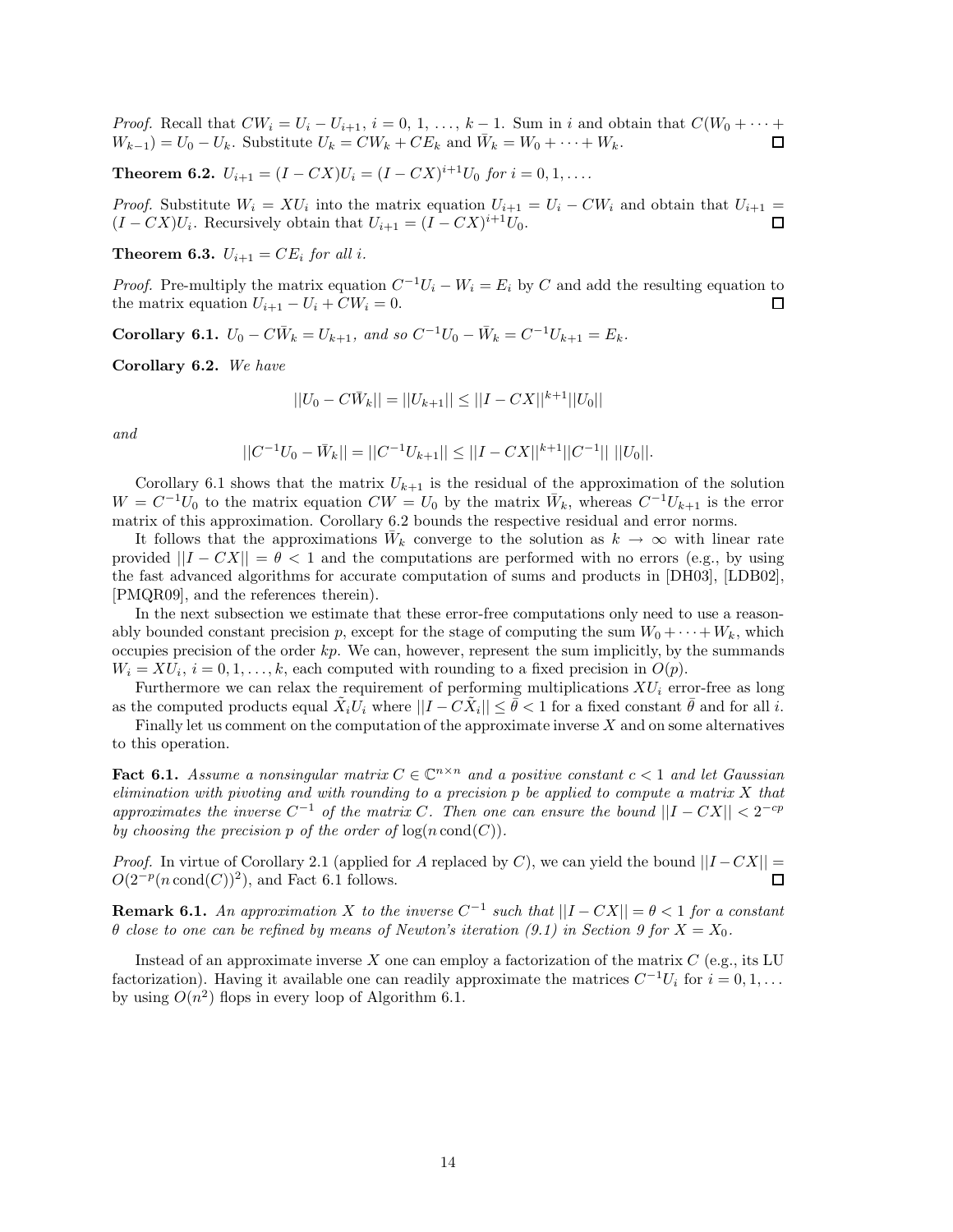# **6.2 Precision bounds in the error-free computation of the residual matrices** *U<sup>i</sup>*

Let us prove a uniform upper bound on the precision of computing the residuals  $U_i$  for all *i*. For a binary number  $b = \sigma \sum_{k=t}^{s} b_k 2^k$ , where  $\sigma = 1$  or  $\sigma = -1$  and each  $b_k$  is zero or one, we write  $t(b) = t$ ,  $s(b) = s = \lfloor \log_2 |b| \rfloor$ , and  $p(b) = s - t + 1$ , so that  $p(b)$  is the precision in the binary representation of b. For an  $n \times n$  matrix  $M = (m_{i,j})_{i,j=1}^n$  we write  $s(M) = \max_{i,j} s(m_{i,j}), t(M) = \min_{i,j} t(m_{i,j}),$  $p(M) = s(M) - t(M) + 1$ . Then

$$
\log_2 \frac{||M||}{n} \le s(M) \le \lfloor \log_2 ||M|| \rfloor, \tag{6.1}
$$

and the absolute value of each entry of the matrix  $M$  is the sum of some powers  $2^k$  for integers  $k$  in the range  $[t(M), s(M)]$ . Equations  $U_{i+1} = U_i - CW_i$  imply the following lemma.

**Lemma 6.1.** We have  $t(U_{i+1}) \ge \min\{t(U_i), t(CW_i)\}$  for all i. Moreover  $t(CW_i) \ge t(W_i)$  if the *(scaled) matrix C is filled with integers.*

**Lemma 6.2.** *We have*  $s(U_{i+1}) \leq s(U_i) + \log_2(\theta n)$  *for all i.* 

*Proof.* The lemma follows from the bounds (6.1) and Theorem 6.2.

$$
\Box
$$

Write  $u_i = ||U_i||$  and  $f = \frac{\theta n}{|1-\theta|}$  for  $\theta = ||I - CX||$ . Deduce from Theorem 6.2 that  $u_{i+1} \leq$  $\theta u_i$  for  $i = 0, 1, \ldots$ 

**Lemma 6.3.** We have  $s(U_{i+1}) \le s(CW_i) + \log_2 f$  and  $s(U_{i+1}) \le s(W_i) + \log_2(f||C||)$  for  $\theta < 1$  and *all i.*

*Proof.* First recall that  $u_{i+1} \leq \theta u_i$ , so that  $|u_i - u_{i+1}| \geq |\frac{1}{\theta} - 1|u_{i+1}$ . The equation  $U_i - U_{i+1} = CW_i$ implies that  $||CW_i|| = ||U_i - U_{i+1}|| \ge |u_i - u_{i+1}| \ge |\frac{1}{\theta} - 1|u_{i+1}$ . Therefore  $u_{i+1} \le \frac{f}{n}||CW_i|| \le$  $\frac{f||C||}{n}$  ||*W*<sub>*i*</sub>||. Combine these inequalities with bounds (6.1) for  $M = U_{i+1}$ ,  $M = CW_i$  and  $M =$ *Wi*.

**Corollary 6.3.** *a) If*  $t(U_{i+1}) \ge t(U_i)$ *, then*  $p(U_{i+1}) \le p(U_i) + \log_2(\theta n)$ *.* 

*b)* If  $t(U_{i+1}) \ge t(CW_i)$ , then  $p(U_{i+1}) \le p(CW_i) + \log_2 f$ .  $c)$  *If*  $t(U_{i+1}) \geq t(W_i)$ *, then*  $p(U_{i+1}) \leq p(W_i) + \log_2(f||C||)$ *.* 

In virtue of Lemma 6.1, at least one of assumptions a) and b) is always satisfied, and if the matrix  $C$  is filled with integers, then so is one of assumptions a) and c) as well.

**Corollary 6.4.** Assume that  $p(W_i) \leq \hat{p}$  and  $p(CW_i) \leq \tilde{p}$  for two integers  $\hat{p}$  and  $\tilde{p}$  and for all *i*. *Furthermore let*  $\theta \leq \frac{1}{n}$ *. Then we have the uniform upper bound*  $\max\{p(U_0), p + \log_2 \frac{n}{n-1}\}$  *on the precision*  $p(U_{i+1})$  *of the representation of all matrices*  $U_{i+1}$  *for all i. If the matrix*  $C$  *is filled with integers, then we also have the upper bound*  $\max\{p(U_0), \hat{p} + \log_2(\frac{n}{n-1} ||C||)\}$ *. The logarithmic terms disappear from both bounds if*  $\theta \leq \frac{1}{n+1}$  *for all i.* 

**Remark 6.2.** *Iterative refinement converges linearly right from the start if*  $\theta \leq \frac{1}{n}$ *. If, say,*  $\theta \leq 1/2$ *, then*  $\left[\log_2 \log_2 k\right]$  *Newton's loops* (9.1) in Section 9 would ensure the bound  $\theta \leq 1/k$  *for any*  $k \geq 2$ *.* 

The corollary implies that iterative refinement succeeds for a fixed bounded precision *p* in the case of well conditioned matrices *C*, which is in good accordance with the vast empirical data accumulated by the users of iterative refinement [GL96, Section 3.5.3].

## **6.3 The Congujate Gradient (CG) algorithm**

Many iterative algorithms for linear systems of equations involve no approximate inverse and thus save flops for its computation. The Congujate Gradient (CG) algorithm below (cf. [G97, Algorithm 2], [GL96, Section 10.2], [TB97, Algorithm 38.1]) is among the most effective ones in this class. It begins with a very crude approximate solution  $x_0 = 0$ . Then it recursively selects a direction for improvement and makes a step of the optimal length into this direction.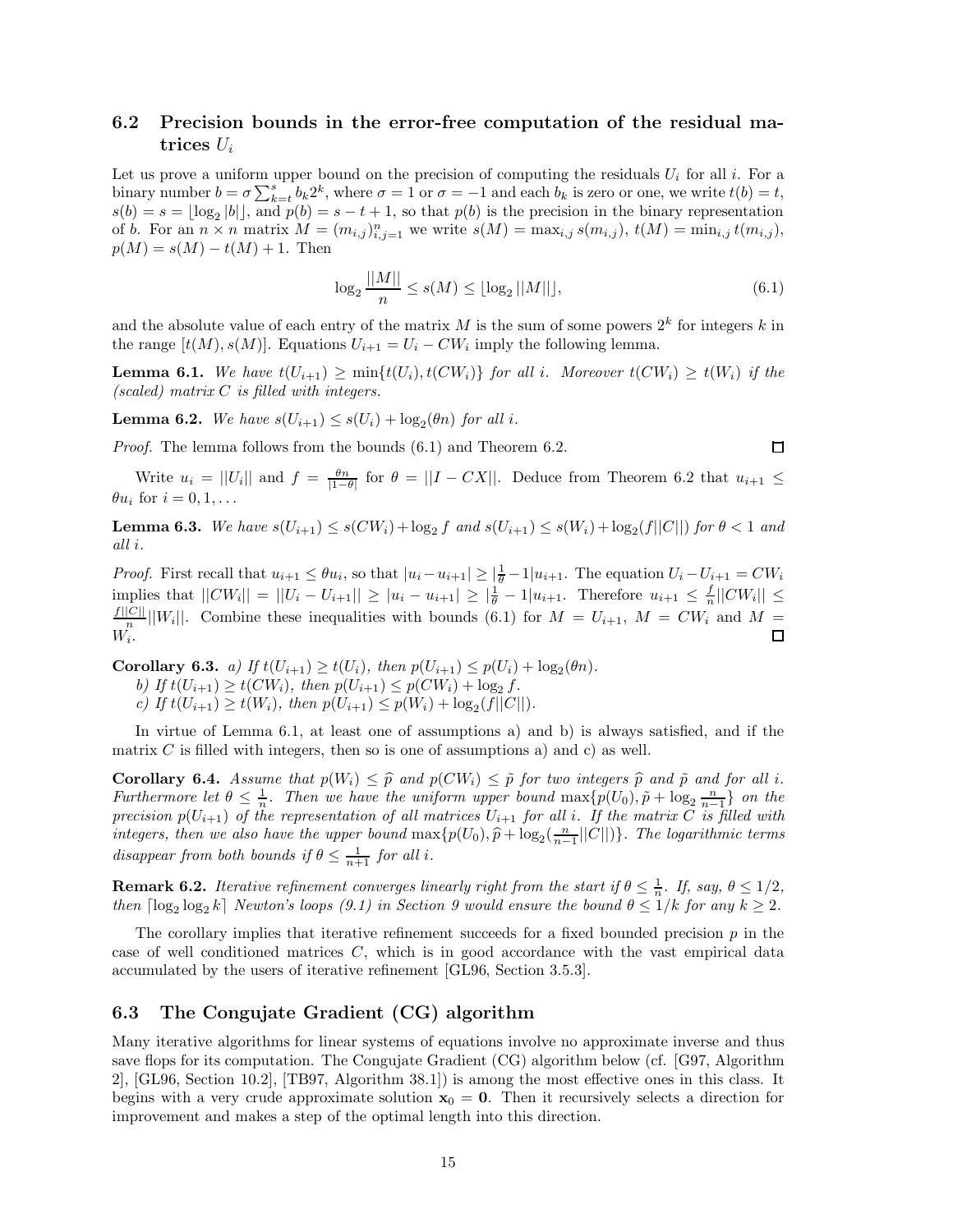#### **Algorithm 6.2. The Congujate Gradient (CG) algorithm***.*

INPUT: *a Hermitian positive definite matrix*  $C \in \mathbb{C}^{n \times n}$ , *a vector*  $\mathbf{b} \in \mathbb{C}^n$ , *and a positive scalar*  $\tau$ . OUTPUT: an approximate solution vector **x** such that  $||C\mathbf{x} - \mathbf{b}|| \leq \tau ||\mathbf{b}||$ .

INITIALIZATION: *Set*  $\mathbf{x}_0 = \mathbf{0}$ ,  $\mathbf{p}_0 = \mathbf{r}_0 = \mathbf{b}$ ,  $k = 1$ . Compute the value  $\rho_0 = \mathbf{b}^H \mathbf{b}$ .

COMPUTATIONS:

- 1. Compute the scalar  $\alpha_k = \frac{\mathbf{r}_{k-1}^H \mathbf{r}_{k-1}}{\mathbf{p}_{k-1}^H C \mathbf{p}_{k-1}}$  (defining the length of the step from  $\mathbf{x}_{k-1}$  into the *fixed direction*  $\mathbf{p}_{k-1}$ *).*
- 2. Compute the approximate solution vector  $\mathbf{x}_k = \mathbf{x}_{k-1} + \alpha_k \mathbf{p}_{k-1}$ .
- 3. Compute the residual vector  $\mathbf{r}_k = \mathbf{r}_{k-1} \alpha_k C \mathbf{p}_{k-1}$  and the scalar  $\rho_k = \mathbf{r}_k^H \mathbf{r}_k$ . If  $\rho_k \leq \tau^2$ , *then output the vector*  $\mathbf{x} = \mathbf{x}_k$  *and stop.*
- *4. Otherwise compute the scalar*  $\beta_k = \rho_k / \rho_{k-1}$ , which measures the improvement at the *k*-th *CG loop.*
- *5. Compute the vector*  $\mathbf{p}_k = \mathbf{r}_k + \beta_k \mathbf{p}_{k-1}$  *of the new search direction, set*  $k \leftarrow k+1$ *, and go to Stage 1.*

Let  $\mathcal{R}(\mathbf{v}_1,\ldots,\mathbf{v}_h)$  denote the linear space spanned by the linear combinations of the vectors  $\mathbf{v}_1, \ldots, \mathbf{v}_h$  (so that  $\mathcal{R}(\mathbf{v}_1, \ldots, \mathbf{v}_h) = \mathcal{R}(V)$  for  $V = (\mathbf{v}_1, \ldots, \mathbf{v}_h)$ ) and let  $\mathbb{K}_k(C, \mathbf{b})$  denote the Krylov space  $\mathcal{R}(\mathbf{b}, C\mathbf{b}, \ldots, C^{k-1}\mathbf{b})$ . The CG algorithm has the remarkable properties that  $\mathbf{r}_i^H \mathbf{r}_k =$  $\mathbf{p}_i^H C \mathbf{p}_k = 0$  for  $j < k$  and that for all k the vector  $\mathbf{y} = \mathbf{x}_k$  minimizes the *C*-norm of the error function  $e_C(\mathbf{y}) = (\mathbf{y} - \mathbf{x})^H C(\mathbf{y} - \mathbf{x}) = \mathbf{y}^H C \mathbf{y} - 2 \mathbf{y}^H \mathbf{b} + \mathbf{x}^H \mathbf{b}$  over all vectors  $\mathbf{y} \in \mathbb{K}_k(C, \mathbf{b})$ ; moreover  $f(x) = \mathcal{R}(x_1, \ldots, x_k) = \mathcal{R}(x_0, \ldots, x_{k-1}) = \mathcal{R}(x_0, \ldots, x_{k-1})$  [G97], [GL96], [TB97].

Correctness of the CG algorithm follows from the equations  $\mathbf{r}_k = \mathbf{b} - C\mathbf{x}_k$  that hold for all *k* and from the fact that  $\mathbf{r}_k = \mathbf{0}$  for  $k \geq n$  [G97], [GL96], [TB97]. The latter equations mean convergence in at most *n* CG loops. This property is proved assuming error-free computations in the exact arithmetic. Rounding errors generally invalidate this upper bound *n* on the number of the CG loops required for convergence, but one can employ the following bound instead,

$$
e_C(\mathbf{x}_k) \le 2\frac{\sqrt{\text{cond}(C)} - 1}{\sqrt{\text{cond}(C)} + 1} e_C(\mathbf{x}_{k-1}) \le 2\left(\frac{\sqrt{\text{cond}(C)} - 1}{\sqrt{\text{cond}(C)} + 1}\right)^{k-1} e_C(\mathbf{x}_0) \text{ for all } k. \tag{6.2}
$$

Generally this upper bound is sharp, but for some classes of inputs the CG algorithm converges faster. The following more fundamental estimate implies bounds (6.2),

$$
e_C(\mathbf{x}_k) \le \min_{p_{k-1}(x) \in \mathbf{P}_{k-1}} \max_{j=1,\dots,n} (1 + \sigma_j(C)|p_{k-1}(\sigma_j(C))|) e_C(\mathbf{x}_{k-1}).
$$
\n(6.3)

Here  $\mathbf{P}_{k-1}$  is the class of polynomials  $p_{k-1}(x)$  of degree at most  $k-1$ .

 $\Theta$  **F**<sub>*k*</sub>-1</sub> is the class of polynomials  $p_k$ -1(*x*) of degree at most one can deduce from (6.3) that  $e_C(\mathbf{x}_k) \leq 2(\frac{\sqrt{\sigma_h(C)/\sigma_n(C)}}{\sqrt{C(\sigma_h(C)/\sigma_n(C)}})$ .  $\frac{\sqrt{\sigma_h(C)/\sigma_n(C)-1}}{\sqrt{\sigma_h(C)/\sigma_n(C)+1}}$ <sup>*k*−*h*</sup>*e*<sub>*C*</sub>(**x**<sub>0</sub>) for *h* = 1*,* 2*,...,k* provided  $\sigma_1(C) \geq \sigma_2(C) \geq \cdots \geq \sigma_n(C)$  (cf. [G97]).

The CG algorithm is applied to Hermitian positive definite matrices. One can extend it to general nonsingular matrices *M* based on the symmetrizations  $M \implies C = M^H M$  or  $M \implies C = M M^H$ , which can be performed implicitly. In both cases  $\text{cond}(C) = (\text{cond}(M))^2$ , and bounds (6.2) can be rewritten to express the convergence rate in terms of  $\text{cond}(M)$  as follows,

$$
e_M(\mathbf{x}_k) \le 2 \frac{\text{cond}(M) - 1}{\text{cond}(M) + 1} e_M(\mathbf{x}_{k-1}) \le 2 \left(\frac{\text{cond}(M) - 1}{\text{cond}(M) + 1}\right)^{k-1} e_M(\mathbf{x}_0) \text{ for all } k. \tag{6.4}
$$

In these implementations the CG loop for general linear system  $M_{\mathbf{V}} = \mathbf{b}$  essentially amounts to multiplication of the two matrices  $M$  and  $M^H$  by two vectors.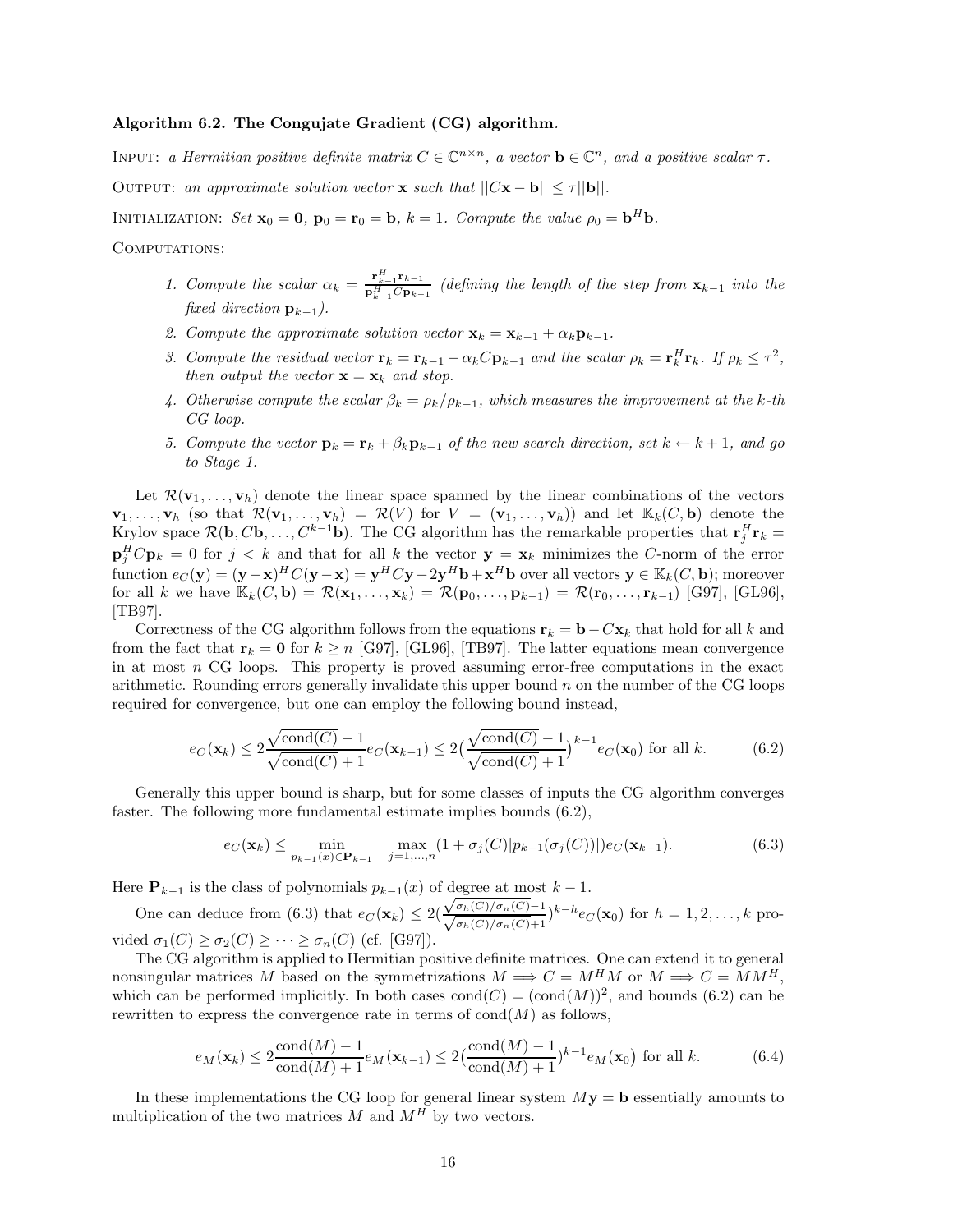Equation (6.4) implies that

$$
e_M(\mathbf{x}_k) \le 2e^s \cdot e_M(\mathbf{x}_0) \text{ for } k = [0.5(1 + \text{cond}(M))h], \ e = 2.7182818\dots, \text{ and } s = 1, 2, \dots \quad (6.5)
$$

We also recall that  $||\mathbf{y}|| \le ||M^{-1}||$   $||\mathbf{b}||$  and deduce that

$$
e_M(\mathbf{x}_0) = \mathbf{y}^H M \mathbf{y} \le ||M|| \, ||M^{-1}||^2 \mathbf{b}^H \mathbf{b}.
$$
 (6.6)

Consequently  $e_M(\mathbf{x}_0) \leq (\text{cond}(M))^2 \mathbf{b}^H \mathbf{b}$  if the matrix *M* is normalized so that  $||M|| = 1$ .

The more general bound (6.3) can be extended to reveal faster convergence of the CG algorithm for some rather special classes of matrices *M*, in particular for matrices whose all singular values lie in a small number of clusters. Moreover, empirically some other iterative methods such as GMRES exhibit faster convergence for general nonsingular linear systems. In the next sections, however, we apply just the simple bounds in  $(6.4)$ – $(6.6)$ .

# **6.4 Comparison of iterative refinement and the CG algorithm; preconditioning with an approximate inverse**

Let us assume rounding to a fixed reasonably large precision  $p$  (cf. Section 6.2) and compare performances of extended iterative refinement and the CG algorithm applied to general linear system  $C$ **y** = **b**.

In both algorithms every loop essentially amounts to multiplication of two matrices by two vectors and takes  $O(n^2)$  flops. Unlike iterative refinement, the CG algorithm computes no approximate inverse, thus saving order of  $n^3$  flops (performed in a precision p of the order  $log(n \text{ cond}(C))$ ). Both agorithms converge linearly, with the convergence coefficient  $2^{cp}/\text{cond}(C)$  for a positive constant *c* in the case of iterative refinement using a precision p of the order  $log_2(n \text{ cond } C)$  (see Fact 6.1), versus  $1-\frac{2}{1+\text{cond}(C)}$  in the case of the CG algorithm. Typically the latter coefficient is by far smaller and convergence of the CG algorithm can be more easily destroyed by rounding errors unless the matrix *C* is sufficiently well conditioned. Thus preconditioning improves performance of both algorithms but is more critical in the CG case.

If, however, a close approximate inverse  $X \approx C^{-1}$  is available, then one can reduce the original linear system  $C$ **y** = **b** to the equivalent linear systems  $X C$ **y** =  $X$ **b** or  $C X$ **z** = **b** such that **y** =  $X$ **z** with coefficient matrices *XC* and *CX*, respectively, both lying very close to the identity matrix *I*. In this case both iterative refinement, CG algorithms, GMRES, an even Jacobi iteration very rapidly converge to the solution (cf. [GL96]).

#### **6.5 Computational complexity estimates: the case of general matrices**

Recall that cond(*A*)  $\approx \frac{||INPUTEROR||}{||OUTPUTERROR||}$  in computing the inverse  $A^{-1}$  and the solution vector  $y = A^{-1}b$  of a linear system  $Ay = b$  (cf. Theorem 2.1). Then in virtue of Corollary 2.1 one needs an input precision of at least

$$
p_s \ge p_t + \log(n \operatorname{cond}(A, \mathbf{b})) + O(1) \tag{6.7}
$$

bits to support the output precision of  $p_t$  bits. Therefore at least 0*.5mp<sub>s</sub>* bit-operations (e.g., at least  $0.5mp<sub>s</sub>/p$  flops in a precision p) are required to process the m input values where  $m = n<sup>2</sup> + n$ for a nonsingular linear system of *n* equations with general coefficient matrix.

For comparison, Gaussian elimination solves general nonsingular linear system *A***y** = **b** of *n* equations by using

$$
f_{\rm ge} = \frac{2}{3}n^3 + O(n^2) \tag{6.8}
$$

flops in the precision  $p_s$  to produce the output with the precision  $p_t$ . The upper bound exceeds the lower bound by the factor *n*.

Let us compare these bounds with the estimates supported by randomized additive preprocessing  $A \Longrightarrow C = A + UV^H$  that yields a well conditioned matrix *C* (cf. Section 5).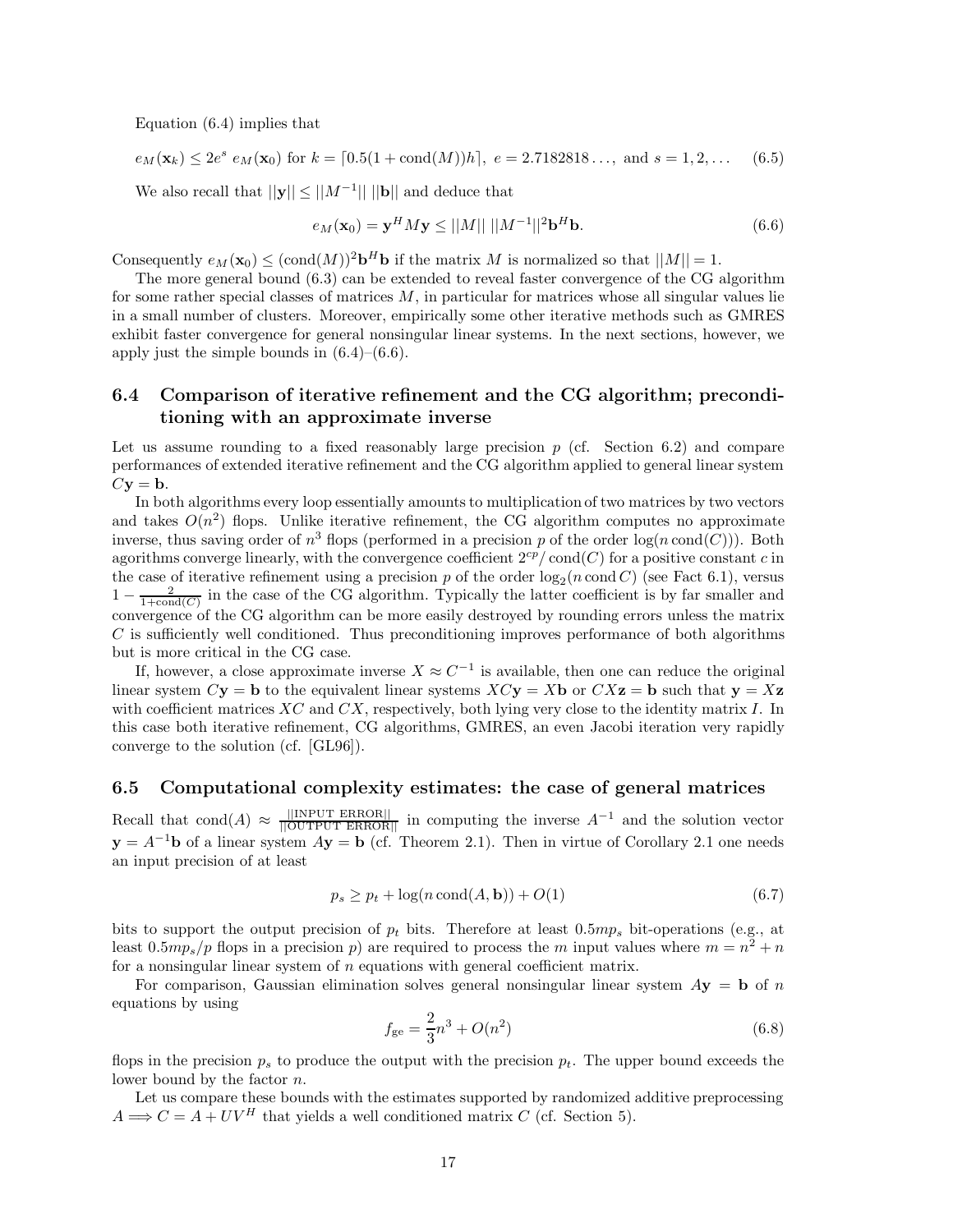**Theorem 6.4.** *Assume a nonsingular ill conditioned linear system of n equations*  $A$ **y** = **b** *where the matrix A has a positive numerical nullity r.* Allow preprocessing  $A \implies C = A + UV^H$  and *furthermore assume that*

- *1. U* and *V* are  $n \times r$  matrices filled with numbers in a low precision  $p_$ ,
- *2. C is a nonsingular well conditioned matrix,*
- *3. p<sup>t</sup> is the output precision,*
- *4.*  $p_-, p_s, p_t, and p are four integers such that  $\log_2 \text{cond } C < p \leq p_s, 3p_- < p$ ,$
- *5. the precision p supports Fact 6.1 for a fixed positive c (say for*  $c = 0.2$ ), and
- *6. p<sup>s</sup> is defined by equation (6.7).*

*Then one can compute the solution vector* **y** *with the output precision*  $p_t$  *by applying*  $O(n^3 + rn^2p_s/p)$ *flops in precision p.*

*Proof. (Outline.)* Preprocessing takes  $2n^2r$  flops with low precision numbers (see assumption 1 of the theorem). Perform these flops error-free by using precision *p*.

Compute the solution **y** by applying the SMW formula and iterative refinement.

The computation of an approximate inverse X by a direct algorithm takes  $f_{\text{inv}} = O(n^3)$  flops. We can perform them in precision *p* of the order  $log(n \text{ cond}(C))$ , ensuring the bound  $||I - CX|| \leq 2^{-cp}$ (see assumption 5 of the theorem).

Every loop of iterative refinement in Algorithm 6.1 for the  $r + 1$  linear systems involves  $O(rn^2)$ flops and decreases all the *r*+1 residual norms by at least the factor 2−*cp*. One can support an output precision  $\bar{p}_s$  by using the order of  $\bar{p}_s/p$  loops of the algorithm, thus involving  $f_{\text{ref}} = O(rn^2\bar{p}_s/p)$  flops.

Choose a precision  $\bar{p}_s$  that ensures approximation of the solution  $\mathbf{y} = A^{-1}\mathbf{b}$  within the relative error norm  $2^{-pt}$ . In the SMW formula we can use precision  $\bar{p}_s \approx p_t + \log_2 \text{cond}(A) + 2 \log_2 \text{cond}(C)$ (cf. (3.3) and (3.4)), and then  $\bar{p}_s \approx p_s$  because the matrix *A* is ill conditioned, but the matrix *C* is well conditioned, so that  $cond(A) \gg cond(C)$ . Consequently  $f_{ref} = O(rn^2p_s/p)$ .  $\Box$ 

We compute an approximate inverse X by involving  $\frac{2}{3}n^3 + O(n^2)$  flops (cf. (6.8)); overall we use  $O(n^3 \log r + r n^2 p_s / p)$  flops in precision *p* where we are given the numerical nullity *r*. Taking into account  $O(\log r)$  steps of the binary search for it, we increase this estimate to

$$
f_{\rm ir} = O(n^3 \log r + r n^2 p_s / p). \tag{6.9}
$$

With the CG algorithms we need

$$
f_{\text{CG}} = O((r \log r)n^2 p_s / \log(1 - \frac{2}{1 + \text{cond}(C)}))
$$
\n(6.10)

flops in precision *p*.

The above estimates show that iterative refinement performed with a precision *p* is superior to the CG algorithm where  $p - \lceil \log_2 \text{cond}(C) \rceil \gg \log_2(1 - \frac{2}{1 + \text{cond}(C)})$ , but the CG algorithm becomes more competitive where the matrix  $C$  is well conditioned, e.g., in our algorithms in Section 8 (cf. Remarks 8.1 and 8.2).

**Remark 6.3.** *Recall that*  $\mu(q) = O((q \log q) \log \log q)$  *bit operations are sufficient for a flop with a* precision *q* [AHU74], [F07]. Then bounds (6.9) and (6.10) extend to  $f_{ir}\mu(p) = O((n^3 \log r +$  $r n^2 p_s(p) \mu(p)$  and  $f_{cg} \mu(p) = O(\mu(p) (r \log r) n^2 p_s / \log(1 - \frac{2}{1 + \text{cond}(C)}))$  bit-operations, respectively, *versus the order of*  $n^3\mu(p_s)$  *in the solution by means of Gaussian elimination and the information lower bound*  $0.5n^2p_s$ .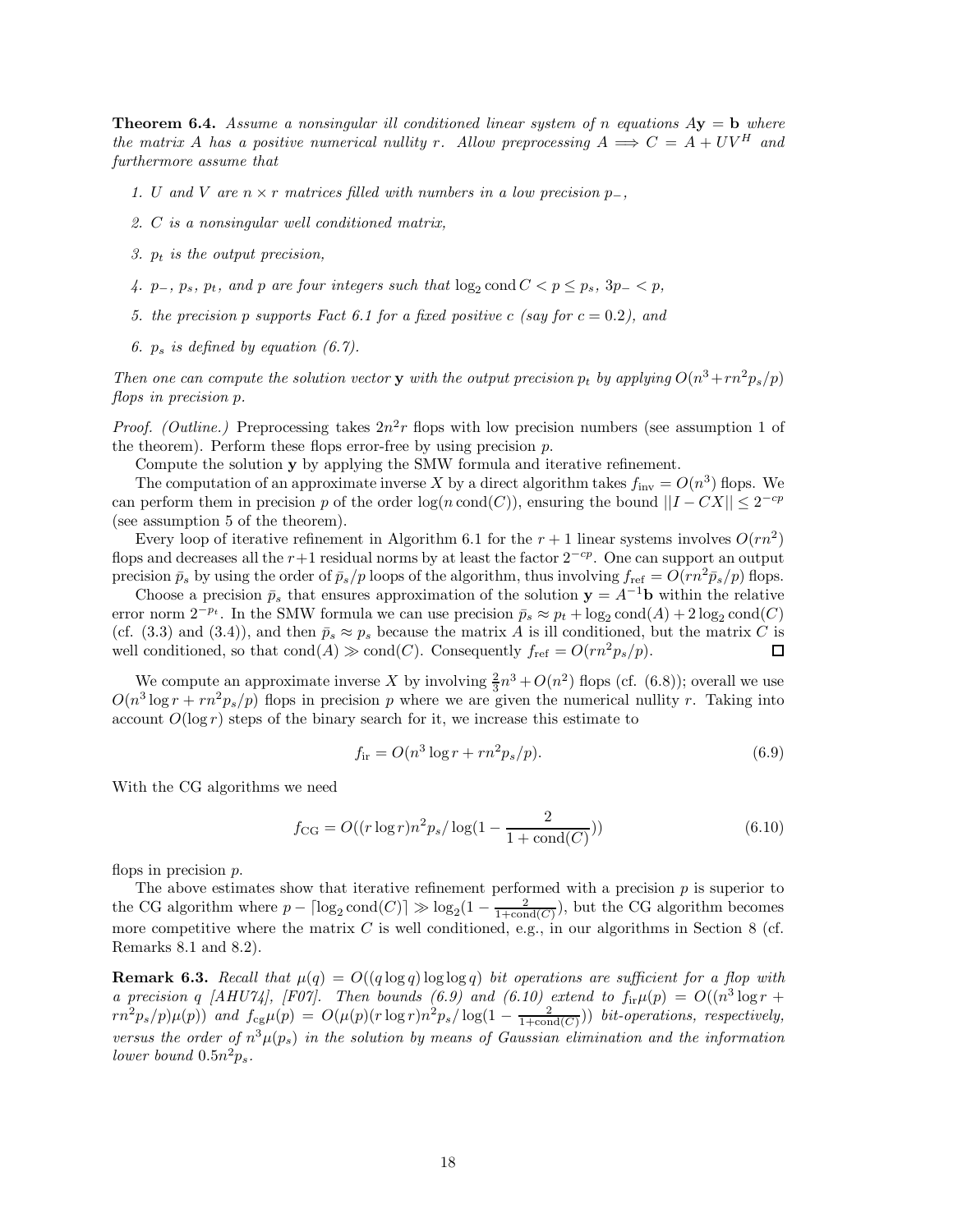# **6.6 Computational complexity estimates: the case of sparse and special matrices**

Our algorithms are intensive in matrix-by-vector mltiplications and therefore perform faster in the case of sparse or structured inputs, for which this operation is fast. To specify the acceleration, let  $I(M)$  and  $v(M)$  denote the number of flops required for the inversion of a matrix M and its mulltiplication by a vector, respectively. Then we can extend our estimates  $(6.9)$  and  $(6.10)$  as follows,

$$
f_{ir} = O(I(C)\log r + rv(C)p_s/p) \text{ for } p > \log_2 \text{cond}(C),\tag{6.11}
$$

$$
f_{\text{CG}} = O((r \log r)v(C)p_s/\log(1 - \frac{2}{1 + \text{cond}(C)})).
$$
\n(6.12)

Now recall that  $v(UV^H) = 4nr - n - r$  for  $n \times r$  matrices *U* and *V*,  $v(A) \leq 2f - n$  for an  $n \times n$  matrix having *f* nonzero entries, and  $v(A) = O(n \log n)$  for an  $n \times n$  multilevel Toeplitz or Hankel matrix. Furthermore the latter bound decreases to  $O(n)$  in typical applications to algebraic and geometric computations, due to sparseness of the input [MP00], [EP02]. Consequently our algorithms based on the the CG iterations are dramatically accelerated in the case of such matrices provided they have a small positive numerical nullity *r*. Generally the inversion of these matrices takes the order of  $n<sup>3</sup>$  flops, however, and we cannot yield similar speedup based on iterative refinement.

We have no this restriction for the large and highly important class of matrices having displacement structure. This class includes Toeplitz matrices  $\hat{T} = (t_{i-j})_{i,j=1}^n$ , Hankel matrices  $H =$  $(h_{i+j})_{i,j=1}^n$ , Vandermonde matrices  $V(\mathbf{t}) = (t_i^j)_{i=1,j=1}^n$ , Cauchy matrices  $C(\mathbf{s}, \mathbf{t}) = (\frac{1}{s_i - t_j})_{i,j=1}^n$ and matrices with Toeplitz-like, Hankel-like, Vandermonde-like and Cauchy-like structures of similar types. Each of the four classes is associated with displacement operators  $M \implies L(M)$ ,  $L(M) = M - AMB$  or  $L(M) = AM - MB$  for a pair of operator matrices *A* and *B* of shift or scaling such that the displacement *L*(*M*) has a small rank *d*, called the displacement rank of *M*.  $(d \leq 2$  for Toeplitz and Hankel matrices,  $d = 1$  for Vandermonde and Cauchy matrices.)

The *n*×*n* displacement *L*(*M*) of a rank *d* and the matrix *M* itself can be readily expressed via 2*dn* parameters rather than  $n^2$  entries. Furthermore  $v(M) = O(dn \log^h n)$  where  $h = 1$  for the structures of Toeplitz and Hankel types,  $h \leq 2$  for the two other structures (see, e.g., [P01]). Substitute this bound into equations (6.11) and (6.12) and obtain that iterative refinement involves  $f_{ref}$  =  $O((rdn \log^h n)p_s/p)$  flops in a low precision *p* (not counting  $O(I(C) \log r)$  flops for computing an approximate inverse) and the CG based solution requires  $O((r \log r)(dn \log^h n)p_s/\log(1-\frac{2}{1+\text{cond}(C)}))$ flops. In the case of small positive integers *d* and *r* this is close to the information lower bound of  $0.5np_s/p$  flops in a precision p on processing n input entries represented with a precision  $p_s \geq p$ .

Inversion of an  $n \times n$  matrix M with displacement rank d can be reduced to solving 2d linear systems with matrices M and  $M<sup>T</sup>$ , and so for  $r > d$  we can decrease the above bounds by the factor  $r/d$  provided the input structure is preserved in the transition  $A \implies C = A + UV^H$ . This requirement, however, restricts the number of random parameters involved to the order  $O(dr)$ , and the question arises whether our randomized *structured* preprocessing still has regularization and preconditioning power under this restriction. One can prove that the regularization power is extended [PW08], but proving the extension of preconditioning power is an open problem. This is because we cannot extend the Smoothed Analysis in [SST06], [ST02] to proving that random structured matrices tend to be well conditioned. Empirically we observe this property for random Toeplitz and Hankel matrices (see Tables 12.1–12.4).

In Section 8 we avoid these problems by using an alternative deterministic approach.

Finally, low precision computation of the inverse does not dominate the overall arithmetic cost because of the following estimates,  $I(M) \leq cdn^2$ ,  $I(M) \leq c_{\text{large}}d^2n \log^2 n$  for a moderate constant *c* and a considerable constant *c*large (see [B85], [GKO95], [P01], [P10], [R06], and [VBHK01, Introduction], and the references therein).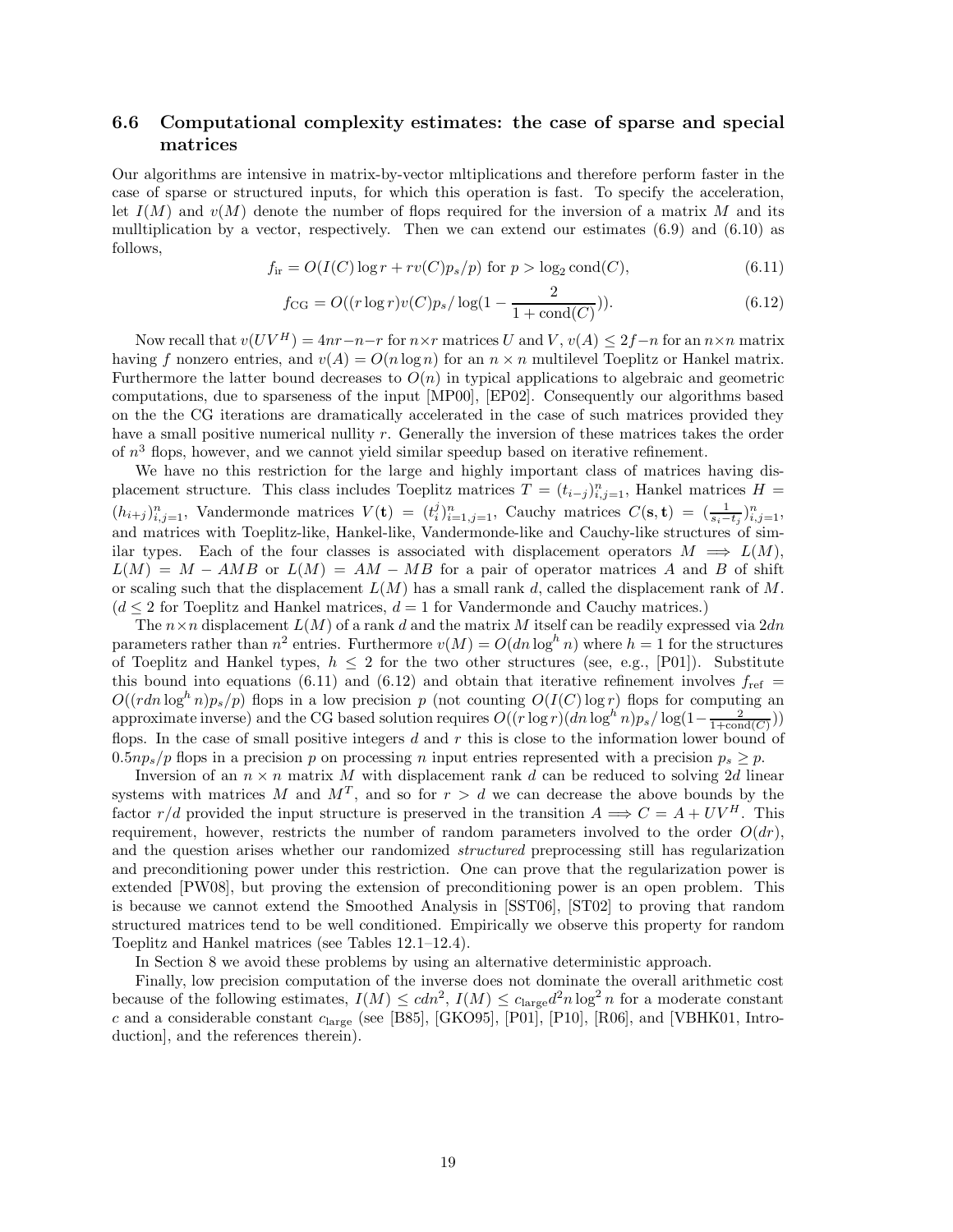# **7 A randomized Toeplitz solver**

Let us specify our approach for the inversion of Toeplitz matrices by using some explicit formulae for the inverse.

Let  $J = J_k = (e_k, \ldots, e_1)$  denote the  $k \times k$  reflection matrix,  $J^2 = I$ , JT and TJ are Hankel (resp. Hankel-like) matrices where *T* is a Toeplitz (resp. Toeplitz-like) matrix, whereas *JH* and *HJ* are Toeplitz (resp. Toeplitz-like) matrices where *T* is a Hankel (resp. Hankel-like) matrix. Therefore matrix algorithms with Toeplitz (resp. Toeplitz-like) inputs for matrix inversion or solving linear systems of equations can be immediately extended to Hankel (resp. Hankel-like) inputs and vice versa.

An  $n \times n$  lower triangular Toeplitz matrix  $Z(\mathbf{v})$  is completely defined by its first column  $\mathbf{v} =$  $Z(\mathbf{v})\mathbf{e}_1$ .

The Gohberg–Semencul formula expresses the inverse  $T^{-1}$  of a nonsingular  $n \times n$  Toeplitz matrix *T* via its two columns  $T^{-1}\mathbf{e}_1$  and  $T^{-1}\mathbf{e}_n$  under the mild restriction that  $\mathbf{e}_1^T T \mathbf{e}_1 \neq 0$  (see [GS72], [T90]). This restriction was avoided in the Heinig's modification in [H79] and [HR84].

Here are two alternative formulae from [GS72] (cf. [BGY80, Theorem 7]) and [GK72], which express the inverse  $T^{-1}$  via two columns  $K^{-1}$ **e**<sub>1</sub> and  $K^{-1}$ **e**<sub>*n*+1</sub> of the inverse  $K^{-1}$  of an  $(n+1) \times (n+1)$ Toeplitz matrix *K* that has *T* as its block submatrix.

**Theorem 7.1.** Suppose  $K = (t_{i,j})_{i,j=0}^n$  is a nonsingular  $(n + 1) \times (n + 1)$  Toeplitz matrix, write  $T\,=\,(t_{i,j})_{i,j=0}^{n-1},\ \widehat{\bf v}\,=\,(v_{i})_{i=0}^{n}\,=\,K^{-1}{\bf e}_{1},\ \mathbf{v}\,=\,(v_{i})_{i=0}^{n-1},\ \mathbf{v}'\,=\,(v_{i})_{i=1}^{n},\ \widehat{\bf w}\,=\,(w_{i})_{i=0}^{n}\,=\,K^{-1}{\bf e}_{n+1},$  $\mathbf{w} = (w_i)_{i=0}^{n-1}$ , and  $\mathbf{w}' = (w_i)_{i=1}^n$ . (a) If  $v_0 \neq 0$ , then the matrix  $T = (t_{i,j})_{i,j=0}^{n-1}$  is nonsingular and  $v_0 T^{-1} = Z(\mathbf{v}) Z^T (J\mathbf{w}') - Z(\mathbf{w}) Z^T (J\mathbf{v}')$ . (b) If  $v_n \neq 0$ , then the matrix  $T_{10} = (t_{i,j})_{i=1,j=0}^{n,n-1}$  is *nonsingular and*  $v_n T^{-1} = Z(\mathbf{w})Z^T(J\mathbf{v}') - Z(\mathbf{v})Z^T(J\mathbf{w}')$ .

*Proof.* Part (a) was proved in [GS72], part (b) in [GK72].

口

The first and the last columns of the matrix  $K^{-1}$  turn into one another up to reflection, that is  $K^{-1}$ **e**<sub>1</sub> =  $J_{n+1}K^{-1}$ **e**<sub>*n*+1</sub>, where the matrix *K* is real symmetric because in this case the inverse  $K^{-1}$  is both symmetric and persymmetric. Then part (a) of Theorem 7.1 expresses the matrix  $T^{-1}$ via the first column of the matrix *K*−<sup>1</sup> alone.

**Remark 7.1.** For any fixed positive integer q we can embed a nonsingular  $n \times n$  Toeplitz matrix T *into a nonsingular*  $(n+q) \times (n+q)$  *Toeplitz matrix*  $T_{n+q}$  *that has the*  $n \times n$  *leading principal block T.* Then we can recursively apply part (a) of Theorem 7.1 to express the inverse  $T^{-1}$  via the two *column vectors*  $T_{n+q}^{-1}e_1$  *and*  $T_{n+q}^{-1}e_{n+q}$ *. We can similarly employ part (b) of the theorem.* 

Let us apply Theorem 7.1 to support our randomized augmentation techniques for solving a nonsingular Toeplitz linear system  $T$ **y** = **b** of *n* equations in the case where the matrix *T* has numerical nullity one.

To compute the solution vector  $\mathbf{y} = T^{-1}\mathbf{b}$ , we first embed the matrix *T* into an  $(n+1) \times (n+1)$ Toeplitz matrix  $K = \begin{pmatrix} w & \mathbf{v}^T \\ \mathbf{r} & T \end{pmatrix}$ **f** *T* . In virtue of the Toeplitz structure of the matrix  $K$  we have  $w = e_1^T T e_1$  and the vectors  $f = (f_i)_{i=1}^n$  and  $v = (v_i)_{i=1}^n$  are filled with the respective entries of the matrix *T*, except for the two coordinates  $f_n$  and  $v_n$ , which we choose at random and then scale to have the ratio  $\frac{\tilde{||K||}}{||\tilde{Z}||}$  neither large nor small (cf. [GS72]).

In virtue of Corollary 4.2 this policy is likely to produce a nonsingular matrix  $K$  whose inverse is likely to have a nonzero entry  $\mathbf{e}_1^T K^{-1} \mathbf{e}_1$ . These two implications of Corollary 4.2 were in good accordance with our test results, in which the matrix *K* was also consistently well conditioned (even though we used only two random parameters).

Part (a) of Theorem 7.1 expresses the inverse  $T^{-1}$  via the first column  $\mathbf{v} = K^{-1} \mathbf{e}_1$  and the last column  $\mathbf{w} = K^{-1} \mathbf{e}_{n+1}$  of the inverse matrix  $K^{-1}$ .

Summarizing we reduce the solution of the original ill conditioned Toeplitz linear system  $T$ **y** = **b** to computing highly accurate solutions of two linear systems  $Kx = e_1$  and  $Kz = e_{n+1}$ , both expected to be well conditioned. (High accuracy is needed to counter magnification of the input and rounding errors, expected in the case of ill conditioned input.)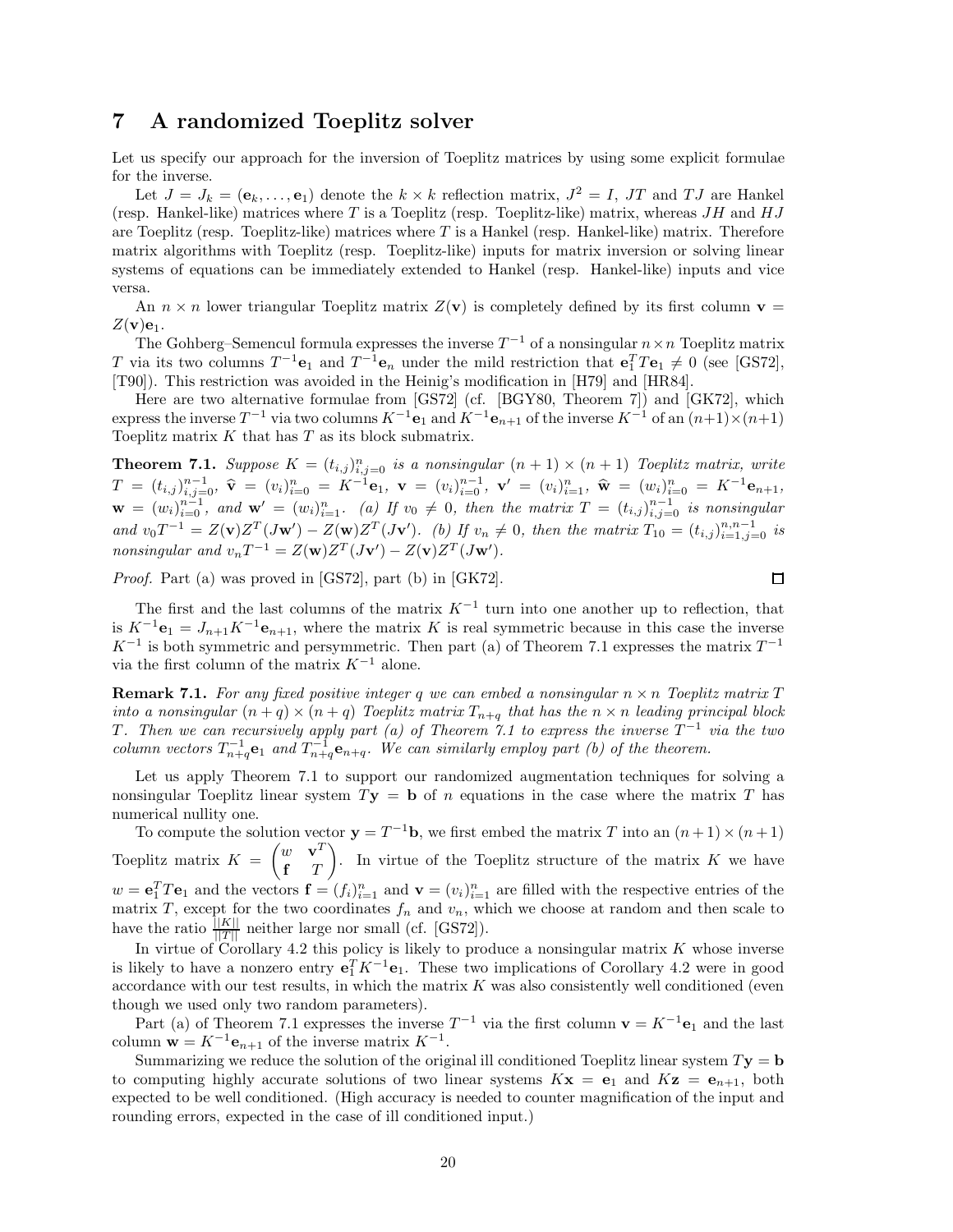To solve the two latter systems, we first employ the effective algorithms in [KV99], [V99], [VBHK01], and [VK98] and then apply iterative refinement with double precision. We refer to the resulting algorithm as **Algorithm 7.1**.

For any positive integer  $q < n$  we can follow Remark 7.1 to reduce the solution of a nonsingular Toeplitz linear system  $Ty = \mathbf{b}$  of *n* equations to the computation of two columns of the inverse of the associated  $(n+q) \times (n+q)$  Toeplitz matrix; we expect that it has condition number of the order  $\sigma_1(T)/\sigma_{n-q}(T)$ .

One can readily extend this approach to the case of Toeplitz-like, Hankel and Hankel-like inputs. In the important special case where the Toeplitz matrix *T* is real symmetric, we can choose real scalar *w* and a single real vector  $\mathbf{f} = \mathbf{v}$  to yield a real symmetric matrix  $K = \begin{pmatrix} w & \mathbf{v}^T \\ w & w \end{pmatrix}$ **v** *T*  $\overline{ }$ . Then

Algorithm 7.1 is simplified because  $\mathbf{w} = K^{-1}\mathbf{e}_{n+1} = J_{n+1}\mathbf{v} = J_{n+1}K^{-1}\mathbf{e}_1$ , and we only need to solve a single linear system with the matrix  $K$ . In Section 11.3 we test the resulting algorithm for solving an ill conditioned real symmetric Toeplitz linear system.

# **8 Continuation methods for structured matrix inversion**

In this section we present our determinstic continuation algorithms for structured matrix inversion. Their convergence and complexity depend on the condition number of the input matrix, but not on its numerical nullity *r*. In the case of a small positive nullity *r* they run as fast as our randomized algorithms up to factor  $\log n$ , but do not slow down when the numerical nullity increases or becomes undefined (see Remark 2.1) unless the condition number of the input matrix increases.

In Sections 8.1–8.3 we assume Hermitian positive definite input matrix *M* with a structure of Toeplitz type. In Section 8.4 we extend this study to Hermitian indefinite and non-Hermitian Toeplitz-like inputs *C* and to the inputs with the structures of Hankel, Vandermonde and Cauchy types.

## **8.1 A continuation algorithm**

We begin with fixing a positive scalar  $t_0$  and a readily invertible matrix  $M_0 = M + t_0 I$  where the ratio  $\frac{||M||}{t_0}$  is noticeably less than one. Then we write  $M_{-1} = t_0 I$ , choose parameters  $t_0, t_1, \cdots, t_q$ such that  $t_0 > t_1 > \cdots > t_q > t_{q+1} = 0$ , and recursively invert the matrices  $M_k = M + t_k I$ , for  $k = 0, 1, \ldots, q + 1$ , by using the initial approximations  $\tilde{M}_{k-1}^{-1} \approx M_{k-1}^{-1}$  and applying iterative refinement or any alternative method (see Remark 8.2 and Section 9). By choosing proper scalars  $t_0, t_1, \dots, t_q$  we yield sufficiently small initial residual norms  $||I - \tilde{M}_{k-1}^{-1}M_k||$  and therefore ensure fast convergence to the inverse  $M_k^{-1}$  at the *k*th continuation step for  $k = 1, \ldots, q$ . This leads us to our next algorithm. We present it for Hermitian positive definite Toeplitz-like input matrices *M*, for which it is most effective.

#### **Algorithm 8.1. Inversion based on continuation***.*

Input: *two small positive tolerance values δ and τ , an n*×*n Hermitian positive definite Toeplitz-like matrix M* (in the class  $T_d$  for a small integer d), and a Subroutine INVERT that computes *refinements*  $X_1, X_2, \ldots$  *of an approximation*  $X_0$  *to the inverse of a nonsingular matrix*  $W$ *, stops at the m*-th step as soon as  $||I - W X_m|| \leq \tau$ , and then outputs the matrix  $\tilde{W}^{-1} = X_m$ . *(Such a subroutine can rely on iterative refinement or Newton's iteration in Section 9.)*

OUTPUT: *an approximate inverse X such that*  $||I - MX|| < \delta$ .

INITIALIZATION: *Choose two positive scalars*  $t_0$  *and*  $u$  *such that*  $\tau < u < 1$  *and*  $t_0 u \ge ||M||$ *, compute the matrix*  $M_0 = M + t_0 I$ *, and write*  $k = 0$  *and*  $\tilde{M}_{-1}^{-1} = \frac{1}{t_0} I$ *.* 

COMPUTATIONS:

1. Apply the Subroutine INVERT to the matrix  $W = M_k$  by using the initial approximate *inverse*  $X_0 = \tilde{M}_{k-1}^{-1}$ . Let  $\tilde{M}_k^{-1}$  denote the output matrix. Compute the scalar  $t_k - t_{k+1} =$  $\min\{0, \frac{u-\tau}{||\tilde{M}_k^{-1}||}\}.$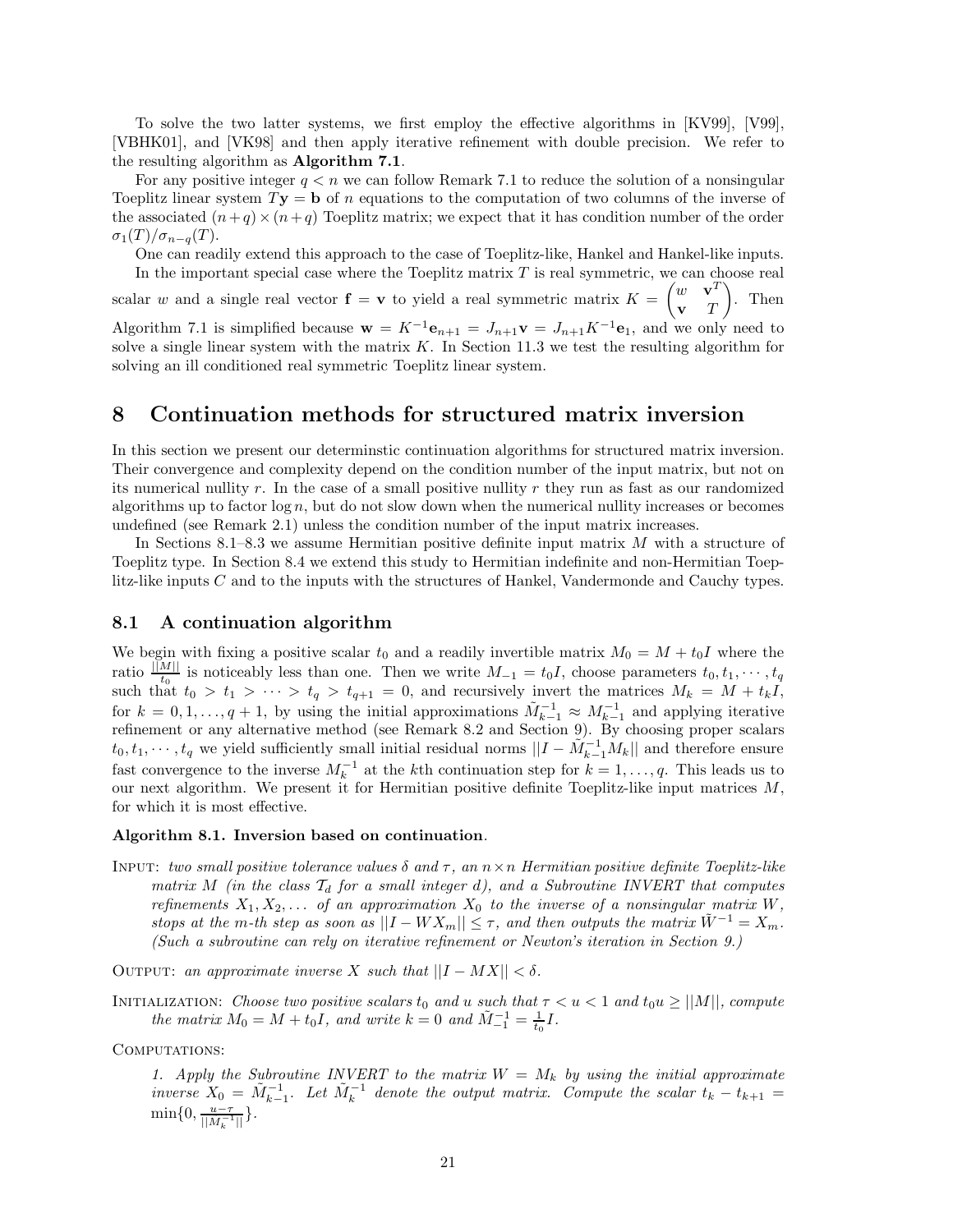*2.* If  $t_k - t_{k+1} > 0$ , compute the matrix  $M_{k+1} = M_k + (t_{k+1} - t_k)I$ , increment k by one, that *is set*  $k \leftarrow k + 1$ *, and reapply Stage 1.* 

*3.* If  $t_{k+1} - t_k = 0$ , apply the Subroutine INVERT to the matrix  $W = M$  by using the initial  $a$ *approximate inverse*  $\tilde{X}_0 = \tilde{M}_{k+1}^{-1}$  *and stop where*  $||I - MX_m|| \leq \delta$ *, that is change the tolerance from τ to δ in the stopping criterion of the subroutine. Output the computed approximation*  $X_m = \tilde{M}^{-1}$  *and stop.* 

#### **8.2 Analysis of the algorithm and a modification**

The two following theorems together imply correctness of the algorithm.

**Theorem 8.1.** *At the k-th application of the Subroutine INVERT in Algorithm 8.1 the initial residual norm*  $||I - M_k \tilde{M}_{k-1}^{-1}||$  *does not exceed u for all k.* 

*Proof.* We have  $\tilde{M}_{-1}^{-1} = \frac{1}{t_0}I$ , and the definition of the parameters *u* and  $t_0$  implies that  $||I M_0 \tilde{M}_{-1}^{-1} \leq \frac{1}{t_0} ||M|| \leq u$ . This proves the theorem for  $k = 0$ .

For a positive k we have  $M_k = M_{k-1} + (t_k - t_{k-1})I$ , and so  $I - M_k\tilde{M}_{k-1}^{-1} = I - M_{k-1}\tilde{M}_{k-1}^{-1} +$  $\tilde{M}_{k-1}^{-1}(t_{k-1}-t_k),||I-M_k\tilde{M}_{k-1}^{-1}||\leq ||I-M_{k-1}\tilde{M}_{k-1}^{-1}||+||\tilde{M}_{k-1}^{-1}(t_{k-1}-t_k)||\leq \tau+||\tilde{M}_{k-1}^{-1}||\ (t_{k-1}-t_k).$ By the definition of the value  $t_{k-1} - t_k$  at Stage 1 of Algorithm 8.1 we have  $t_{k-1} - t_k \leq \frac{u-\tau}{||M_{k-1}^{-1}||}$ .

Substitute this inequality into the above bound on the norm  $||I - M_k \tilde{M}_{k-1}^{-1}||$  and obtain the theorem for a positive *k*.

**Theorem 8.2.** *For a sufficiently small scalar*  $\tau$ , *Algorithm 8.1 arrives at equation*  $t_{q+1} = 0$  *for some integer q such that*

$$
q \log \frac{1}{1-u} \le \log \frac{\text{cond}(M)}{u^2}.
$$
\n(8.1)

The proof of the theorem employs some auxilairy matrices  $P_k = M_k^{-1} M_{k+1}$  and  $V_k = M_k^{-1} M_k$ and uses the step sizes  $t_0 - t_1, t_1 - t_2, \ldots$  defined by policy (8.2) below. These steps are independent of the matrices  $M_1, M_2, \ldots$  and are not larger than in Algorithm 8.1, but still support bound (8.1).

**Theorem 8.3.** For a matrix  $M \in \mathbb{C}^{n \times n}$  define positive scalars  $t_0$ ,  $u_k$  such that  $u_k < 1$ , and

$$
t_{k+1} = t_k(1 - u_k) = t_0 \prod_{j=0}^k (1 - u_j)
$$
\n(8.2)

and the matrices  $M_k = M + t_k I$ ,  $P_k = I - t_k u_k M_k^{-1}$ , for  $k = 0, 1, \ldots$  Suppose the matrices  $M_k$  are *nonsingular for all k. Then for*  $k = 0, 1, \ldots$  *we have* 

- $(n)$   $M_{k+1} = M_k P_k = P_k M_k = P_k P_{k-1} \cdots P_0 M_0 = M_0 P_0 P_1 \cdots P_k$
- *(b)*  $M = P_{k-1} \cdots P_0 M_0 V_k$  where  $V_k = M_k^{-1} M$ , and
- $(c)$   $I V_k = t_k M_k^{-1}$ .

Note that  $M_k^{-1}P_k^{-1} = P_k^{-1}M_k^{-1}$  because  $P_k = I - t_k u_k M_k^{-1}$ . Furthermore we have  $V_q =$  $I - t_q M_q^{-1}$  and  $\tilde{M}^{-1} = V_q^{-1} \tilde{M}_0^{-1} P_0^{-1} \cdots P_q^{-1}$ .

**Theorem 8.4.** *Under the assumptions of Theorem 8.3, let a matrix M* have the spectrum  $\Lambda(M)$  =  ${\lambda_1, \ldots, \lambda_n}$ *. Then we have* 

$$
\begin{array}{rcl}\n\Lambda(\frac{1}{t_0}M_0 - I) & = & \{\frac{\lambda_i}{t_0}\}_{i=1}^n, \\
\Lambda(I - P_k) & = & \{\frac{t_k u_k}{t_k + \lambda}\}_{i=1}^n, \quad k = 0, 1, \dots, q - 1, \\
\Lambda(I - V_q) & = & \{\frac{t_q}{\lambda_i + t_q}\}_{i=1}^n.\n\end{array}
$$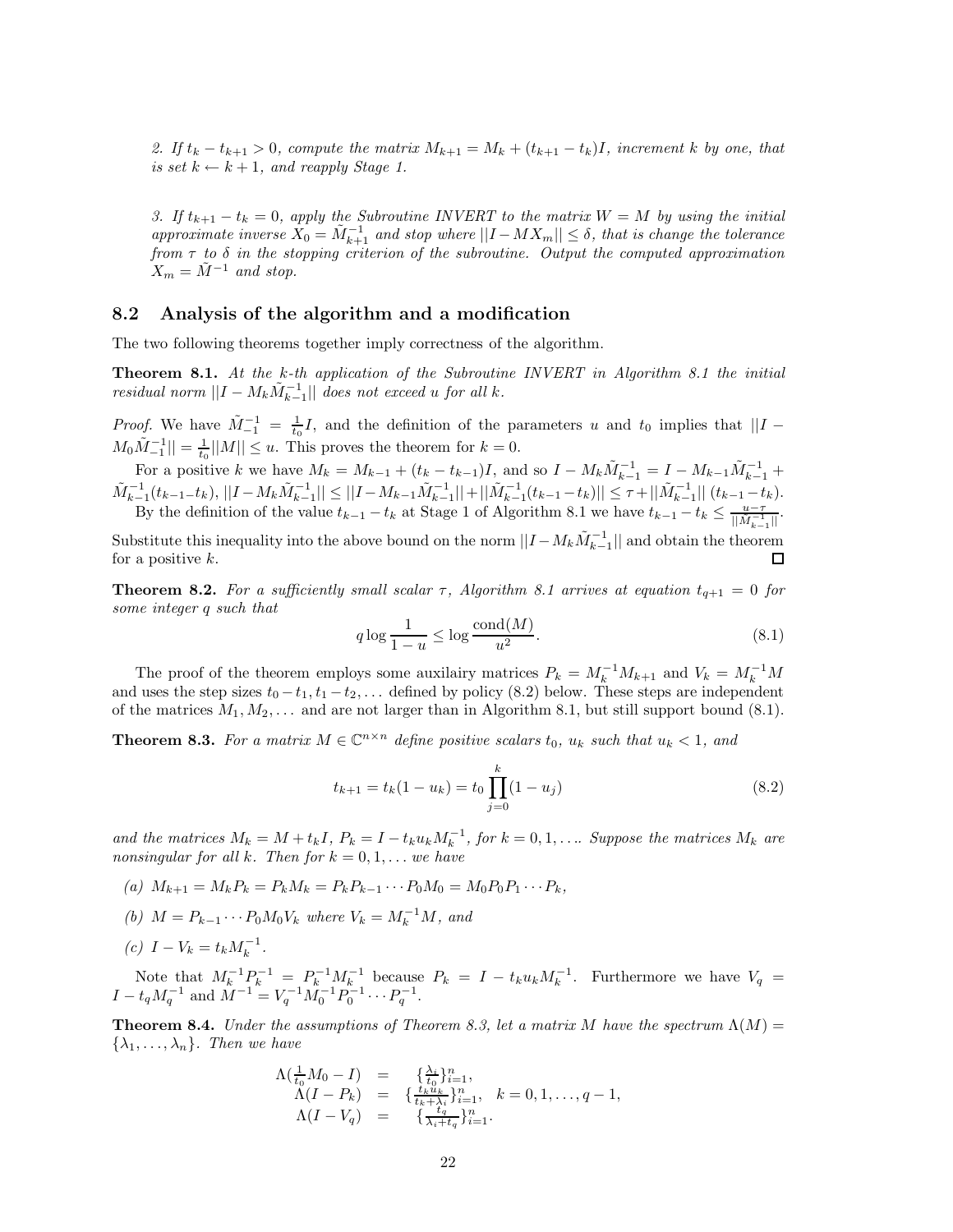**Corollary 8.1.** *Under the assumptions of Theorem 8.3, suppose M is a Hermitian and positive definite matrix,*  $t_0 > 0$ *, and* 

$$
\lambda^+ \geq \lambda_1 \geq \lambda_2 \geq \cdots \geq \lambda_n \geq \lambda_- > 0.
$$

*Then*

- (a) the matrices  $M_0$ ,  $\frac{1}{t_0}M_0 I$ ,  $P_k$ ,  $I P_k$  (for  $k = 0, 1, ..., q 1$ ),  $V_q$  and  $I V_q$  are Hermitian *and positive definite,*
- (b)  $||I \frac{1}{t_0}M_0|| \leq \frac{\lambda_1}{t_0} \leq \frac{\lambda^+}{t_0}$ ,  $||I P_k|| = ||I M_k^{-1}M_{k+1}|| < u_k$ ,  $k = 0, 1, ..., q 1$ ,  $||I - V_q|| \leq \frac{1}{1 + \lambda_n / t_q} \leq \frac{1}{1 + \lambda_n / t_q}, \quad t_q = t_0 \prod_{i=0}^{q-1} (1 - u_i),$
- $f(c)$  cond $(M_0) = 1 + \frac{\lambda_1 \lambda_n}{t_0 + \lambda_n} < 1 + \frac{\lambda_1}{t_0} \leq 1 + \frac{\lambda^+}{t_0},$ cond $(P_k) = \frac{1-(t_ku_k)/(t_k+\lambda_1)}{1-(t_ku_k)/(t_k+\lambda_n)} < \frac{1}{1-u_k}, k = 0, \ldots, q-1,$ cond $(V_q) = \frac{1-t_q/(\lambda_1+t_q)}{1-t_q/(\lambda_n+t_q)} < 1+\frac{t_q}{\lambda_n} \leq 1+\frac{t_q}{\lambda_-}.$

**Corollary 8.2.** *Under the assumptions of Theorem 8.3, write*  $\kappa^+ = \frac{\lambda^+}{\lambda_-}$ ,  $t_0 = \lambda^+ / u$ , and  $u_k =$  $u, \text{ for a scalar } u \text{ such that } 0 < u < 1 \text{ and for } k = 0, 1, \ldots, q - 1. \text{ Then } ||I - \frac{1}{t_0}M_0|| \leq u,$  $||I - P_k|| = ||I - M_k^{-1}M_{k+1}|| < u, k = 0, 1, ..., q-1, ||I - V_q|| = ||I - M_q^{-1}M|| \le \kappa^+(\frac{1}{u} - 1)^q,$  $\text{cond}(M_0) \le 1+u$ ,  $\text{cond}(P_k) < \frac{1}{1-u}$  for all k,  $\text{cond}(V_q) < 1+\kappa^+(\frac{1}{u}-1)^q$ . If  $q \log \frac{1}{1-u} \ge \log(\kappa^+/u^2)$ , *then*  $||I - V_q|| = ||I - M_q^{-1}M|| ≤ u$  *and* cond( $V_q$ ) < 1 + *u, so that in Corollary 8.1 none of the residual norms exceeds u* and none of the condition numbers exceeds  $\frac{1}{1-u}$ .

**Remark 8.1.** *Instead of applying Algorithm 8.1 we can successively compute the matrices*  $t_0\tilde{M}_0^{-1}$ ,  $P_k = \tilde{M}_k^{-1} M_{k+1}, \tilde{P}_k^{-1} \approx P_k^{-1}, \tilde{M}_{k+1}^{-1} = \tilde{P}_k^{-1} \tilde{M}_k^{-1}$  for  $k = 0, 1, ..., q, V_q = \tilde{M}_q^{-1} M, \tilde{V}_q^{-1} \approx V_q^{-1},$  and  $\tilde{M}^{-1} = \tilde{M}_a^{-1} \tilde{V}_a^{-1}$ . Hereafter we refer to the resulting variation of Algorithm 8.1 as **Algorithm 8.2***.* 

**Remark 8.2.** Corollary 8.1 implies that the matrices  $\frac{1}{t_0}M_0$  (for  $t_0 > \lambda_1$ ),  $P_k$  and  $V_k$  for all  $k$  are *diagonally dominant under the 2-norm distance* || · || *and moreover share the approximate inverse I* with the residual norm of at most  $u = \max_k u_k$ . Consequently they can be inverted by means of *a number of effective algorithms, including iterative refinement, Jacobi's, Gauss–Seidel's, CG and GMRES iterations, and for all of them global linear convergence (right from the start) is ensured.*

Corollary 8.2 includes the bounds  $||I - M_k^{-1}M_{k+1}|| < u, k = 0, 1, ..., q$ , which show that the step sizes  $t_{k-1} - t_k$  defined by equation (8.2) for  $u_k = u$  and  $k = 0, 1, \ldots$  are not larger than in Algorithm 8.1 (for a sufficiently small tolerance  $\tau$ ) and that  $t_{q+1} = 0$  for *q* satisfying bound (8.1). This implies Theorem 8.2 because we have  $\kappa^+ = \text{cond}(M)$  if we set  $\lambda^+ = \lambda_1$  and  $\lambda_- = \lambda_n$ .

**Remark 8.3.** One can slightly modify Algorithm 8.1 by defining step sizes  $t_{k-1} - t_k$  by equation *(8.2). This policy could a little increase the overall number of continuation steps but would still keep it within bound (8.1).*

**Example 8.1.** *Approximate the norm M by applying the known effective bounds or algorithms (see, e.g., [D83], [GL96, Section 2.2.2, 2.2.3], [S98, Section 5.3.3]) and choose*  $t_0 \geq 2||M||$  *and*  $u_k = u \leq 1/2$  (resp.  $t_0 \geq 4||M||$  and  $u_k = u \leq 1/4$ ) for all k. Then all the residual norms in *Corollary 8.2 are at most* 1*/*2 *(resp. 1/4), and under the choice of the initial approximate inverse*  $X_0 = I$  *iterative refinement linearly converges to the matrices*  $t_0M_0^{-1}$ ,  $M_1^{-1}$ ,  $\ldots$ ,  $M_q^{-1}$ , and  $M^{-1}$ *provided*

$$
q \log \frac{1}{1-u} \ge \log \frac{\kappa^+}{u^2}.\tag{8.3}
$$

*Furthermore Corollary 8.2 implies that*  $\text{cond}(M_0) < 1.5$ ,  $\text{cond}(P_k) < 2$  *for all k, and*  $\text{cond}(V_q) < 1.5$ *(resp.* cond( $M_0$ ) < 1.25*,* cond( $P_k$ ) <  $\frac{4}{3}$  *for all*  $k$ *, and* cond( $V_q$ ) < 1.25*)*.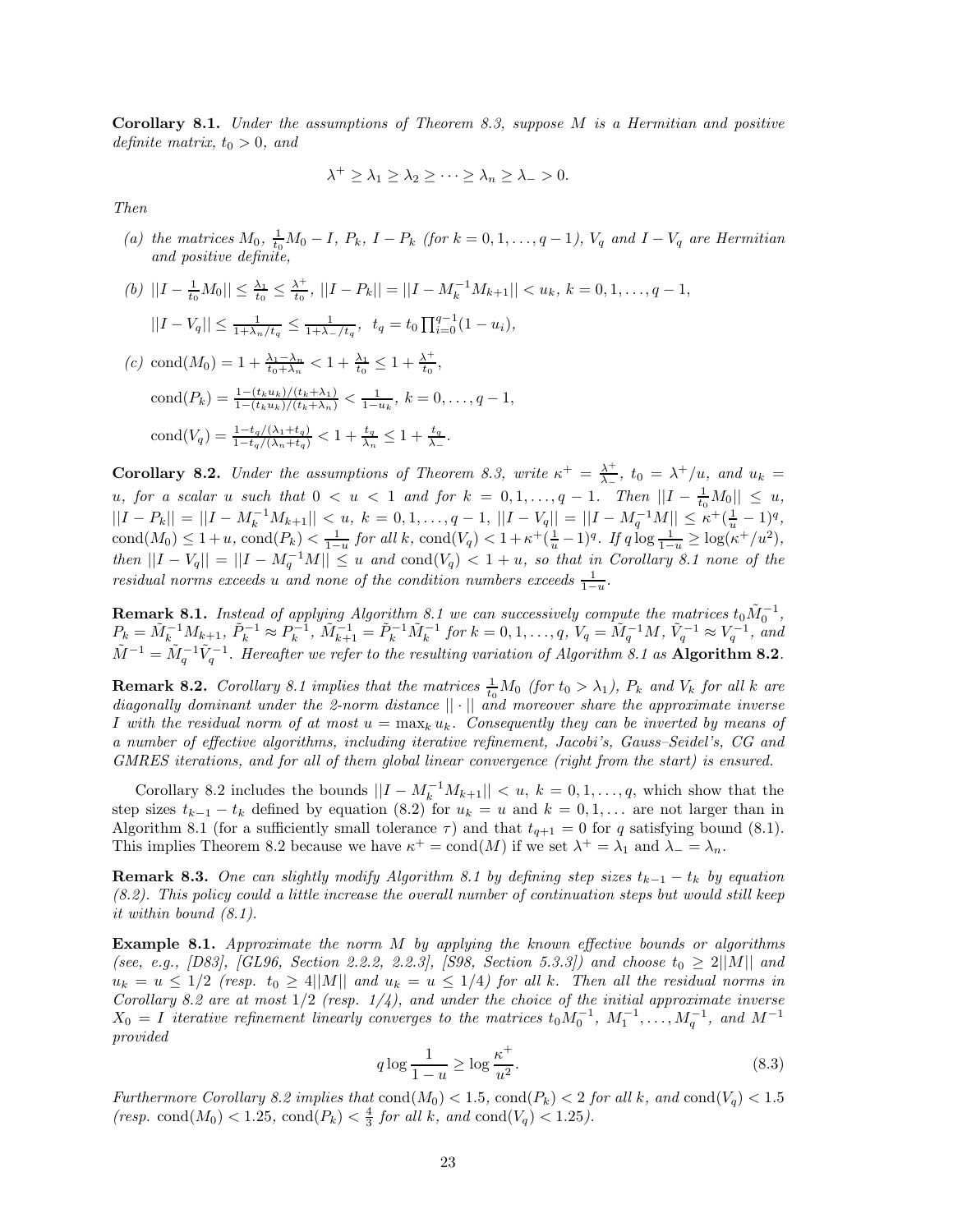To calculate a desired number of steps *q* satisfying bound (8.3) we need an upper bound  $\kappa^+$  on the condition number cond *M*. We can apply the known condition estimators, but we can adopt a less costly alternative policy of generating and inverting the matrices *M<sup>k</sup>* in Algorithm 8.1 or the matrices  $M_k$  and  $P_k$  in Algorithm 8.2 for  $k = 0, 1, \ldots$  until we yield  $t_{k+1} = t_k$  in Algorithm 8.1 or until we observe that the norm  $||I - \tilde{M}_k^{-1}M||$  is small enough in Algorithm 8.2. In the latter case we would set  $q = k$  and compute the inverse  $M^{-1}$  by using the initial approximation  $\tilde{M}_q^{-1}$ .

**Remark 8.4.** *Suppose we need to invert a nonsingular ill conditioned Hermitian positive definite Toeplitz matrix M. Then our continuation process can employ the Gohberg–Semencul's formulae, thus fully exploiting this structure, whereas additive preprocessing would generally require to invert*

*a* non-Toeplitz matrix with displacement rank four, and the augmentation  $M \Longrightarrow K = \begin{pmatrix} M & U^H \\ U & W \end{pmatrix}$ 

*would have no preconditioning power if the augmented matrix K is Hermitian and positive definite (see Remark 5.2).*

**Remark 8.5.** *Our policy in Example 8.1 is actually quite effective. Indeed observe the following lower bound on the number l of continuation steps,*  $q+1 > \log_{\kappa} \text{cond}(M)$  *for every scalar*  $\kappa$  *exceeding the condition numbers of the matrices*  $M_0$ ,  $P_0$ ,  $\ldots$ ,  $P_{q-1}$ , and  $V_q$ . This bound is implied by the  $inequality \text{ cond}(M) \leq \text{cond}(M_0) \text{ cond}(V_q) \prod_{k=0}^{q-1} \text{cond}(P_k)$ .

### **8.3 Complexity estimates**

Choose the step sizes as in Example 8.1, so that  $q = O(\log \text{cond } M)$  continuation steps are sufficient. Choose  $\tau = 0.5u$  in the Subroutine INVERT. Then the estimates for the residual norm  $||I - M_k \tilde{M}_k^{-1}||$ in the proof of Theorem 8.1 imply that at the *k*th continuation step we just need to decrease the initial value of this norm by twice, and for this task a fixed constant number of the iterative refinement (or CG) loops would suffice. In fact we need  $O(log(dn))$  loops because the transition from an  $n \times n$ Toeplitz-like matrix to the displacement of its inverse can increase the residual norm by the factor *dn* [P92], [P93], [P93a], [P01, Sections 6.4–6.6]. In Section 9 we propose a heuristic approach to avoiding this transition in the case of a Toeplitz input matrix. If succeeds, this approach would imply acceleration by the factor log(*dn*)).

At the final continuation step we set  $\tau = t = 2^{-p_t}$  where  $p_t$  is the required output precision.

Summarizing we need  $O((\log n) \log \text{cond } M + p_t)$  loops of iterative refinement overall, that is  $O((\log(dn))$  log cond  $M$ )+ $p_t$  $dn$  log *n*) flops in the case of Toeplitz-like or Hankel-like input matrices having a displacement rank d. This bound is deterministic, involves no assumption about numerical nullity of the input matrix, and is still very close to the information lower bound in Section 6.6.

# **8.4 Extensions to Hermitian indefinite and non-Hermitian matrices and to matrices with the structures of Hankel, Vandermonde and Cauchy types**

By choosing a random trajectory  $\{t_0, t_1, \ldots, t_q, t_{q+1} = 0\}$  on the complex plain we can ensure with a high probability that all auxiliary matrices that we invert have condition numbers not much larger than cond *M* even where we relax the assumption that the input matrix is Hermitian and positive definite. Then our analysis and cost estimates can be extended (under a probabilistic model).

To extend our study to the cases of Hermitian indefinite matrices *M* by using no randomization, it is sufficient to modify the matrices  $M_k$  and  $P_k$  in Algorithms 8.1 and 8.2 by replacing  $t_k \leftarrow t_k \sqrt{-1}$  for all *k*. To extend our study to non-Hermitian matrices *C* we can apply the standard symmetrizations  $N = \begin{pmatrix} O & C^H \\ C & O \end{pmatrix}$ ,  $M = C^H C$  or  $M = C C^H$  based on the matrix equations  $N^{-1} = \begin{pmatrix} O & C^{-1} \\ C^{-H} & O \end{pmatrix}$ *C*−*<sup>H</sup> O*  $\overline{ }$ ,  $C^{-1} = (C^H C)^{-1} C^H = C^H (CC^H)^{-1}$ . We refer the reader to [PKRK06, Section 7] on some other extensions of the continuation techniques to the case of non-Hermitian input matrices.

If the input matrix *M* has structure of Toeplitz/Hankel type or the rank (semiseparable, quasiseparable) structure [EG99], [VVM07], [VVM08], then so do the matrices  $M_k$ ,  $P_k$ , and  $V_k$  for all *k* as well, and we can accelerate the computations respectively at every continuation step. If the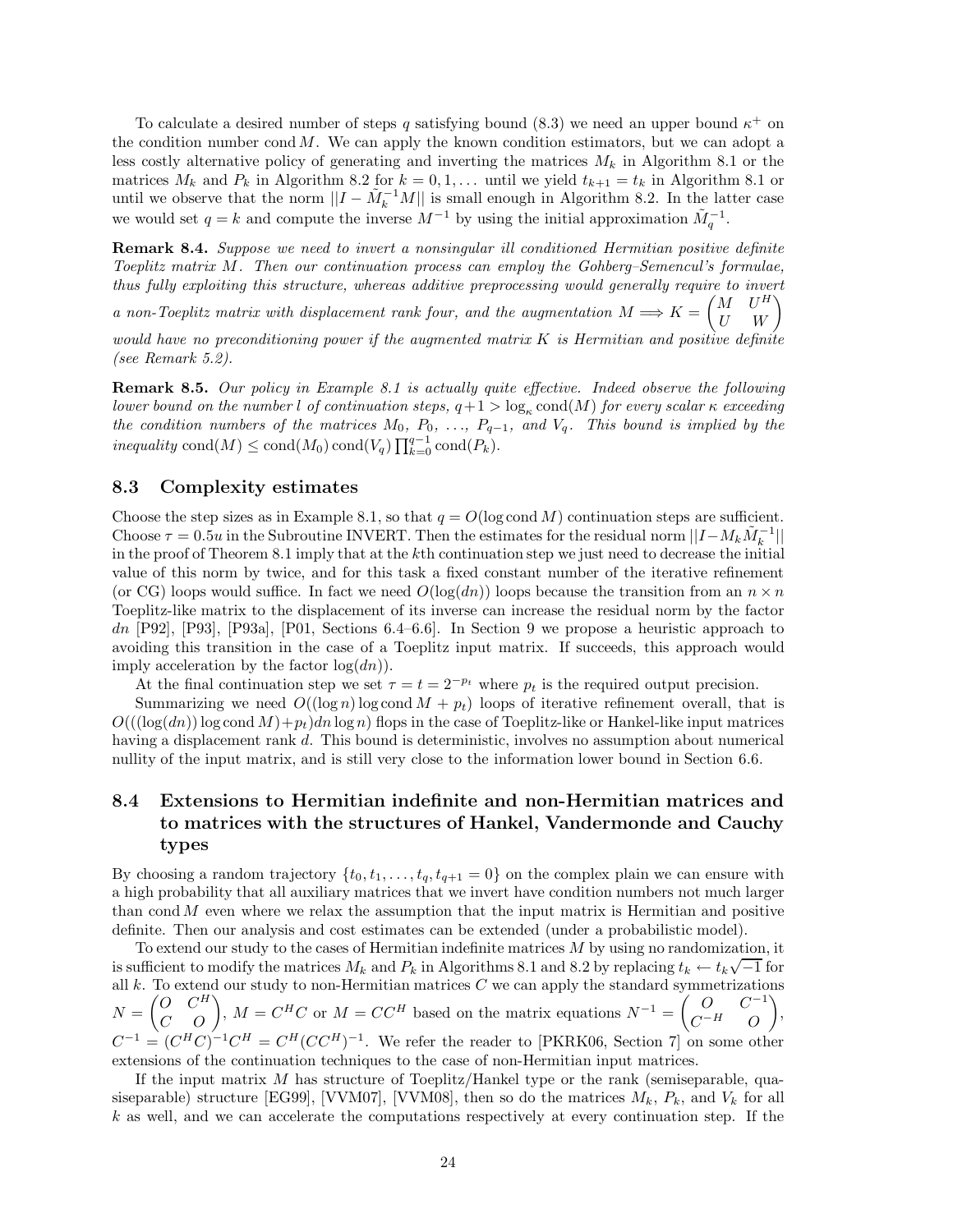matrix *M* has a non-Toeplitz displacement structure, we can extend it to the matrices  $M_k$  for all *k* (and consequently also to the matrices  $P_k$  and  $V_k$  for all *k*) simply by redefining the matrices:  $M_k \leftarrow M + t_k N$  where the matrix *N* shares the structure with the matrix *M*. E.g., for a Hankel-like matrix *M*, we can choose *N* equal to the matrix  $\gamma||M||J$  for a fixed  $\gamma > 1$  (e.g., for  $\gamma \approx 2$ ) and the reflection matrix *J*, defined in Section 7. For matrices *M* having the structure of Vandermonde or Cauchy type, we can choose *N* being a fixed scaled Vandermonde or Cauchy matrix, respectively, associated with the same displacement operator as the input matrix *M*.

There is also an alternative. Given a nonsingular Hankel-like matrix *M*, we can recall that *MJ* and *JM* are Toeplitz-like matrices, invert one of them, and then obtain the inverse  $M^{-1}$  =  $J(MJ)^{-1} = (JM)^{-1}J$ . Likewise, to invert a nonsingular matrix *M* having the structures of Vandermonde or Cauchy types, we can first compute the matrix  $N = VMW$  where each of *V* and *W* can be either an appropriate Vandermonde matrix, the inverse or transpose of such a matrix, or the identity matrix. Then the matrix equation  $M^{-1} = W^{-1}N^{-1}V^{-1}$  would reduce the original inversion problem to the case of a Toeplitz-like matrix *N*. To this matrix we would apply our continuation process based on Theorem 8.3. Such a technique of *displacement transformation* is due to [P90] (cf. [P01, Sections 1.7, 4.7–4.9], was extensively studied by G. Heinig since 1995, and is most widely known because of its effective application to practical solution of Toeplitz and Toeplitz-like linear systems of equations in [GKO95] and the subsequent papers [CGLX], [CGSXZ], [G98], [P10], [R06].

# **9 Newton's structured iteration and preconditioning**

Recall Newton's iteration for matrix inversion

$$
X_{i+1} = X_i(2I - CX_i), \quad i = 0, 1, \dots
$$
\n(9.1)

Its *i*-th loop squares the residual  $I - CX_i$ , that is, we have

$$
I - CX_{i+1} = (I - CX_i)^2 = (I - CX_0)^{2^{i+1}}.
$$
\n(9.2)

Therefore

$$
||I - CX_{i+1}|| \le ||I - CX_i||^2 = ||I - CX_0||^{2^{i+1}}, \quad i = 0, 1, ..., \tag{9.3}
$$

so that the approximations  $X_i$  quadratically converge to the inverse  $C^{-1}$  right from the start provided that  $||I - CX_0|| < 1$ .

We can ensure that  $||I - CX_0|| \le 1 - \frac{2n}{(\text{cond}(C))^2(1+n)}$  by choosing  $X_0 = \frac{2nC^H}{(1+n)||C||_1||C||_{\infty}}$  [PS91]. Such a map  $C \implies X_0$  preserves the matrix structure of Toeplitz or Hankel type, but is the

structure maintained throughout the iteration? Not automatically. In fact a Newton's loop can triple the displacement rank of the matrix  $X_k$ . The structure can be maintained, however, via recursive compression of the displacement (also called recompression), in which case we arrive at *Newton's structured iteration*. In particular we can periodically set to zero the smallest singular values of the displacements of the matrices  $X_i$  wherever the length of the displacements exceeds the tolerance *t* equal to or a little exceeding the displacement rank of the input matrix *C*.

We refer the reader to [P01, Chapter 6] on the history, variations, and analysis of this approach, first proposed and analyzed in [P92], [P93], and [P93a]. In particular according to the estimates in [P01], the structured iteration converges quadratically right from the start provided  $||I - CX_0|| < \frac{1}{(1+||Z_e||+||Z_f||)\operatorname{cond}(C)}||L^{-1}||, ||L^{-1}|| \leq c_{e,f}n, L$  denotes the operator  $\nabla_{Z_e, Z_f}(C)$  for  $e \neq f$  or  $\Delta_{Z_e, Z_f^T}(C)$  for  $e f \neq 1$ , and  $c_{e,f}$  is a constant defined by *e* and *f*.

It can be beneficial to combine Newton's iteration with our preprocessing. We pointed out one direction of linking the two techniques in Remark 6.1. One can also try to apply preconditioning to avoid or to accelerate the stage of slow start of Newton's iteration, observed where the initial residual norm  $||I - CX_0||$  is close to one. In this case preconditioning is a natural way to decreasing this norm, that is, with our preconditioning we can ensure that  $||I - CX_0|| \le u$  for a constant  $u < 1$ , then apply  $O(\log n)$  loops of iterative refinement to satisfy the above initialization bound, and finally shift to Newton's structured iteration. In this case we must perform extra refinement steps (to yield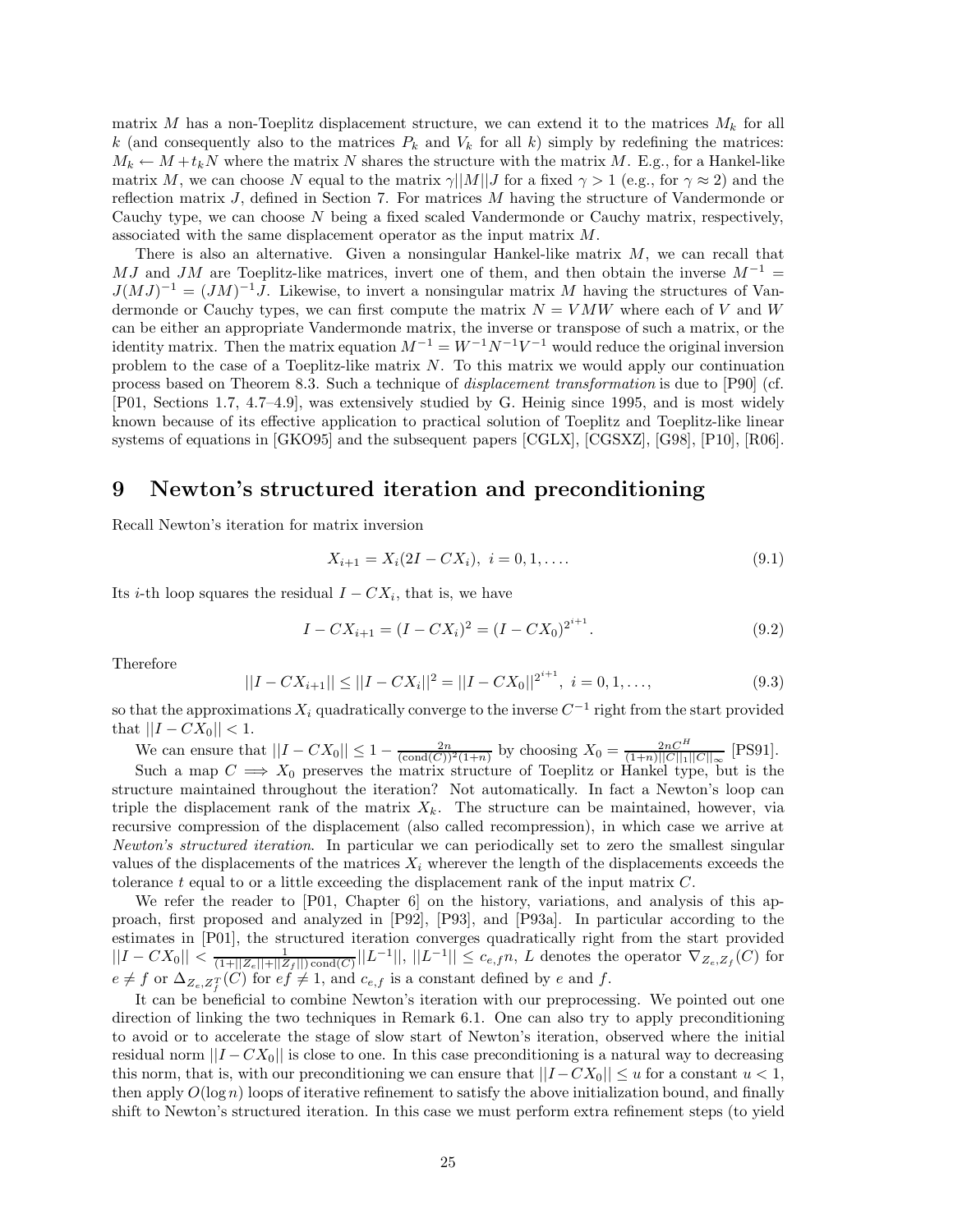the output with high accuracy), but these steps are noncostly in the case of structured Newton's iteration.

At the initial application of iterative refinement (the stage of slow start), we put up with linear convergence, but the experiments reported in [P01, Table 6.21] suggest that we can avoid this stage at least in the case of Toeplitz matrices *C*. Namely these experiments show global convergence of Newton's structured iteration with compression (right from the start) in about 25% of tests, including the cases where the initial residual norm  $||I - CX_0||$  was very close to one.

This motivates concurrent applications of a number of variations of Newton's structured iteration (including variations of its compression policy (cf. [PS91], [P01, Chapter 6], and [PVW04])) to a number of scaled randomized small rank modifications and small size augmentations of the input matrix. As soon as one of these applications produces the inverse, we can recover the inverse of the original matrix via the SMW formula (also see Theorem 3.2 for augmetations). Likewise we can apply the iteration to  $(n - r) \times (n - r)$  block submatrices of the matrix *C* for small integers *r* and to the matrices  $M_k$  in Algorithm 8.1 under various policies of choosing the step sizes  $t_k$ .

Of course it is interersting whether this approach can also work for other classes of structured matrices.

**Remark 9.1.** *Fast convergence of Newton's iteration implies rapid increase of the number of correct bits computed per an output value. If at some stage this number exceeds the selected precision p, one should either extend this precision or compute the output values as the sums represented implicitly by p-precision summands.*

# **10 Solution of a linear system of equations via nmb computation**

Theorem 3.3 reduces the computation of null vectors and nmbs to the solution of some nonsingular linear systems of equations. Let us point out three converse reductions.

1. The solution of a nonsingular linear system of *n* equations *A***y** = **b** can be expressed via the null vector  $\begin{pmatrix} \mathbf{y} \\ -1/\beta \end{pmatrix}$  of the matrix  $K = (A, \beta \mathbf{b})$  for a nonzero scalar  $\beta$ . If the matrix *A* has numerical nullity one and if the ratio ||*A*||*/*||*β***b**|| is neither large nor small, then on the average vector **b** the map  $A \Longrightarrow K$  serves as preconditioning  $|PQa|$ .

2. The solution of a linear system  $A$ **y** = **b** can be reduced to the nmb computation based on part (a) of Theorem 3.4.

Assume that the  $n \times n$  nonsingular input matrix A has a small positive numerical nullity r (that is the ratio  $\frac{\sigma_1(A)}{\sigma_{n-r}(A)}$  is not large, whereas  $\sigma_1(A) \gg \sigma_{n-r+1}(A)$  and devise the following randomized algorithm for its preconditioning.

## **Algorithm 10.1. Preconditioning by using nmbs.**

- INPUT: Two integers *n* and *r*,  $0 < r < n$ , a nonsingular matrix  $A \in \mathbb{C}^{n \times n}$  having numerical rank *n* − *r and scaled so that* ||*A*|| = 1*, and a Subroutine* LIN·SOLVE *that solves a linear system of equations if it is nonsingular and well condtioned or outputs FAILURE otherwise.*
- OUTPUT: FAILURE or four matrices  $K_0$ ,  $L_0 \in \mathbb{C}^{n \times (n-r)}$  and  $K_1$ ,  $L_1 \in \mathbb{C}^{n \times r}$  such that  $W =$  $(K_0, K_1)^H A (L_0, L_1) = \begin{pmatrix} W_{00} & W_{01} \ W_{10} & W_{11} \end{pmatrix}$  and with a probability near one the block submatrix  $W_{00} = K_0^H A L_0$  *is nonsingular, well conditioned, and strongly dominant, that is*  $||W_{00}|| \gg$  $\max\{||W_{01}||, ||W_{10}||, ||W_{11}||\}.$
- INITIALIZATION: *Generate four standard Gaussian random matrices*  $S, T \in \mathbb{C}^{n \times (n-r)}$ ,  $U, V \in$  $\mathbb{C}^{n \times r}$ .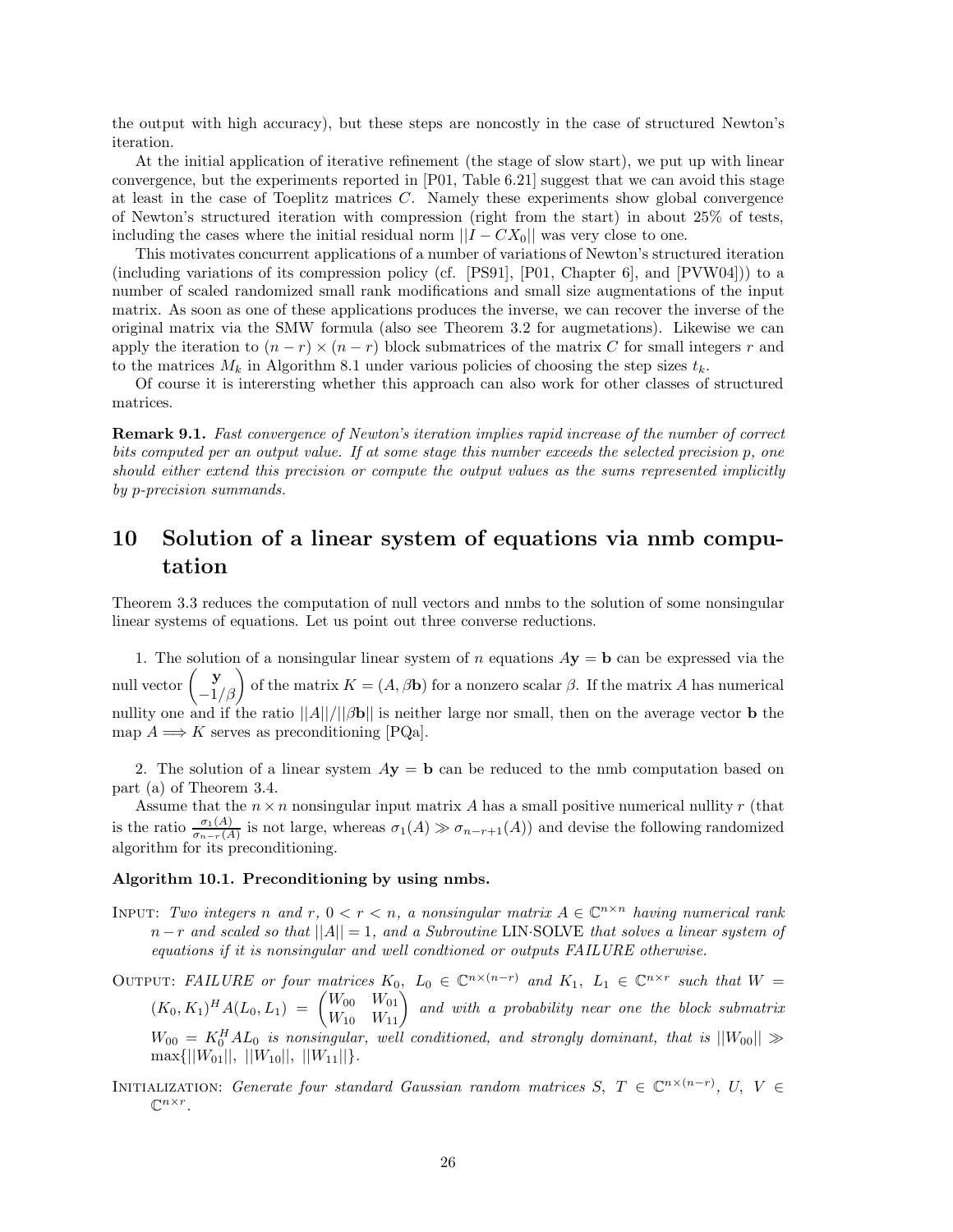COMPUTATIONS:

- 1. Compute the matrix  $C = A + UV^H$  (expected to be nonsingular and well condtioned *according to the study in Section 5).*
- 2. Apply the Subroutine LIN·SOLVE to compute and to output the matrices  $K_1 = C^{-H}V$ and  $L_1 = C^{-1}U$ *. Stop and output FAILURE if so does the subroutine.*
- *3. Compute and output the matrices*  $K_0 = A^H S$  *and*  $L_0 = AT$  *and stop.*

*Correctness* of the algorithm follows because the value  $\sigma_{n-r}(W_{00})$  is likely to have the order of  $\sigma_{n-r}(A)$  in virtue of Theorem 4.7, whereas the matrices  $W_{01}$ ,  $W_{10}$ , and  $W_{11}$  have the norms of at most the order of  $\sigma_{n-r+1}(A)$  because in virtue of part (a) of Theorem 3.4 the matrices  $K_1$  and  $L_1$  are approximate nmbs of the matrices  $A^H$  and  $A$ , respectively, and because the matrix  $A$  has numerical nullity *r* (which implies that  $\sigma_{n-r}(A) \gg \sigma_{n-r+1}(A)$ , whereas the ratio  $\sigma_1(A)/\sigma_{n-r}(A)$  is not large).

Having the dominant, nonsingular and well conditioned block  $W_{00}$  in the  $2 \times 2$  block matrix *W*, we can apply block Gaussian elimination and readily factorize the matrix *W* as follows,

$$
W=\begin{pmatrix} I & O \\ W_{10}W_{00}^{-1} & I \end{pmatrix} \begin{pmatrix} W_{00} & W_{01} \\ O & G \end{pmatrix}
$$

where  $G = W_{11} - W_{10}W_{00}^{-1}W_{01}$  is called the Gauss tranform and Schur complement [GL96].

Based on this factorization, one can immediately reduce the inversion of the matrices *W* and *A* and the solution of a linear system  $A$ **y** = **0** to the similar operations with the matrices  $W_{00}$  and *G* of smaller sizes, expected to be nonsingular and better conditioned. This dramatically improves the quality of the solution (see Tables 12.7 and 12.8).

**Remark 10.1.** *The*  $O(n^2r)$  *flops involved in the computation of the*  $(2n - r)r$  *entries of the blocks*  $W_{01}$ ,  $W_{10}$ , and  $W_{11}$  *(which are the r/n fraction of all flops used) must be performed in extended precision to counter the expected cancellation of the leading digits of the input values.*

**Remark 10.2.** To work with fewer random parameters one can generate a single  $n \times q$  standard *Gaussian random matrix for*  $q \geq \max\{r, n - r\}$  *and then reuse its columns while defining the four auxiliary random matrices*  $U, V, K_0, and L_0$ .

3. The solution of a linear system *A***y** = **b** can be reduced to the nmb computation based on part (b) of Theorem 3.4, which employs dual additive preprocessing and leads to a dual version of Algorithm 10.1. In this version a crude approximation to the norm *A*−<sup>1</sup> of an ill conditioned input matrix *A* is required (see [D83] on fast randomized computation of such an approximation), but no matrix inversion is involved, except for the inversion of an auxiliary  $q \times q$  matrix *H*, expected to be close to the identity matrix  $I_q$ .

#### **Algorithm 10.2. Dual preconditioning by using nmbs.**

- INPUT: *Two integers n* and *q*,  $0 < q < n$ , a nonsingular matrix  $A \in \mathbb{C}^{n \times n}$  *having numerical rank q and scaled so that*  $||A^{-1}|| = 1$  *(and consequently the norm*  $||A||$  *is small since the matrix A is ill conditioned under the above assumption), and a Subroutine* LIN·SOLVE *that solves a linear system of equations if it is nonsingular and well condtioned or outputs FAILURE otherwise.*
- OUTPUT: FAILURE or four matrices  $K_0$ ,  $L_0 \in \mathbb{C}^{n \times q}$  and  $K_1$ ,  $L_1 \in \mathbb{C}^{n \times (n-q)}$  such that  $W =$  $(K_0, K_1)^H A (L_0, L_1) = \begin{pmatrix} W_{00} & W_{01} \\ W_{10} & W_{11} \end{pmatrix}$  and with a high probability the block submatrix  $W_{00} =$  $K_0^H A L_0$  *is nonsingular, well conditioned, and strongly dominant, that is*

 $||W_{00}|| \gg \max\{||W_{01}||, ||W_{10}||, ||W_{11}||\}.$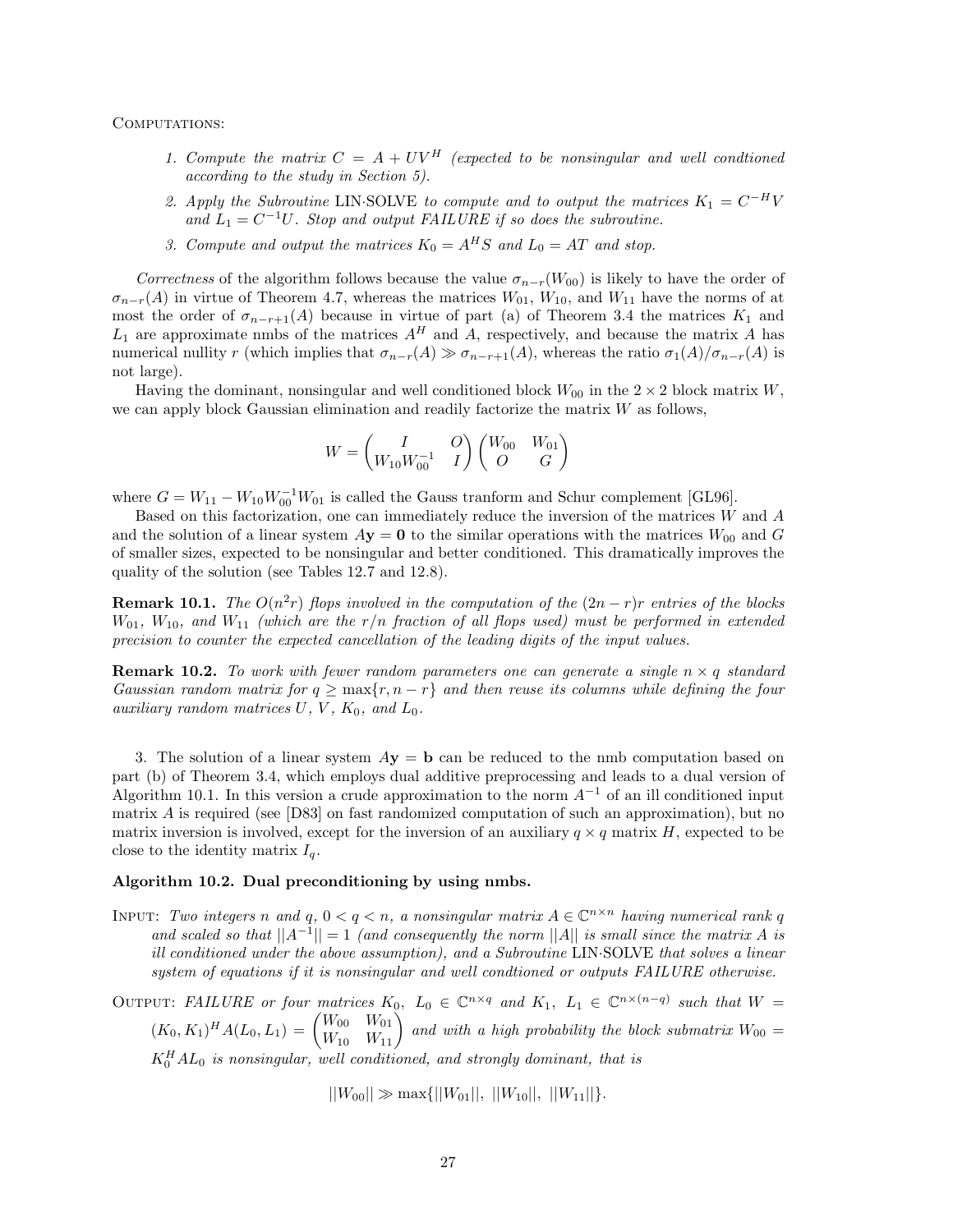INITIALIZATION: *Generate four standard Gaussian random matrices*  $S, T \in \mathbb{C}^{n \times (n-q)}$ ,  $U_-, V_- \in$  $\mathbb{C}^{n \times q}$ 

COMPUTATIONS:

- *1. Compute the matrix*  $H = I_q + V_-AU_-^H$  (expected to be close to the identity since the norm ||*A*|| *is small).*
- *2. Apply the Subroutine* LIN·SOLVE *to compute the matrix H*−1*. Stop and output FAILURE if so does the subroutine.*
- *3. Compute the matrix*  $C_{-} = A AU_{-}H^{-1}V_{-}^{H}A$ .
- *4. Compute and output the matrices*  $K_0 = C_{-}^H V_-\$  *and*  $L_0 = C_{-} U_-\$ .
- 5. Compute and output the matrices  $K_1 = A^H S$  and  $L_1 = AT$  and stop.

Both Algorithms 10.1 and 10.2 can be extended to the block factorization of rectangular inputs *A*. Remarks 10.1 and 10.2 can be readily extended. We only specify an extension of Remark 10.1.

**Remark 10.3.** *The*  $O((n-q)n^2)$  *flops involved in the computation of the*  $(2n-q)q$  *entries of the blocks*  $W_{01}$ ,  $W_{10}$ , and  $W_{11}$  (which are the  $(n-q)/n$  *fraction of all flops used) must be performed in extended precision to counter the expected cancellation of the leading digits of the input values.*

# **11 Numerical Experiments**

Our numerical experiments with random general, Hankel, Toeplitz and circulant matrices have been performed in the Graduate Center of the City University of New York on a Dell server with a dual core 1.86 GHz Xeon processor and 2G memory running Windows Server 2003 R2. The test Fortran code was compiled with the GNU gfortran compiler within the Cygwin environment. Random numbers were generated with the random number intrinsic Fortran function, assuming the uniform probability distribution over the range  $\{x : -1 \le x < 1\}.$ 

## **11.1 Conditioning tests**

Table 12.1 displays the average computed values of the 1- and 2-norms of the matrices *A* and their inverses as well as the ratios of the 1-norm and the 2-norm. We performed our tests with  $n \times n$ general, Toeplitz, and circulant matrices A for  $n = 32, 64, \ldots, 1024$ . We sampled the matrix entries at random in the range of −1 ≤ *x <* 1 and performed *m* = 100 conditioning tests for each matrix class and each size.

Besides we computed the condition numbers of  $n \times n$  random general matrices for  $n = 2^k$ ,  $k = 5, 6, \ldots$ , with the entries sampled in the range  $[-1, 1)$  as well as complex general, Toeplitz, and circulant matrices whose entries had real and imaginary parts sampled at random in the same range [−1*,* 1). We performed *m* = 100 tests for each dimension *n* and represented the test results in Tables 12.1–12.4. The last four columns of each table display the average (mean), minimum, maximum, and standard deviation of the computed condition numbers of the input matrices, respectively. Specifically we computed the values  $\text{cond}(A) = ||A|| ||A^{-1}||$  for general and circulant matrices A and the values  $\text{cond}_1(A) = ||A||_1 ||A^{-1}||_1$  for Toeplitz matrices A.

#### **11.2 Preconditioning tests**

Table 12.5 reproduces some results of testing preconditioning power of additive preprocessing in [PIMR10]. The tests covered the input matrices constructed as follows.

1n. *Nonsymmetric matrices of type I with numerical nullity*  $\nu$ *.*  $A = S \Sigma_{\nu} T^H$  are  $n \times n$  matrices where  $G$  and  $H$  are  $n \times n$  random orthogonal matrices, that is, the Q-factors in the QR factorizations of random real matrices;  $\Sigma_{\nu} = \text{diag}(\sigma_j)_{j=1}^n$  is the diagonal matrix such that  $\sigma_{j+1} \leq \sigma_j$  for  $j =$ 1,..., $n-1$ ,  $\sigma_1 = 1$ , the values  $\sigma_2, \ldots, \sigma_{n-\nu-1}$  are randomly sampled in the semi-open interval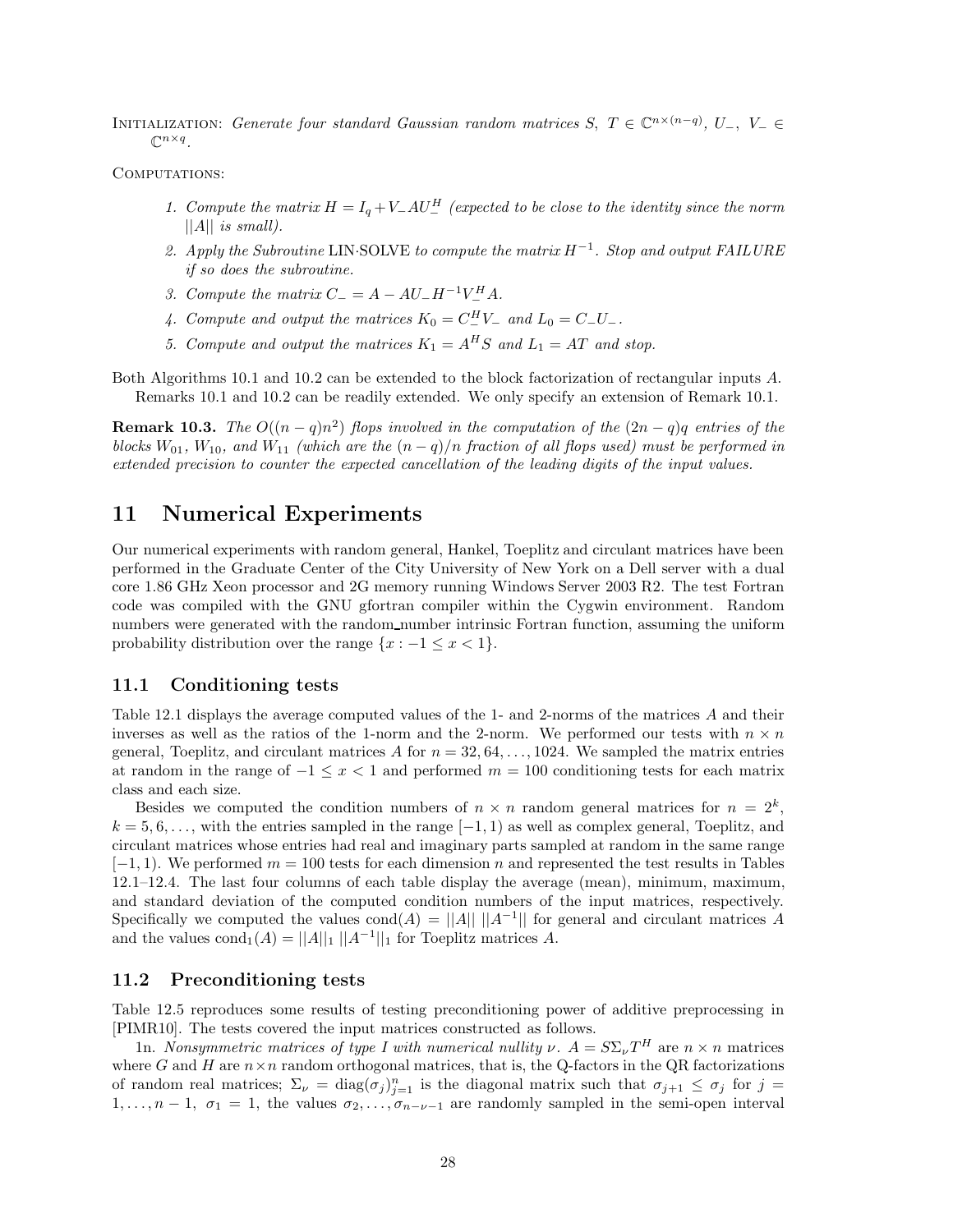[0.1, 1),  $\sigma_{n-\nu} = 0.1$ ,  $\sigma_j = 10^{-16}$  for  $j = n - \nu + 1, \ldots, n$ , and therefore cond  $A = 10^{16}$  (cf. [H02, Section 28.3]).

1s. *Symmetric matrices of type I with numerical nullity ν.* The same as in part 1n, but for  $G = H$ .

The matrices of six other classes were constructed in the form of  $\frac{A}{\|A\|} + \beta I$  where the recipes for defining the matrices *A* and scalars *β* are specified below.

2n. *Nonsymmetric matrices of type II with numerical nullity*  $\nu$ .  $A = (W, WZ)$  where W and Z are random orthogonal matrices of sizes  $n \times (n - \nu)$  and  $(n - \nu) \times \nu$ , respectively.

2s. *Symmetric matrices of type II with numerical nullity*  $\nu$ *.*  $A = WW^H$  where *W* are random orthogonal matrices of size  $n \times (n - \nu)$ .

3n. *Nonsymmetric Toeplitz-like matrices with numerical nullity*  $\nu$ *.*  $A = c(T, TS)$  for random Toeplitz matrices *T* of size  $n \times (n - \nu)$  and *S* of size  $(n - \nu) \times \nu$  and for a positive scalar *c* such that  $||A|| \approx 1.$ 

3s. *Symmetric Toeplitz-like matrices with numerical nullity*  $\nu$ *.*  $A = cTT^H$  for random Toeplitz matrices *T* of size  $n \times (n - \nu)$  and a positive scalar *c* such that  $||A|| \approx 1$ .

4n. *Nonsymmetric Toeplitz matrices with numerical nullity one.*  $A = (a_{i,j})_{i,j=1}^n$  is an  $n \times n$ Toeplitz matrix. Its entries  $a_{i,j} = a_{i-j}$  are random for  $i - j < n - 1$ . The entry  $a_{n,1}$  is selected to ensure that the last row is linearly expressed through the other rows.

4s. *Symmetric Toeplitz matrices with numerical nullity one.*  $A = (a_{i,j})_{i,j=1}^n$  is an  $n \times n$  Toeplitz matrix. Its entries  $a_{i,j} = a_{i-j}$  are random for  $|i - j| < n - 1$ , whereas the entry  $a_{1,n} = a_{n,1}$  is a root of the quadratic equation det  $A = 0$ . We have repeatedly generated the matrices A until we arrived at the quadratic equation having real roots.

The scalar  $\beta$  was set equal to 10<sup>-16</sup> for the symmetric matrices A, in the classes 2s, 3n, and 4s, so that cond( $A$ ) =  $10^{16}+1$  in these cases. For the nonsymmetric matrices A the scalar  $\beta$  was defined by an iterative process such that  $||A|| \approx 1$  and  $10^{-18}||A|| \leq \text{cond}(A) \leq 10^{-16}||A||$  (cf. [PIMR10, Section 8.2]).

The table displays the average values of the condition numbers cond(*C*) for the matrices  $C =$  $A + U U^T$  over 100,000 tests for the inputs in the above classes,  $\nu = r$  in the range {1, 2, 4, 8} and  $n = 100$ . The additive preprocessor  $UU^T$  was defined by a normalized  $n \times r$  matrix  $U = U/||U||$ where  $U^T = (\pm I, O_{r,r}, \pm I, O_{r,r}, \ldots, O_{r,r}, \pm I, O_{r,s})$ , the integer *s* was chosen to obtain  $n \times r$  matrices *U*, and the signs for the matrices  $\pm I$  were chosen at random.

In our further tests the condition numbers of the matrices  $C = A + 10^p UV^T$  for  $p = -10, -5, 5, 10$ were steadily growing within the factor  $10^{|p|}$  as the value |p| was growing. This showed the importance of proper scaling of the additive preprocessor  $UV<sup>T</sup>$ .

# **11.3 Solution of a real symmetric Toeplitz linear system of equations with randomized augmentation**

We solved 100 real symmetric linear systems of equations  $T$ **y** = **b** for each input class where we used vectors **b** with random coordinates from the range  $[-1, 1)$  and Toeplitz matrices  $T = S + 10^{-9}I_n$  for an  $n \times n$  singular symmetric Toeplitz matrices  $S$  with nullity one, generated according to the recipe in [PQ10, Section 10.1b].

Table 12.6 shows the average CPU time of the solution by our Algorithm 7.1 and (for comparison) based on the QR factorization and SVD, which we computed by applying the LAPACK procedures DGEQRF and DGESVD, respectively.

The abbreviations "Alg. 7.1", "QR", and "SVD" point out to the respective algorithms. The last two columns of the table display the ratios of these data on the CPU time.

We measured the CPU time with the mclock function by counting cycles. One can convert them into seconds by dividing their number by a constant CLOCKS PER SEC, which is 1000 on our platform. The table entries are marked by a "-" where the tests required too long runtime and were not completed.

We obtained the solutions **y** with the relative residual norms of about  $10^{-15}$  in all three algorithms, which showed that Algorithm 7.1 (employing iterative refinement) was as reliable as the QR and SVD based solutions (but ran much faster).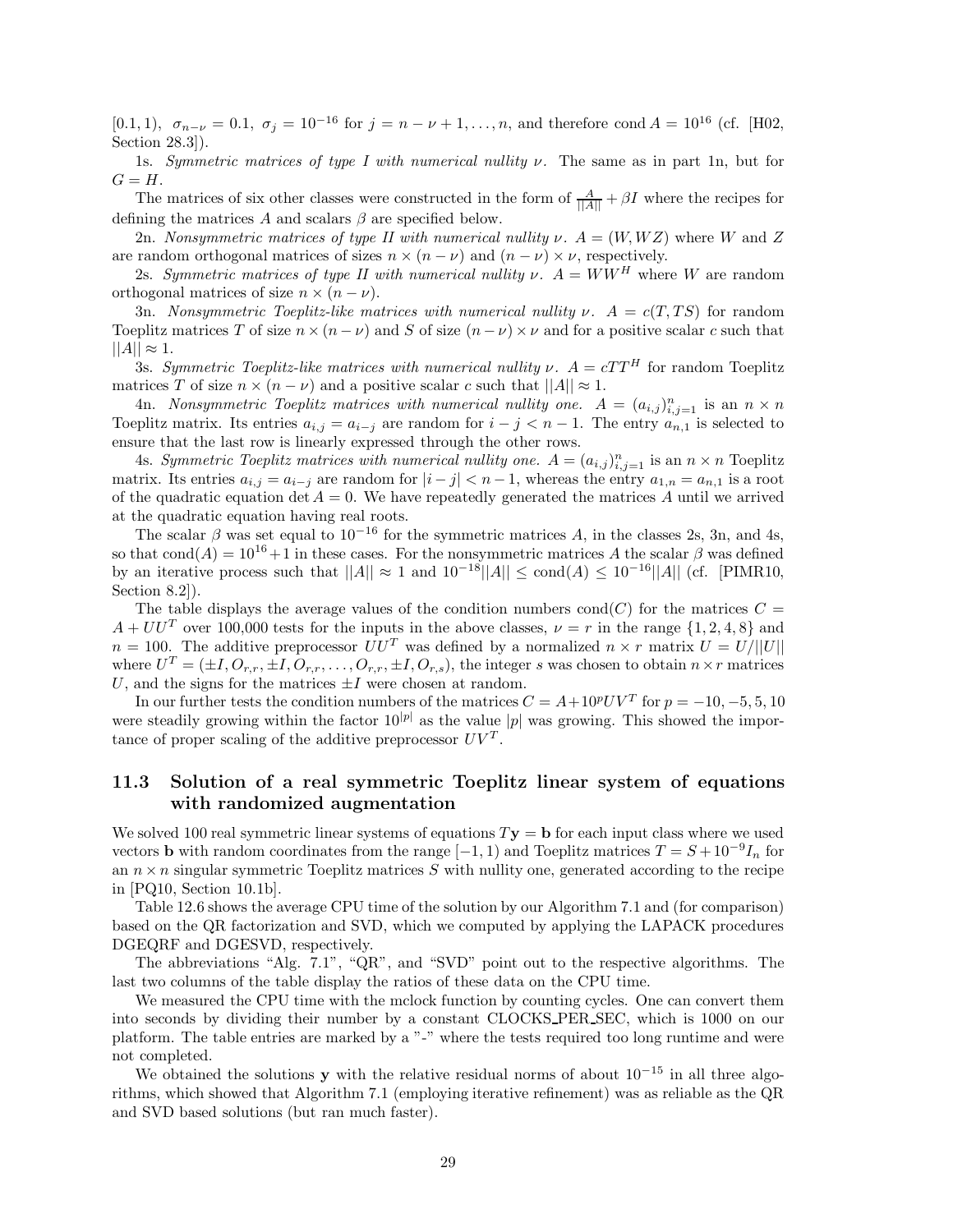### **11.4 Solution of general linear systems of equations**

We chose  $n = 32, 64$  and  $r = 1, 2, 4$  and for every pair  $(n, r)$  generated  $m = 100$  instances of vectors **b** and matrices *A*, *U*, and *V* as follows.

We generated (a) random vectors **b** of dimension  $n$ , (b) the matrices  $A$  as the error-free products  $S\Sigma T$ <sup>*H*</sup> where *S* and *T* were  $n \times n$  random real orthonormal matrices (generated with double precision),  $\Sigma = \text{diag}(\sigma_j)_{j=1}^n$ ,  $\sigma_{n-j} = 10^{j-17}$  for  $j = 1, ..., r$ , and  $\sigma_{n-j} = 1/(n-j)$  for  $j = r+1, ..., n-1$ (cf. [H02, Section 28.3]), and (c)  $n \times r$  random matrices *U* and *V* such that  $||U| = ||A||$  and  $||V|| = 1$ .

For every choice of these matrices we solved the linear systems  $Ay = b$  based on Algorithm 10.1. We first generated  $n \times (n - r)$  random matrices  $K_0$  and  $L_0$  and then computed the matrices  $C = A + UV^T$  (which always was nonsingular and well conditioned in our tests),  $K_1 = C^{-T}V$ ,

$$
L_1 = C^{-1}U, \text{ and } W = (K_0, K_1)^T A (L_0, L_1) = \begin{pmatrix} W_{00} & W_{01} \\ W_{10} & W_{11} \end{pmatrix}. \text{ In all our tests the } (n-r) \times (n-r)
$$

leading principal  $(n - r) \times (n - r)$  block  $W_{00} = K_0^T A L_0$  was strongly well conditioned and strongly dominated the three other blocks  $W_{01}$ ,  $W_{10}$ , and  $W_{11}$  in the 2 × 2 block matrix *W*, as we expected based on our analysis in Section 10. (We computed the dominated blocks  $W_{01}$ ,  $W_{10}$ , and  $W_{11}$  with extended precision.) Then we solved the linear system  $W$ **x** =  $(K_0, K_1)^T$ **b**. We first applied Gaussian elimination with no pivoting to eliminate the subdiagonal block. Then we readily computed the solution of the resulting block triangular linear system, whose both diagonal blocks were expected (and indeed turned out) to be much better conditioned than the original matrix *A*. Finally we computed and output the vector  $\mathbf{y} = (L_0, L_1)\mathbf{x}$ .

Table 12.7 shows the average (mean), minimum and maximum values of the relative residual norms  $||Ay - b||/||b||$  of the output vectors **y** as well as the standard deviations observed in these tests.

For comparison we solved the same linear systems by applying the Subroutine MLDIVIDE(A,B) for Gaussian elimination from MATLAB. Table 12.8 shows the respective data on the relative residual norms in these computations.

# **12 Discussion**

Our algorithms for linear system solving and matrix inversion can be immediately extended to numerical computation of determinants based on equations in (3.7) and (3.9) (see [BEPP], [PY99/01], [EP03/05], and the bibliography therein on important applications to geometric and algebraic computations). On various other applications of our randomized preprocessing to fundamental matrix and polynomial computations see [PGMQ], [PQ10], [PQa], [PQZa], [PQZC].

# **References**

| [A94]          | O. Axelsson, <i>Iterative Solution Methods</i> , Cambridge University Press, Cambridge,<br>England, 1994.                                                                                                                                                                                                           |
|----------------|---------------------------------------------------------------------------------------------------------------------------------------------------------------------------------------------------------------------------------------------------------------------------------------------------------------------|
| [AHU74]        | A. V. Aho, J. E. Hopcroft, J. D. Ullman, The Design and Analysis of Algorithms.<br>Addison-Wesley, Reading, MA, 1974.                                                                                                                                                                                               |
| [ <b>B85</b> ] | J. R. Bunch, Stability of Methods for Solving Toeplitz Systems of Equations, SIAM<br>J. Sci. Stat. Comput., 6(2), 349-364, 1985.                                                                                                                                                                                    |
| [ <b>B02</b> ] | M. Benzi, Preconditioning Techniques for Large Linear Systems: a Survey, J. of Com-<br><i>putational Physics</i> , <b>182</b> , 418-477, 2002.                                                                                                                                                                      |
| [BEPP]         | H. Brönnimann, I. Z. Emiris, V. Y. Pan, S. Pion, Sign Determination in Residue<br>Number Systems, <i>Theoretical Computer Science</i> , <b>210</b> , <b>1</b> , 173–197, 1999. Proceedings<br>version in Proceedings of 13th Annual ACM Symposium on Computational Geometry,<br>174–182. ACM Press. New York. 1997. |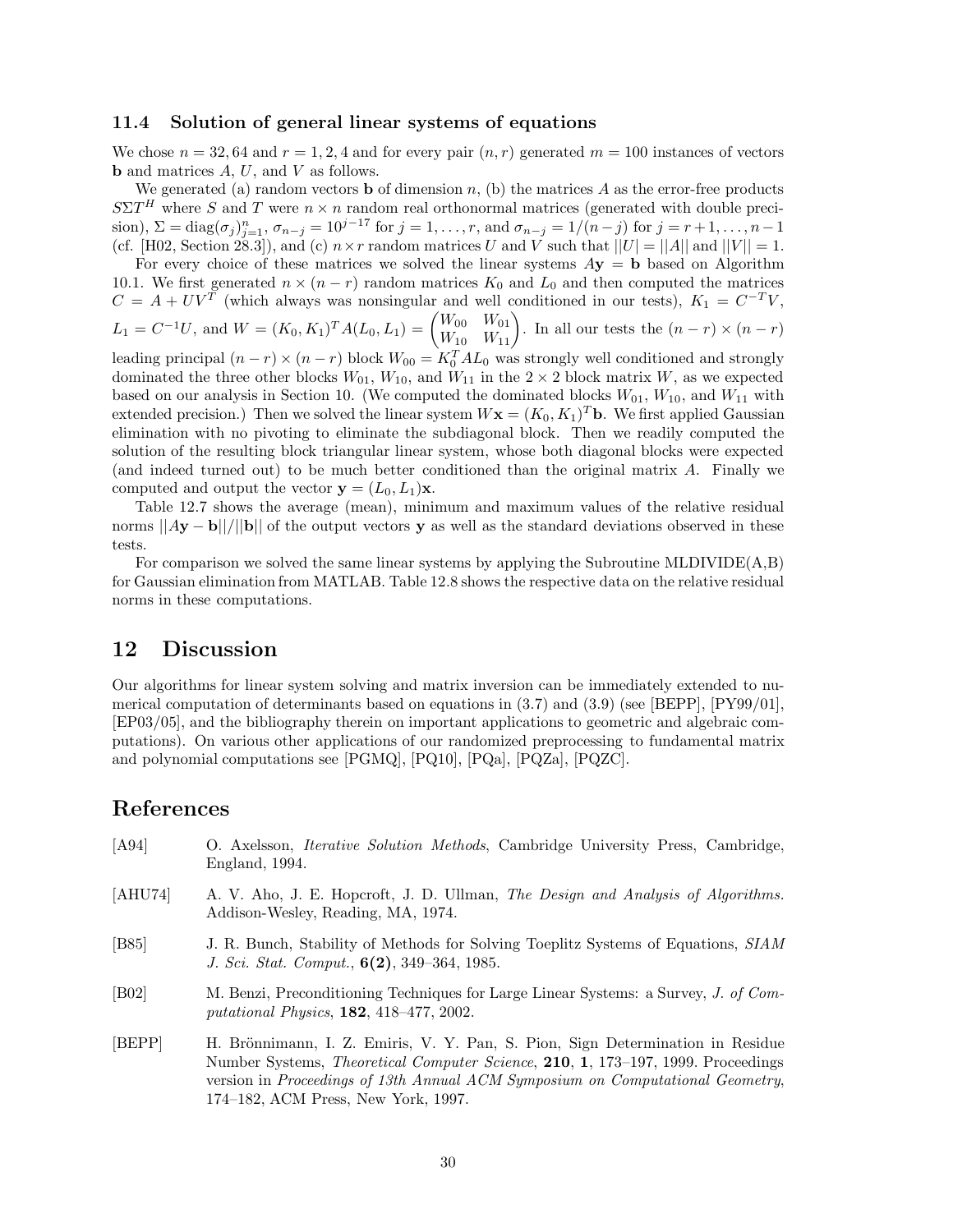| matrix A  | $\boldsymbol{n}$ | $  A  _1$           | $  A  _2$           | $\frac{  A  _1}{  A  _2}$     | $  A^{-1}  _1$             | $  A^{-1}  _2$      | $  A^{-1}  _1$<br>$  A^{-1}  _2$ |
|-----------|------------------|---------------------|---------------------|-------------------------------|----------------------------|---------------------|----------------------------------|
| General   | 32               | $1.9 \times 10^{1}$ | $1.8 \times 10^{1}$ | $1.0 \times 10^{0}$           | $4.0 \times 10^{2}$        | $2.1 \times 10^{2}$ | $1.9 \times 10^{0}$              |
| General   | 64               | $3.7 \times 10^{1}$ | $3.7 \times 10^{1}$ | $1.0 \times 10^{0}$           | $1.2 \times 10^{2}$        | $6.2 \times 10^{1}$ | $2.0 \times 10^{0}$              |
| General   | 128              | $7.2 \times 10^{1}$ | $7.4 \times 10^{1}$ | $9.8 \times 10^{-1}$          | $3.7 \times 10^2$          | $1.8 \times 10^2$   | $2.\overline{1 \times 10^{0}}$   |
| General   | 256              | $1.4 \times 10^2$   | $1.5 \times 10^{2}$ | $9.5 \times 10^{-1}$          | $5.4 \times 10^2$          | $2.5 \times 10^2$   | $2.2 \times 10^{0}$              |
| General   | 512              | $2.8 \times 10^2$   | $3.0 \times 10^2$   | $9.3 \times 10^{-1}$          | $1.0 \times 10^{3}$        | $4.1 \times 10^{2}$ | $2.5 \times 10^{0}$              |
| General   | 1024             | $5.4 \times 10^2$   | $5.9 \times 10^{2}$ | $9.2 \times 10^{-1}$          | $1.1 \times 10^{3}$        | $4.0 \times 10^2$   | $2.7 \times 10^{0}$              |
| Toeplitz  | 32               | $1.8 \times 10^1$   | $1.9 \times 10^{1}$ | $9.5 \times 10^{-1}$          | $\overline{2.2\times10^1}$ | $1.3 \times 10^{1}$ | $1.7 \times 10^{0}$              |
| Toeplitz  | 64               | $3.4 \times 10^{1}$ | $3.7 \times 10^{1}$ | $9.3 \times 10^{-1}$          | $4.6 \times 10^{1}$        | $2.4 \times 10^{1}$ | $2.0 \times 10^{0}$              |
| Toeplitz  | 128              | $6.8 \times 10^{1}$ | $7.4 \times 10^{1}$ | $9.1 \times 10^{-1}$          | $1.0 \times 10^{2}$        | $4.6 \times 10^1$   | $2.2 \times 10^{0}$              |
| Toeplitz  | 256              | $1.3 \times 10^2$   | $1.5 \times 10^2$   | $9.0 \times 10^{-1}$          | $5.7 \times 10^2$          | $2.5 \times 10^{2}$ | $2.3 \times 10^{0}$              |
| Toeplitz  | 512              | $2.6 \times 10^2$   | $3.0 \times 10^2$   | $8.9 \times 10^{-1}$          | $6.9 \times 10^2$          | $2.6 \times 10^2$   | $2.6 \times 10^{0}$              |
| Toeplitz  | 1024             | $5.2 \times 10^{2}$ | $5.9 \times 10^2$   | $8.8 \times 10^{-1}$          | $3.4 \times 10^2$          | $1.4 \times 10^{2}$ | $2.4 \times 10^{0}$              |
| Circulant | 32               | $1.6 \times 10^1$   | $1.8 \times 10^1$   | $8.7 \times 10^{-1}$          | $9.3 \times 10^{0}$        | $1.0 \times 10^{1}$ | $9.2 \times 10^{-1}$             |
| Circulant | 64               | $3.2 \times 10^{1}$ | $3.7 \times 10^{1}$ | $8.7 \times 10^{-1}$          | $5.8 \times 10^{0}$        | $6.8 \times 10^{0}$ | $8.6 \times 10^{-1}$             |
| Circulant | 128              | $6.4 \times 10^1$   | $7.4 \times 10^{1}$ | $8.6 \times 10^{-1}$          | $4.9 \times 10^{0}$        | $5.7 \times 10^{0}$ | $8.5 \times 10^{-1}$             |
| Circulant | 256              | $1.3 \times 10^{2}$ | $1.5 \times 10^{2}$ | $8.7 \times 10^{-1}$          | $4.7 \times 10^{0}$        | $5.6 \times 10^{0}$ | $8.4 \times 10^{-1}$             |
| Circulant | 512              | $2.6 \times 10^2$   | $3.0 \times 10^2$   | $\overline{8.7\times10^{-1}}$ | $4.5 \times 10^{0}$        | $5.4 \times 10^{0}$ | $8.3 \times 10^{-1}$             |
| Circulant | 1024             | $5.1 \times 10^2$   | $5.9 \times 10^2$   | $8.7 \times 10^{-1}$          | $5.5 \times 10^{0}$        | $6.6 \times 10^{0}$ | $8.3 \times 10^{-1}$             |

Table 12.1: Norms of random general, Toeplitz and circulant matrices and of their inverses

- [BGY80] R. P. Brent, F. G. Gustavson, D. Y. Y. Yun, Fast Solution of Toeplitz Systems of Equations and Computation of Pad´e Approximations, *J. Algorithms*, **1**, 259–295, 1980.
- [BM01] D. A. Bini, B. Meini, Approximate Displacement Rank and Applications, in *AMS Conference "Structured Matrices in Operator Theory, Control, Signal and Image Processing"*, Boulder, 1999 (edited by V. Olshevsky), *American Math. Society*, 215–232, Providence, RI, 2001.
- [BMP00] D. Bondyfalat, B. Mourrain, V. Y. Pan, Computation of a Specified Root of a Polynomial System of Equations Using Eigenvectors, *Linear Algebra and Its Applications*, **319**, 193–209 (2000). (Proceedings version in *ACM-SIGSAM ISSAC'98*.)
- [BP94] D. Bini, V. Y. Pan, *Polynomial and Matrix Computations,* volume 1: Fundamental Algorithms, Birkhäuser, Boston, 1994.
- [CGLX] S. Chandrasekaran, M. Gu, X. S. Li, J. Xia, Superfast multifrontal method for large structured linear systems of equations, *SIAM. J. on Matrix Analysis and Applications*, **31**, 1382–1411, 2009.
- [CGSXZ] S. Chandrasekaran, M. Gu, X. Sun, J. Xia, J. Zhu, A Superfast Algorithm for Toeplitz Systems of linear Equations, *SIAM. J. on Matrix Analysis and Applications*, **29**, **4**, 1247–1266, 2007.
- [CPW74] R.E. Cline, R.J. Plemmons, and G. Worm, Generalized Inverses of Certain Toeplitz Matrices, *Linear Algebra and Its Applications,* **8**, 25–33, 1974.
- [CW90] Coppersmith, S. Winograd, Matrix Multiplicaton via Arithmetic Progressions. *J. Symbolic Comput.*, **9(3)**, 251–280, 1990.
- [D83] J. D. Dixon, Estimating Extremal Eigenvalues and Condition Numbers of Matrices, *SIAM J. on Numerical Analysis*, **20, 4**, 812–814, 1983.
- [D88] J. Demmel, The Probability That a Numerical Analysis Problem Is Difficult, *Math. of Computation*, **50**, 449–480, 1988.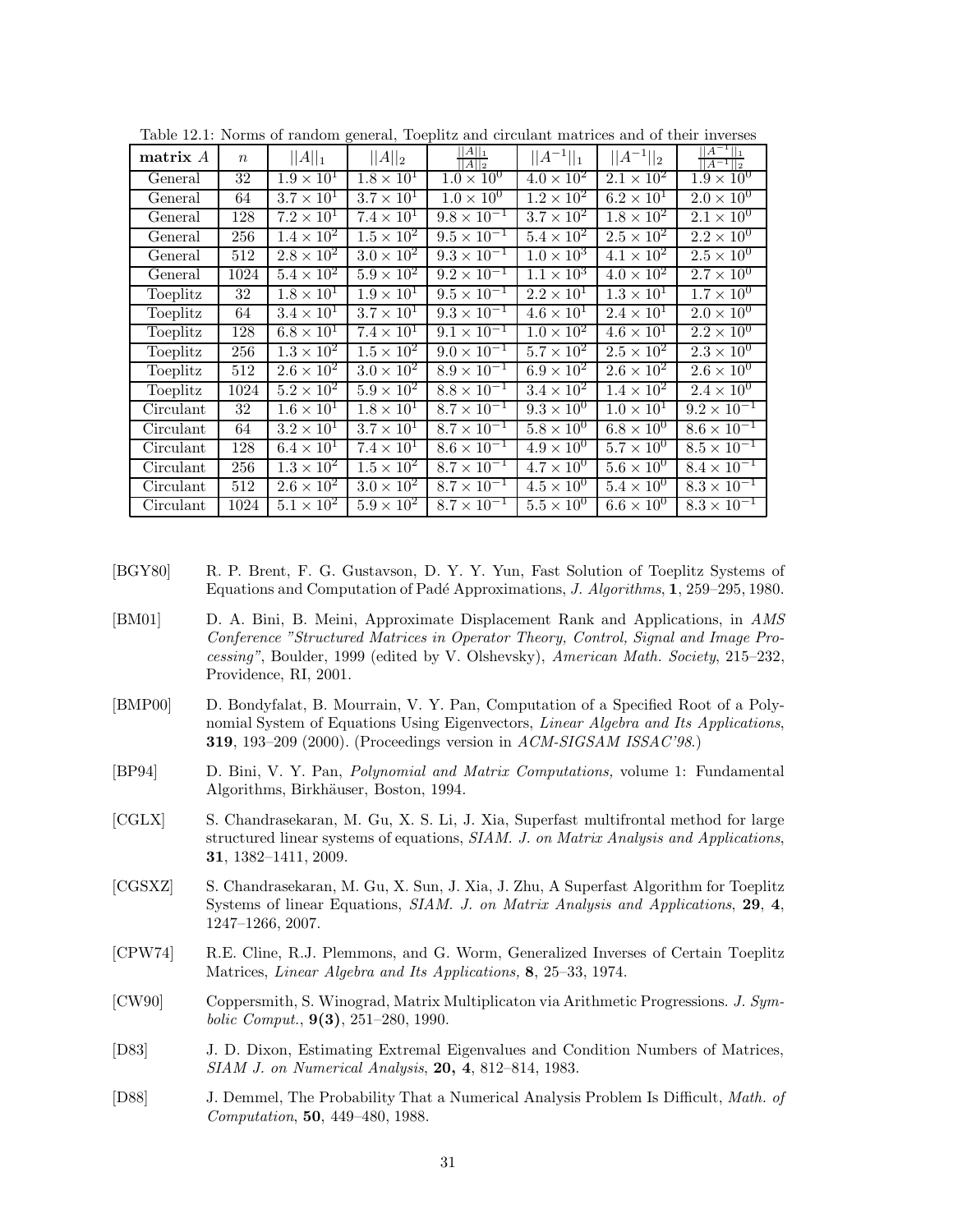| $\boldsymbol{n}$ | input   | min                        | max                 | mean                | $_{\rm std}$        |
|------------------|---------|----------------------------|---------------------|---------------------|---------------------|
| 32               | real    | $2.4 \times 10^{1}$        | $1.8 \times 10^{3}$ | $2.4 \times 10^{2}$ | $3.3 \times 10^2$   |
| 32               | complex | $2.7 \times 10^{1}$        | $8.7 \times 10^{2}$ | $1.1 \times 10^{2}$ | $1.1 \times 10^{2}$ |
| 64               | real    | $4.6 \times 10^{1}$        | $1.1 \times 10^{4}$ | $5.0 \times 10^{2}$ | $1.1 \times 10^{3}$ |
| 64               | complex | $5.2 \times 10^{1}$        | $4.2 \times 10^3$   | $2.7 \times 10^{2}$ | $4.6 \times 10^2$   |
| 128              | real    | $1.0 \times 10^{2}$        | $2.7 \times 10^{4}$ | $1.1 \times 10^{3}$ | $3.0 \times 10^{3}$ |
| 128              | complex | $1.3 \times 10^{2}$        | $2.5 \times 10^{3}$ | $3.9 \times 10^2$   | $3.3 \times 10^2$   |
| 256              | real    | $2.4 \times 10^2$          | $8.4 \times 10^4$   | $3.7 \times 10^3$   | $9.7 \times 10^{3}$ |
| 256              | complex | $2.5 \times 10^2$          | $1.4 \times 10^{4}$ | $1.0 \times 10^{3}$ | $1.5 \times 10^{3}$ |
| 512              | real    | $3.9 \times 10^2$          | $7.4 \times 10^{5}$ | $1.8 \times 10^4$   | $8.5 \times 10^4$   |
| 512              | complex | $5.7 \times 10^2$          | $3.2\times10^4$     | $2.3 \times 10^3$   | $3.5 \times 10^3$   |
| 1024             | real    | $8.8 \times 10^2$          | $2.3 \times 10^{5}$ | $8.8 \times 10^3$   | $2.4 \times 10^{4}$ |
| 1024             | complex | $7.2 \times 10^2$          | $1.3 \times 10^{5}$ | $5.4 \times 10^{3}$ | $1.4 \times 10^{4}$ |
| 2048             | real    | $2.\overline{1\times10^3}$ | $2.0 \times 10^{5}$ | $1.8 \times 10^{4}$ | $3.2 \times 10^{4}$ |
| 2048             | complex | $2.3 \times 10^{3}$        | $5.7 \times 10^{4}$ | $6.7 \times 10^{3}$ | $7.2 \times 10^{3}$ |

Table 12.2: condition numbers cond(*A*) of random matrices *A*

Table 12.3: condition numbers  $\text{cond}_1(A)$  of random Toeplitz matrices A

| $\boldsymbol{n}$ | min                 | mean                | max                 | std                 |
|------------------|---------------------|---------------------|---------------------|---------------------|
| 256              | $9.1 \times 10^{2}$ | $9.2 \times 10^3$   | $1.3 \times 10^5$   | $1.8 \times 10^{4}$ |
| 512              | $2.3 \times 10^{3}$ | $3.0 \times 10^{4}$ | $2.4 \times 10^{5}$ | $4.9 \times 10^{4}$ |
| 1024             | $5.6 \times 10^{3}$ | $7.0 \times 10^{4}$ | $1.8 \times 10^{6}$ | $2.0 \times 10^{5}$ |
| 2048             | $1.7 \times 10^{4}$ | $1.8 \times 10^{5}$ | $4.2 \times 10^{6}$ | $5.4 \times 10^5$   |
| 4096             | $4.3 \times 10^{4}$ | $2.7 \times 10^5$   | $1.9 \times 10^{6}$ | $3.4 \times 10^5$   |
| 8192             | $8.8 \times 10^{4}$ | $1.2 \times 10^6$   | $1.3 \times 10^7$   | $2.2 \times 10^6$   |

- [DH03] J. Demmel, Y. Hida, Accurate and Efficient Floating Point Summation, *SIAM J. on Scientific Computing*, **25**, 1214–1248, 2003.
- [DIS] C.-E. Drevet, M. N. Islam, E. Schost, Optimization Techniques for Small Matrix Multiplication, preprint, 2010.
- [DL78] R. A. Demillo, R. J. Lipton, A Probabilistic Remark on Algebraic Program Testing, *Information Processing Letters*, **7**, **4**, 193–195, 1978.
- [DS01] K. R. Davidson, S. J. Szarek, Local Operator Theory, Random Matrices, and Banach Spaces, in *Handbook on the Geometry of Banach Spaces* (W. B. Johnson and J. Lindenstrauss editors), pages 317–368, North Holland, Amsterdam, 2001.
- [E88] A. Edelman, Eigenvalues and Condition Numbers of Random Matrices, *SIAM J. on Matrix Analysis and Applications*, **9**, **4**, 543–560, 1988.
- [EG99] Y. Eidelman, I. Gohberg, On a New Class of Structured Matrices, *Integral Equations* and Operator Theory, 34, 293–324, Birkhäuser, Basel, 1999.
- [EP02] I. Z. Emiris, V. Y. Pan, Symbolic and Numerical Methods for Exploiting Structure in Constructing Resultant Matrices, *J. of Symbolic Computation*, **33**, 393-413, 2002. Proc. Version in *ISSAC 97*.
- [EP03/05] I. Z. Emiris, V. Y. Pan, Improved Algorithms for Computing Determinants and Resultants, *J. of Complexity*, **21**, **1**, 43–71, 2005. Proceedings version in *Proceedings*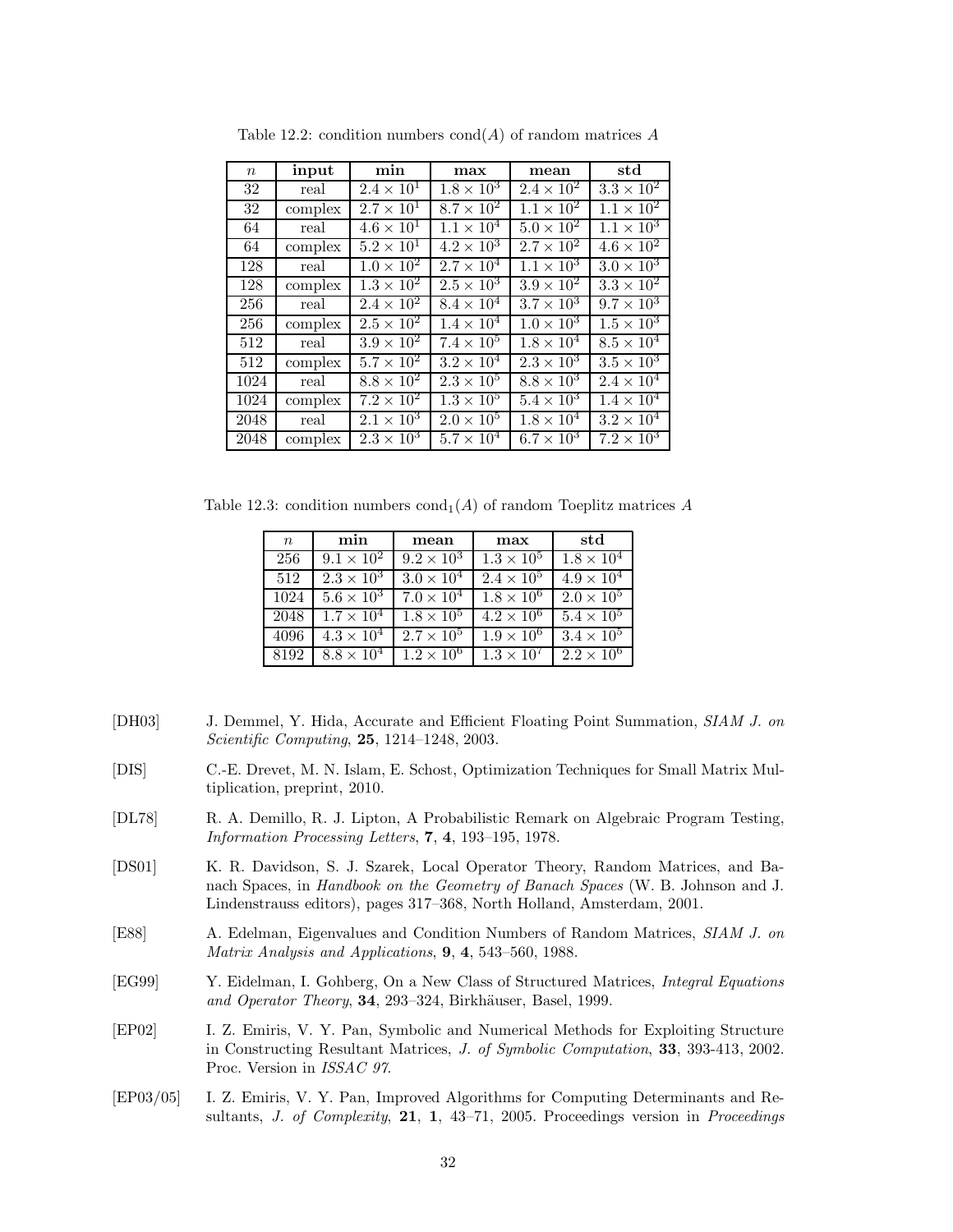| $\,n$   | min                 | mean                | max                 | $_{\rm std}$        |
|---------|---------------------|---------------------|---------------------|---------------------|
| 256     | $9.6 \times 10^{0}$ | $1.1 \times 10^{2}$ | $3.5 \times 10^{3}$ | $4.0 \times 10^{2}$ |
| 512     | $1.4 \times 10^{1}$ | $8.5 \times 10^{1}$ | $1.1 \times 10^{3}$ | $1.3 \times 10^2$   |
| 1024    | $1.9 \times 10^{1}$ | $1.0 \times 10^2$   | $5.9 \times 10^2$   | $8.6 \times 10^{1}$ |
| 2048    | $4.2 \times 10^{1}$ | $1.4 \times 10^{2}$ | $5.7 \times 10^2$   | $1.0 \times 10^{2}$ |
| 4096    | $6.0 \times 10^{1}$ | $2.6 \times 10^2$   | $3.5 \times 10^3$   | $4.2 \times 10^2$   |
| 8192    | $9.5 \times 10^{1}$ | $3.0 \times 10^2$   | $1.5 \times 10^3$   | $2.5 \times 10^2$   |
| 16384   | $1.2 \times 10^{2}$ | $4.2 \times 10^2$   | $3.6 \times 10^3$   | $4.5 \times 10^2$   |
| 32768   | $2.3 \times 10^2$   | $7.5 \times 10^{2}$ | $5.6 \times 10^{3}$ | $7.1 \times 10^{2}$ |
| 65536   | $2.4 \times 10^2$   | $1.0 \times 10^{3}$ | $1.2 \times 10^{4}$ | $1.3 \times 10^3$   |
| 131072  | $3.9 \times 10^2$   | $1.4 \times 10^{3}$ | $5.5 \times 10^3$   | $9.0 \times 10^{2}$ |
| 262144  | $6.3 \times 10^{2}$ | $3.7 \times 10^3$   | $1.1 \times 10^{5}$ | $1.1 \times 10^{4}$ |
| 524288  | $8.0 \times 10^{2}$ | $3.2 \times 10^{3}$ | $3.1 \times 10^{4}$ | $3.7 \times 10^{3}$ |
| 1048576 | $1.2 \times 10^{3}$ | $4.8 \times 10^3$   | $3.1 \times 10^{4}$ | $5.1 \times 10^{3}$ |

Table 12.4: condition numbers cond(*A*) of random circulant matrices *A*

- [EP10] I. Z. Emiris, V.Y. Pan, Fast Fourier Transform and Its Applications, in *Algorithms and Theory of Computation Handbook*, (Second Edition), Volume 1: General Concepts and Techniques, 1016 pp., pages 1–31 in Chapter 18, (Mikhail J. Atallah and Marina Blanton, editors), CRC Press Inc., Boca Raton, Florida, 2010.
- [F07] M. Fürer, Faster Integer Multiplication, *Proceedings of 39th Annual Symposium on Theory of Computing (STOC 2007)*, 57–66, ACM Press, New York, 2007.
- [G97] A. Greenbaum, *Iterative Methods for Solving Linear Systems*, SIAM, Philadelphia, 1997.
- [G98] M. Gu, Stable and Efficient Algorithms for Structured Systems of Linear Equations, *SIAM J. on Matrix Analysis and Applications*, **19**, 279–306, 1998.
- [GK72] I. Gohberg, N. Y. Krupnick, A Formla for the Inversion of Finite Toeplitz Matrices, *Matematicheskiie Issledovaniia* (in Russian), **7**, **2**, 272–283, 1972.
- [GKO95] I. Gohberg, T. Kailath, V. Olshevsky, Fast Gaussian Elimination with Partial Pivoting for Matrices with Displacement Structure, *Math. of Comp.,* **64(212)**, 1557–1576, 1995.
- [GL96] G. H. Golub, C. F. Van Loan, *Matrix Computations*, Johns Hopkins University Press, Baltimore, Maryland, 1996 (third addition).
- [GO94] I. Gohberg, V. Olshevsky, Complexity of Multiplication with Vectors for Structured Matrices, *Linear Algebra and Its Applications*, **202**, 163–192, 1994.
- [GS72] I. Gohberg, A. Semencul, On the Inversion of Finite Toeplitz Matrices and Their Continuous Analogs, *Matematicheskiie Issledovaniia* (in Russian), **7**, **2**, 187–224, 1972.
- [H79] G. Heinig, Beitrage zur spektraltheorie von Operatorbuschen und zur algebraischen Theorie von Toeplitzmatrizen, Dissertation **B**, *TH Karl-Marx-Stadt*, 1979.
- [H02] N. J. Higham, *Accuracy and Stability in Numerical Analysis*, SIAM, Philadelphia, 2002 (second edition).

*of 6th International Workshop on Computer Algebra in Scientific Computing (CASC '03)*, E. W. Mayr, V. G. Ganzha, E. V. Vorozhtzov (editors), 81–94, Technische Univ. München, Germany, 2003.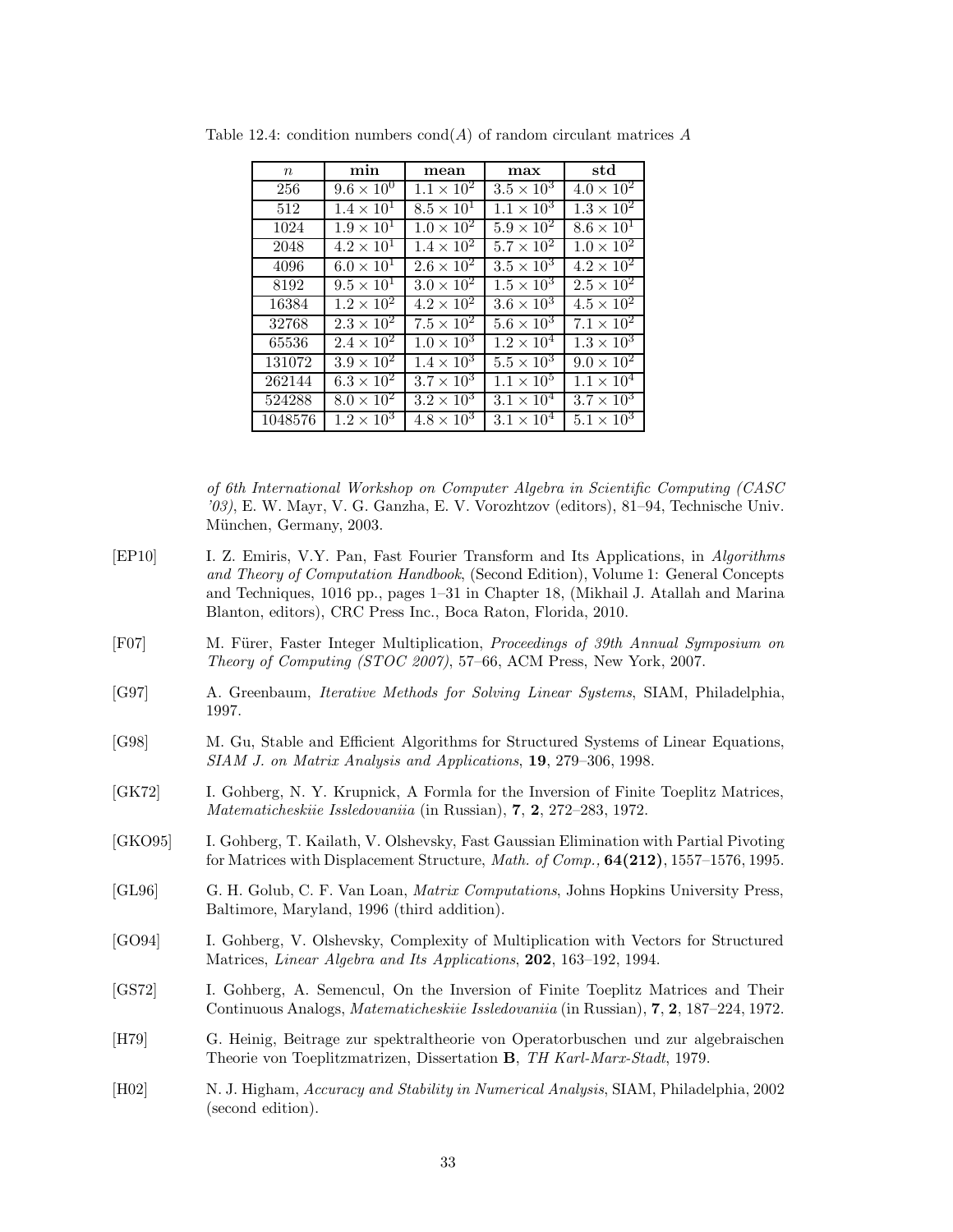| Type             | $\nu = r$      | Cond $(C)$  |
|------------------|----------------|-------------|
| <sup>1</sup> n   | $\overline{1}$ | $3.21E + 2$ |
| 1n               | $\overline{2}$ | $4.52E + 3$ |
| 1n               | $\overline{4}$ | $2.09E + 5$ |
| $\overline{1n}$  | 8              | $6.40E + 2$ |
| $\overline{1s}$  | $\overline{1}$ | $5.86E + 2$ |
| $\overline{1s}$  | $\overline{2}$ | $1.06E + 4$ |
| $\overline{1s}$  | $\overline{4}$ | $1.72E + 3$ |
| $\overline{1s}$  | 8              | $5.60E + 3$ |
| $\overline{2n}$  | $\overline{1}$ | $8.05E + 1$ |
| $_{\rm 2n}$      | $\frac{2}{4}$  | $6.82E + 3$ |
| $\overline{2n}$  |                | $2.78E + 4$ |
| $\overline{2n}$  | 8              | $3.59E + 3$ |
| $\overline{2s}$  | $\overline{1}$ | $1.19E + 3$ |
| $\overline{2s}$  | $\frac{2}{1}$  | $1.96E + 3$ |
| $\overline{2s}$  | $\overline{4}$ | $1.09E + 4$ |
| $\overline{2}$ s | 8              | $9.71E + 3$ |
| $\overline{3}n$  | $\overline{1}$ | $2.02E + 4$ |
| $\overline{3n}$  | $\overline{2}$ | $1.53E + 3$ |
| $\overline{3}n$  | $\overline{4}$ | $6.06E + 2$ |
| $\overline{3n}$  | 8              | $5.67E + 2$ |
| $\overline{3}$ s | $\overline{1}$ | $2.39E + 4$ |
| $\overline{3s}$  | $\frac{2}{4}$  | $2.38E + 3$ |
| $\overline{3s}$  |                | $1.69E + 3$ |
| $\overline{3s}$  | 8              | $6.74E + 3$ |
| $_{\rm 4n}$      | $\overline{1}$ | $4.93E + 2$ |
| 4n               | $\overline{2}$ | $4.48E + 2$ |
| 4n               | $\overline{4}$ | $2.65E + 2$ |
| $\overline{4n}$  | 8              | $1.64E + 2$ |
| $\overline{4s}$  | $\overline{1}$ | $1.45E + 3$ |
| $\overline{4s}$  | $\overline{2}$ | $5.11E + 2$ |
| $\overline{4s}$  | $\overline{4}$ | $7.21E + 2$ |
| $\overline{4s}$  | 8              | $2.99E + 2$ |

Table 12.5: Preconditioning tests

- [HR84] G. Heinig, K. Rost, *Algebraic Methods for Toeplitz-like Matrices and Operators, Operator Theory*, 13, Birkhäuser, 1984.
- [K04] I. Kaporin, The Aggregation and Cancellation Techniques As a Practical Tool for Faster Matrix Multiplication, *Theoretical Computer Science*, **315**, **2–3**, 469–510, 2004.
- [KKM79] T. Kailath, S. Y. Kung, M. Morf, Displacement Ranks of Matrices and Linear Equations, *Journal Math. Analysis and Appls*, **68(2)**, 395–407, 1979.
- [KV99] P. Kravanja, M. Van Barel, Algorithms for Solving Rational Interpolation Problems Related to Fast and Superfast Solvers for Toeplitz Systems, *SPIE*, 359–370, 1999.
- [LDB02] X. Li, J. Demmel, D. Bailey, G. Henry, Y. Hida, J. Iskandar, W. Kahan, S. Kang, A. Kapur, M. Martin, B. Thompson, T. Tung, D. Yoo, Design, Implementation and Testing of Extended and Mixed Precision BLAS, *ACM Transactions on Mathematical Software*, **28**, 152–205, 2002. http //crd.lbl.gov/˜xiaoye/XBLAS/.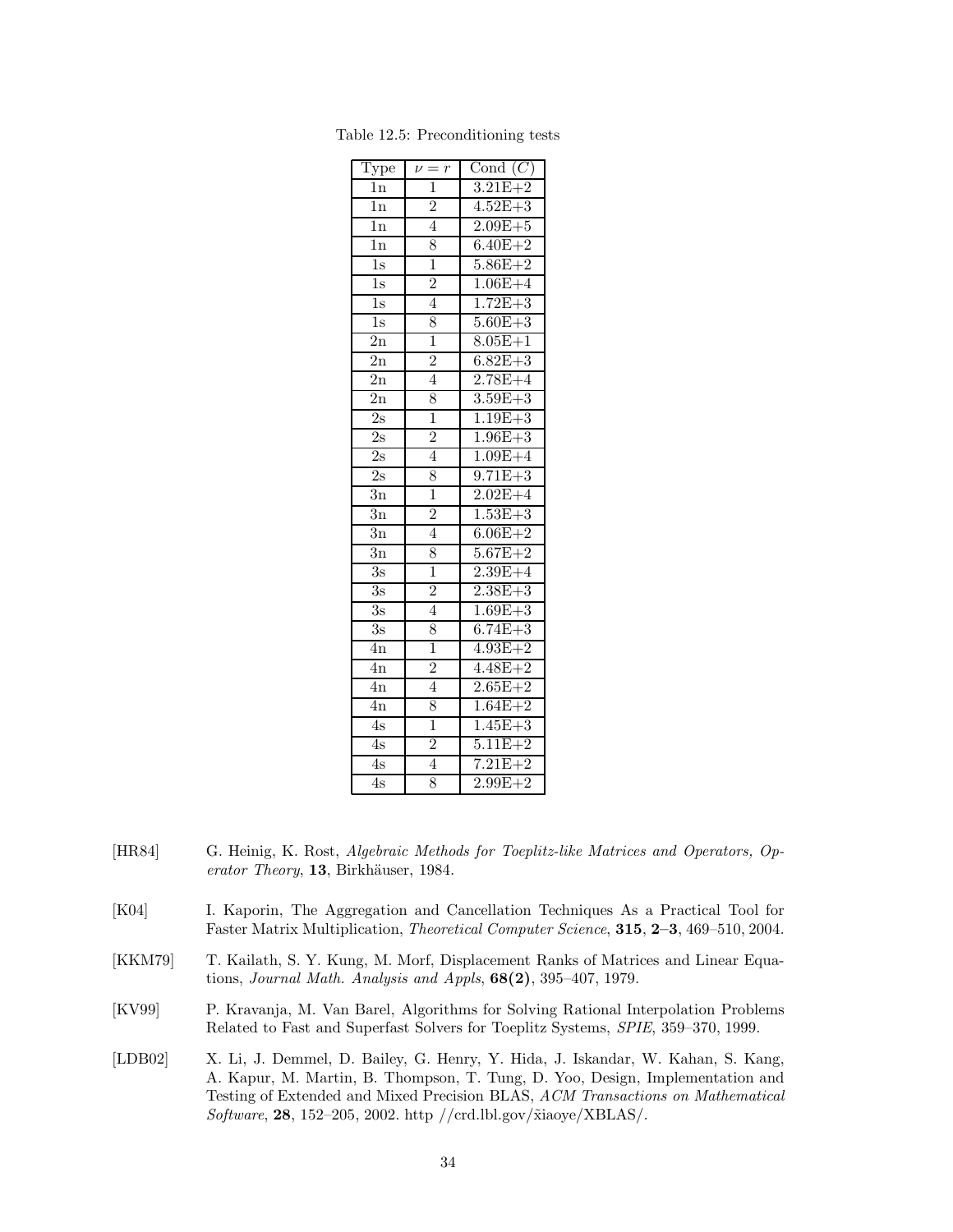| $\, n \,$ | Alg. 7.1 | <b>OR</b> | <b>SVD</b> | QR/Alg. 7.1 | SVD/Alg. 7.1 |
|-----------|----------|-----------|------------|-------------|--------------|
| 512       | 56.3     | 148.4     | 4134.8     | 2.6         | 73.5         |
| 1024      | 120.6    | 1533.5    | 70293.1    | 12.7        | 582.7        |
| 2048      | 265.0    | 11728.1   |            | 44.3        |              |
| 4096      | 589.4    |           |            |             |              |
| 8192      | 1304.8   |           |            |             |              |

Table 12.6: CPU time for solving an ill conditioned Toeplitz linear system (in cycles)

Table 12.7: Relative residual norms for a linear system of equations via nmb computation

| $\,n$ | r                           | min                    | max                   | mean                   | -std                   |
|-------|-----------------------------|------------------------|-----------------------|------------------------|------------------------|
| 32    |                             | $1.49 \times 10^{-13}$ | $1.36 \times 10^{-9}$ | $4.25 \times 10^{-11}$ | $1.56 \times 10^{-10}$ |
| 32    | $\mathcal{D}_{\mathcal{L}}$ | $3.70 \times 10^{-13}$ | $2.13 \times 10^{-8}$ | $3.83 \times 10^{-10}$ | $2.35 \times 10^{-9}$  |
| 32    |                             | $9.33 \times 10^{-13}$ | $1.08 \times 10^{-8}$ | $3.37 \times 10^{-10}$ | $1.26 \times 10^{-9}$  |
| 64    |                             | $1.11 \times 10^{-12}$ | $6.87 \times 10^{-9}$ | $2.03 \times 10^{-10}$ | $7.49 \times 10^{-10}$ |
| 64    | $\mathcal{D}_{\mathcal{L}}$ | $1.53 \times 10^{-12}$ | $1.21 \times 10^{-8}$ | $5.86 \times 10^{-10}$ | $1.77 \times 10^{-9}$  |
| 64    |                             | $2.21 \times 10^{-12}$ | $1.27 \times 10^{-7}$ | $1.69 \times 10^{-9}$  | $1.28 \times 10^{-8}$  |

- [LPS92] J. Laderman, V. Y. Pan, H. X. Sha, On Practical Algorithms for Accelerated Matrix Multiplication, *Linear Algebra and Its Applications*, **162–164**, 557–588, 1992.
- [MP00] B. Mourrain, V. Y. Pan, Multivariate Polynomials, Duality and Structured Matrices, *J. of Complexity*, **16**, **1**, 110–180, 2000. (Proceedings Version in *STOC'98*.)
- [MPR03] B. Mourrain, V. Y. Pan, O. Ruatta, Accelerated Solution of Multivariate Polynomial Systems of Equations, *SIAM J. on Computing*, **32, 2**, 435–454, 2003.
- [OOT06] V. Olshevsky, I. V. Oseledets, E. E. Tyrtyshnikov, Tensor Properties of Multilevel Toeplitz and Related Matrices, *Linear Algebra and Its Applications*, **412**, 1–21, 2006.
- [P72] V. Y. Pan, On Schemes for the Evaluation of Products and Inverses of Matrices (in Russian), *Uspekhi Matematicheskikh Nauk*, **27**, **5 (167)**, 249–250, 1972.
- [P84] V. Y. Pan, How Can We Speed up Matrix Multiplication? *SIAM Review,* **26**, **3**, 393–415, 1984.
- [P90] V. Y. Pan, On Computations with Dense Structured Matrices, *Math. of Computation*, **55, 191**, 179–190, 1990.
- [P92] V. Y. Pan, Parallel Solution of Toeplitz-like Linear Systems, *J. of Complexity*, **8**, 1–21, 1992.
- [P93] V. Y. Pan, Concurrent Iterative Algorithm for Toepliz-like Linear Systems, *IEEE Transactions on Parallel and Distributed Systems*, **4, 5**, 592–600, 1993.
- [P93a] V. Y. Pan, Decreasing the Displacement Rank of a Matrix, *SIAM Journal on Matrix Analysis and Applications*, **14**, **1**, 118–121, 1993.
- [P98/01] V. Y. Pan, Numerical Computation of a Polynomial GCD and Extensions, *nformation and Computation*, **167, 2**, 71–85, 2001. Proc. version: "Approximate Polynomial Gcds, Pad Approximation, Polynomial Zeros, and Bipartite Graphs", in Proc. *9th Ann. ACM-SIAM Symp. on Discrete Algorithms (SODA 98)*, 68-77, ACM Press, New York, and SIAM Publications, Philadelphia (1998).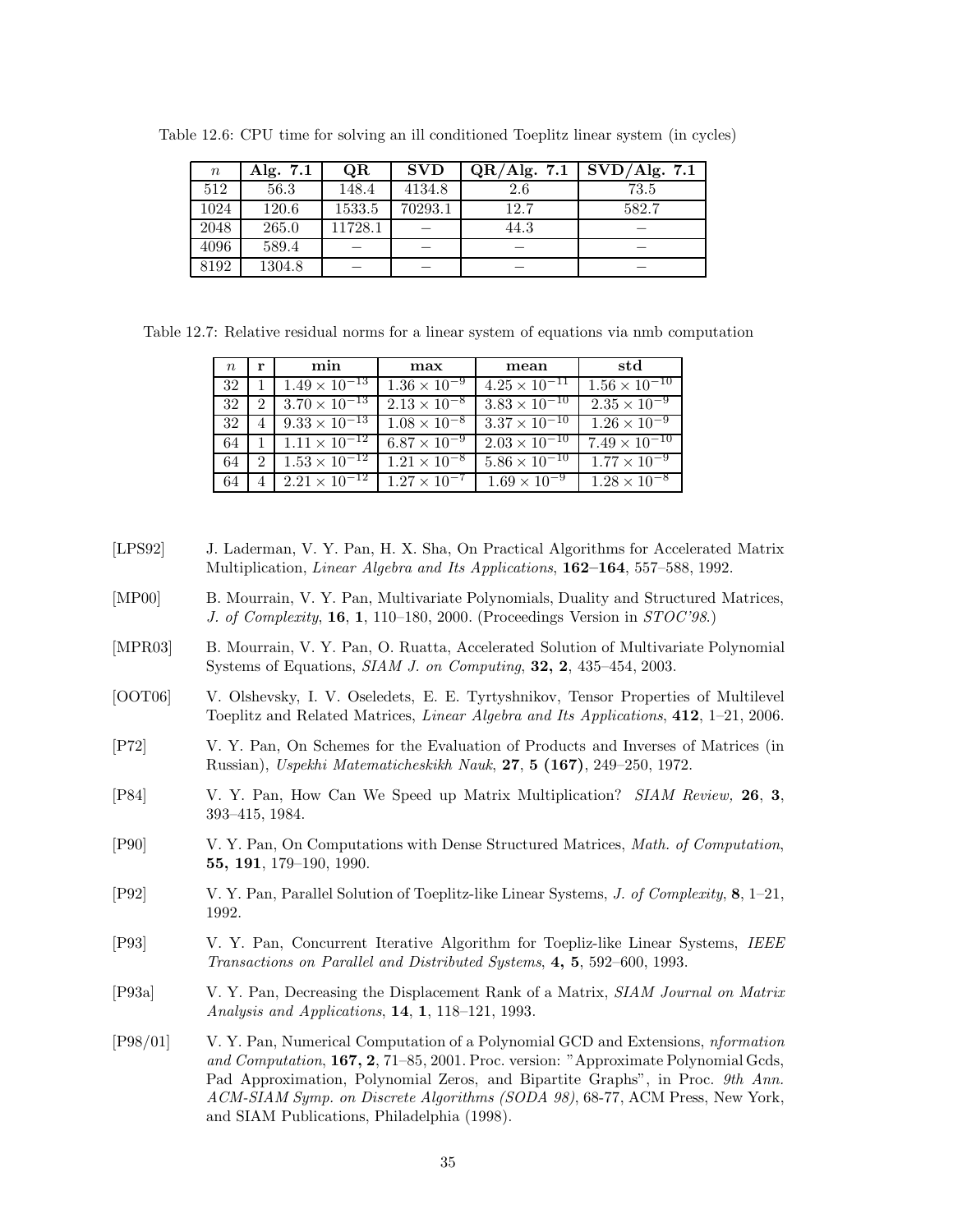| $n_{\rm c}$ | r                           | min                             | max                  | mean                  | std                  |
|-------------|-----------------------------|---------------------------------|----------------------|-----------------------|----------------------|
| 32          |                             | $6.34 \times 10^{-3}$           | $7.44 \times 10^{1}$ | $1.74 \times 10^{0}$  | $7.53 \times 10^{0}$ |
| 32          | $\mathcal{D}_{\mathcal{L}}$ | $2.03 \times 10^{-2}$           | $1.32 \times 10^{1}$ | $9.19 \times 10^{-1}$ | $1.62 \times 10^{0}$ |
| 32          |                             | $\frac{4.57 \times 10^{-2}}{2}$ | $1.36 \times 10^{1}$ | $1.14 \times 10^{0}$  | $1.93 \times 10^{0}$ |
| 64          |                             | $3.82 \times 10^{-3}$           | $9.93 \times 10^{0}$ | $1.03 \times 10^{0}$  | $1.66 \times 10^{0}$ |
| 64          | $\mathcal{D}_{\mathcal{L}}$ | $1.96 \times 10^{-2}$           | $1.27 \times 10^{2}$ | $3.09 \times 10^{0}$  | $1.40 \times 10^{1}$ |
|             |                             | $7.13 \times 10^{-3}$           | $6.63 \times 10^{0}$ | $8.23 \times 10^{-1}$ | $1.20 \times 10^{0}$ |

Table 12.8: Relative residual norms for a linear system of equations with MLDIVIDE(A,B)

- [P01] V. Y. Pan, *Structured Matrices and Polynomials: Unified Superfast Algorithms*, Birkhäuser/Springer, Boston/New York, 2001.
- [P10] F. Poloni, A Note on the O(n)-Storage Implementation of the GKO Algorithm, *Numerical Algorithms*, **55**, 115–139, 2010.
- [PGMQ] V. Y. Pan, D. Grady, B. Murphy, G. Qian, R. E. Rosholt, A. Ruslanov, Schur Aggregation for Linear Systems and Determinants, *Theoretical Computer Science*, **409**, **2**, 255–268, 2008.
- [PIMR10] V. Y. Pan, D. Ivolgin, B. Murphy, R. E. Rosholt, Y. Tang, X. Yan, Additive Preconditioning for Matrix Computations, *Linear Algebra and Its Applications*, **432**, 1070– 1089, 2010.
- [PKRK06] V. Y. Pan, M. Kunin, R. Rosholt, H. Kodal, homotopic Residual Correction Processes, *Math. of Computation*, **75**, 345–368, 2006.
- [PMQR09] V. Y. Pan, B. Murphy, G. Qian, R. E. Rosholt, Error-free Computations via Floating-Point Operations, *Computers and Mathematics with Applications*, **57**, 560–564, 2009.
- [PQ10] V. Y. Pan, G. Qian, Randomized Preprocessing of Homogeneous Linear Systems of Equations, *Linear Algebra and Its Applications*, **432**, 3272–3318, 2010.
- [PQa] V. Y. Pan, G. Qian, On Solving Linear System with Randomized Augmentation, Tech. Reports TRs 2009009 and 2010009, *Ph.D. Program in Computer Science*, *Graduate Center, the City University of New York*, 2009 and 2010. Available at http://www.cs.gc.cuny.edu/tr/techreport.php?id=352
- [PQZa] V. Y. Pan, G. Qian, A. Zheng, On Randomized Preprocessing versus Pivoting, Tech. Reports TRs 2009010 and 2010011, *Ph.D. Program in Computer Science*, *Graduate Center, the City University of New York*, 2009 and 2010.

Available at http://www.cs.gc.cuny.edu/tr/techreport.php?id=352.

- [PQZC] V. Y. Pan, G. Qian, A. Zheng, Z. Chen, Matrix Computations and Polynomial Rootfinding with Preprocessing, *Linear Algebra and Its Applications*, in print.
- [PS91] V. Y. Pan, R. Schreiber, An Improved Newton Iteration for the Generalized Inverse of a Matrix, with Applications, *SIAM Journal on Scientific and Statistical Computing*, **12, 5**, 1109–1131, 1991.
- [PVW04] V. Y. Pan, M. Van Barel, X. Wang, G. Codevico, Iterative Inversion of Structured Matrices, *Theoretical Computer Science*, 315, 2–3 (Special Issue on Algebraic and<br>Numerical Computing odited by L.Z. Emiris, B. Mourrain and V. V. Pan), 581–502 Numerical Computing, edited by I. Z. Emiris, B. Mourrain, and V. Y. Pan), 581–592, 2004.